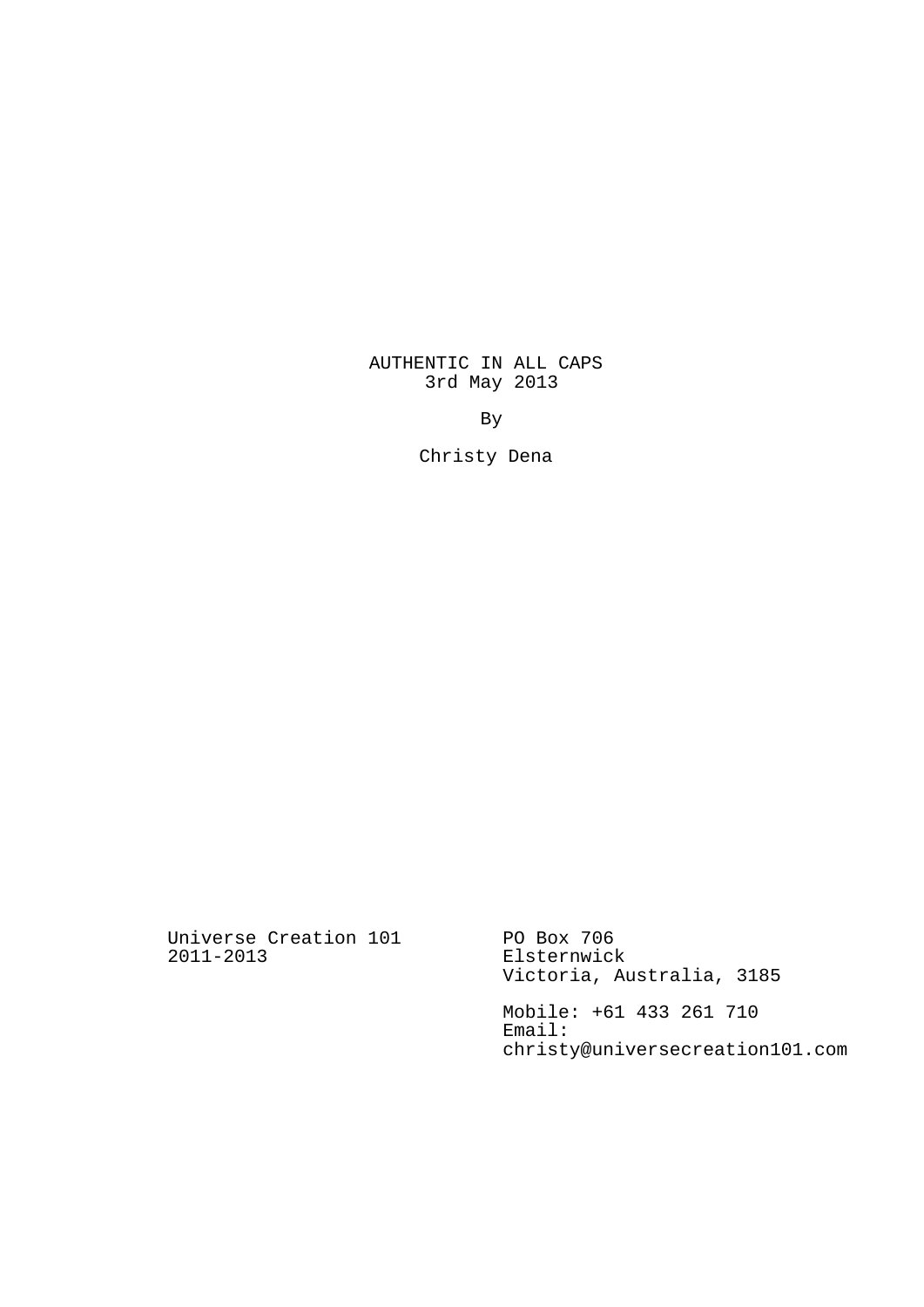### **EPISODE ONE: THE BET**

Navigation Bar has buttons: Back, Forward, Play, Pause, Rewind, and a Music button (with a music note "[U+266B]" icon) that is only clickable at certain events; as well as rows of empty circles which are filled when the player goes to a website (there are empty circles for each episode, they are clickable once the player has gone to them with the critical path circles are on the same level whereas the side-events are to the side); as well as a new tab button, credits button, and a URL browser bar.

SCENE #1.1: AUTHENTIC IN ALL CAPS OPENING SEQUENCE/TUTORIAL

Website is a white page, with animated Universe Creation 101 logo. It reads: "A Universe Creation 101 Production".

> NARRATOR You're happy you clicked the play button as you stare at the company logo. But now you're wondering when the action will start. (beat) The music keeps going, and so you wonder how long they've given you to read the darn thing. Too much time it seems, you're a fast reader. (beat) You listen to me stomp around this webpage, looking for meaning for you. (beat) You remember this is much more fun when you have your headphones on, and you quickly pause me if you don't have them yet. (beat) And you're happy you have your headphones on or earbuds in, because you remember you can hear me running to the right, to the centre, and to the left! All this to try and find the meaning behind the time we're spending with this webpage.

NARRATOR VOICES MOVES to left, centre, and right speaker according to what side of the screen/room the NARRATOR is RUNNING AROUND A ROOM, LIFTING UP THINGS. (beat) I think we've totally completed this page. Yes, I fist bump you and your ability to listen. And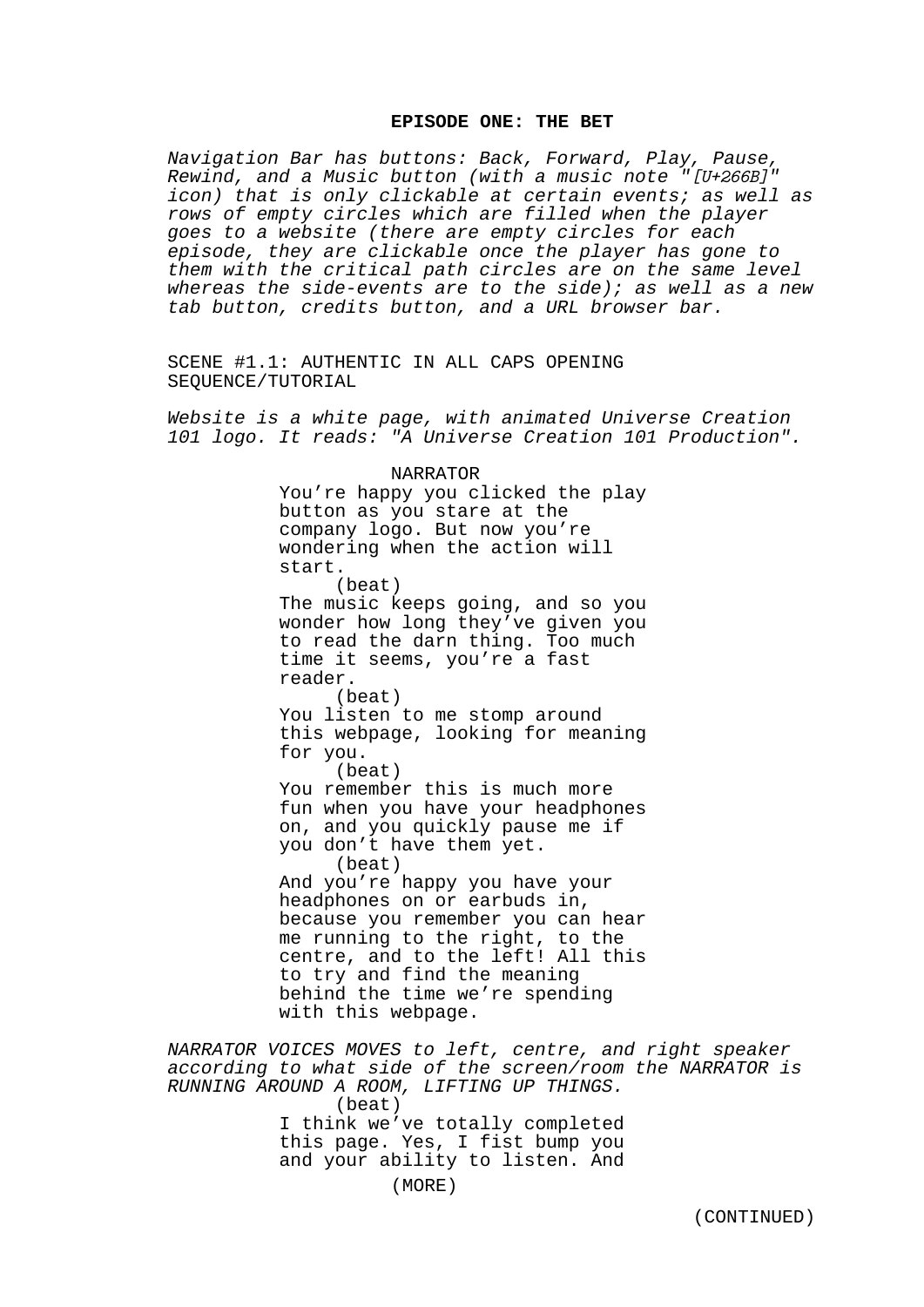NARRATOR (cont'd) now, to show me what other cool things you can do, you scroll all the way down the page and see a text box.

At the bottom of the page is a text box, enter button, and the words "[INSERT FIRST NAME] has totally completed this page".

You don't wait to hear instructions, because you know what to do.

Once the player enters a first name, a new page opens with the text:

"AUTHENTIC IN ALL CAPS

EPISODE ONE: THE BET"

And underneath there is a text box with an enter button, and the text in brackets "(Wait for it...)". Player can enter text at anytime.

> Now it seems you've finally unlocked the episode, but you're sitting there staring at another text box. You're thinking what words you will need to enter next. Now you're thinking about the things you hide from others...Yes you are. And you type in that something you don't want others to know about yourself. It will make us closer. So what is something you keep secret? Type it in and I will analyze it. (beat) It is just between you and me. (beat) You type it in, let it out. Let it out, type it in. Type it out. (beat) Once you do, I'll tell you about someone who has been been running a secret website. (beat) And so you decide to type the first thing that comes into your mind, no matter how silly or true, and press "enter". (beat) Yes, you decide to type the first thing that comes into your mind, silly and true, and press "enter". (beat) (MORE)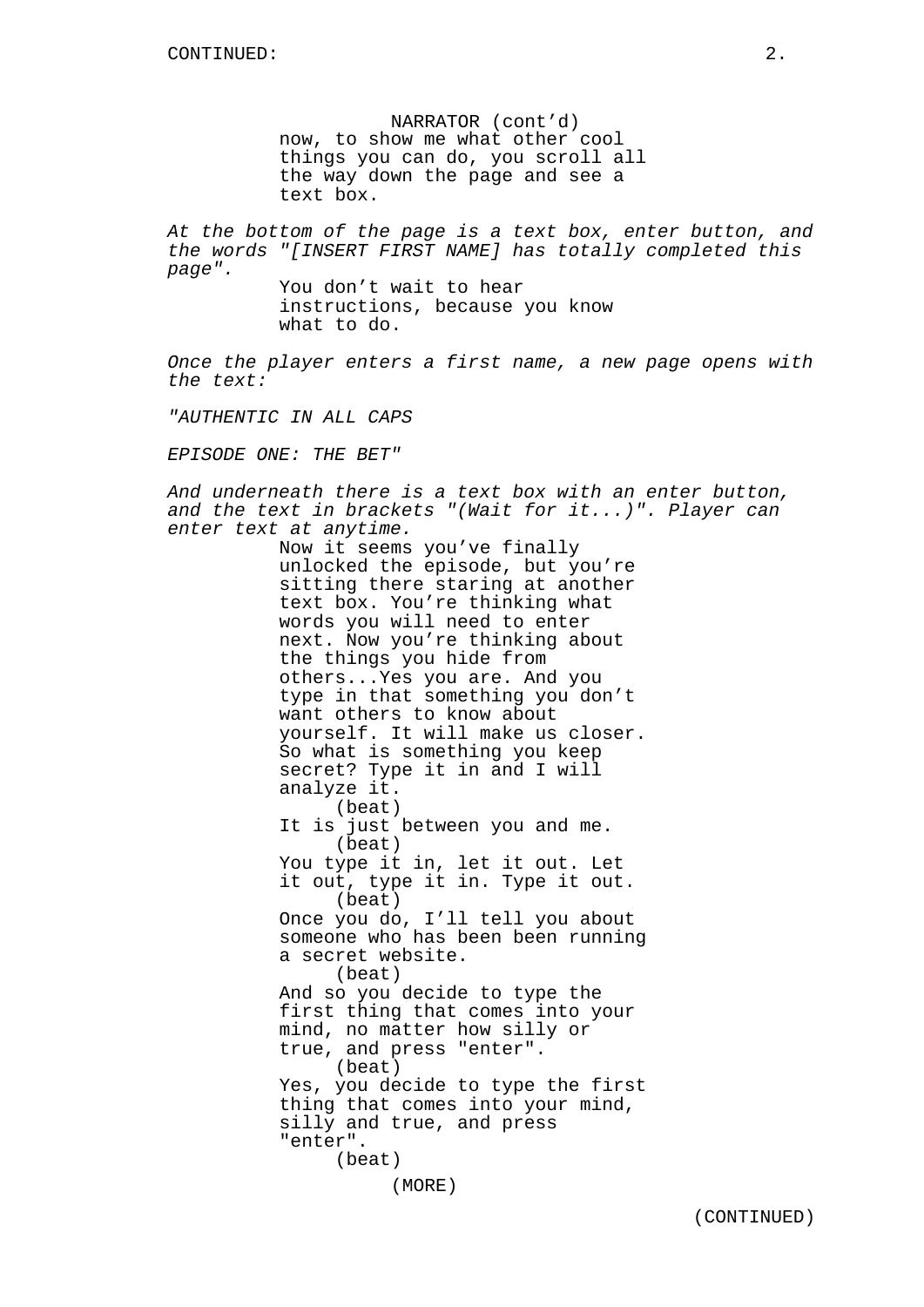NARRATOR (cont'd) Or you decide to press "pause" until you're ready. (beat) Thanks for that!

Whatever they enter, the screen responds with one of the following (depending on tech either randomly, or in order depending on user session):

"[USER NAME] confessed to hiding how insecure they get when they're around people with eyebrow piercings, and eggplants. #playAUTHENTIC Tweet this. Send to Facebook."

"[USER NAME] confessed to hiding an undeniable awareness that all their "friends" really do want to have sex with them. #playAUTHENTIC Tweet this. Send to Facebook."

"[USER NAME] confessed to hiding an extreme feeling of inadequacy when in the company of people with really cool T-shirts. #playAUTHENTIC Tweet this. Send to Facebook."

"[USER NAME] confessed to hiding a love of sex where the other person does all the work. #playAUTHENTIC Tweet this. Send to Facebook."

> Well, that is a surprise! You naughty, weird, little thing you. Perhaps you shouldn't share this confession. But I like that you opened up to me. No really, I did note what you said. That was a big step in our relationship, and so now I'll show you something about a lady I know. I want you to type in a website address. Go to your browser bar and type in YouSuckAtDeath.Tumblr.com...That is "tumblr" with no "e". (beat) T.u.m.b.l.r. (beat) You can click the pause and rewind buttons to hear the address again. Amazing eh? (beat) Or if you want, you can go to Google in a new tab and search for "you suck at death tumblr". You'll see it a few entries down. (beat) The lady started the website not long after leaving her ex-boyfriend, and the Underworld...What am I referring to?...(says) dot dot dot...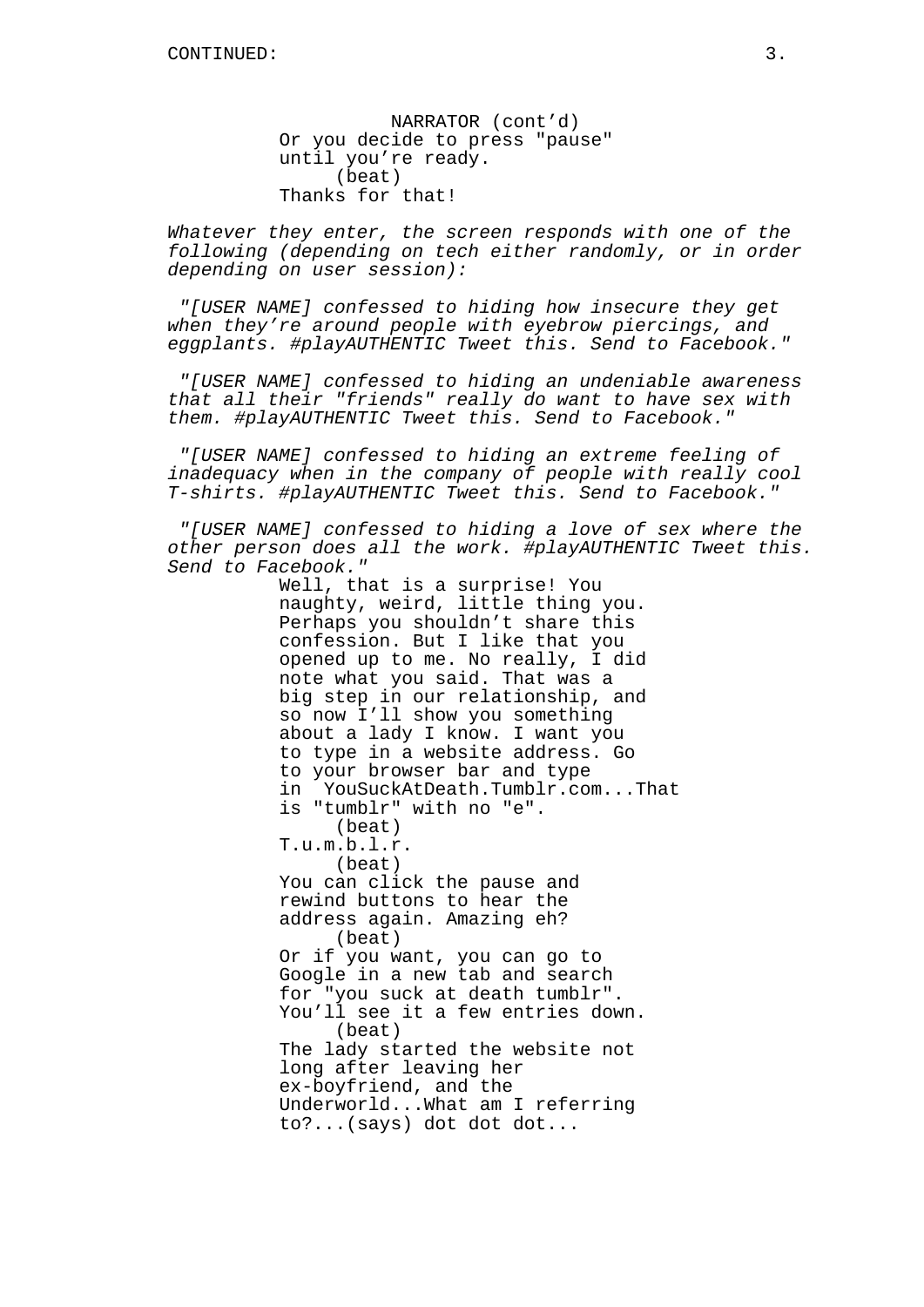### SCENE #1.2: YOU SUCK AT DEATH WEBSITE

This Tumblr site has a few reblogs from other sites, and some notes about the nature and meaning of death. So here it is! This is the site she was blogging at anonymously, because for some insane reason thinking about death is just not accepted in the Overworld. She is an Autopsy Pathologist you see, and they're meant to just give the facts. Oooo. Yes, she thinks about things. You can pause here if you want a dramatic pause. (beat) Thanks for that. You can go to any link on any of the pages we visit in this story. None of them will have audio attached. Sounds of CLICKS while, So you can clickety click all over the place while I chat away. All the sites with audio attached are hidden or will be revealed. Yes, hidden or revealed. What

strange magic is this?! So let's go to one of those hidden links now, to her workplace, where she is about to find out her secret blog has been exposed. Woah. (beat) Where is the link I hear you think! Go to the description text in the sidebar and follow the link.

(beat) Where she says "a blog contemplating death". Yes, click on that and you'll see the hidden link...

SCENE #1.3A: MOMENTARY MORGUE WEBSITE - VISIT #1

The Momentary Morgue website looks like a shopfront you can enter. It has an About page; Alive People page (with brief details on the Pathologist); Dead People page (password protected); and a side-bar with a quick poll on what type of Express Autopsy people prefer that rewards the player with an image of the inside of the Morgue, and "ItWasThemInsurance.com" (where people can be insured against the decisions of others).

DOOR OPENS, STREET SOUNDS, DOOR CLOSES.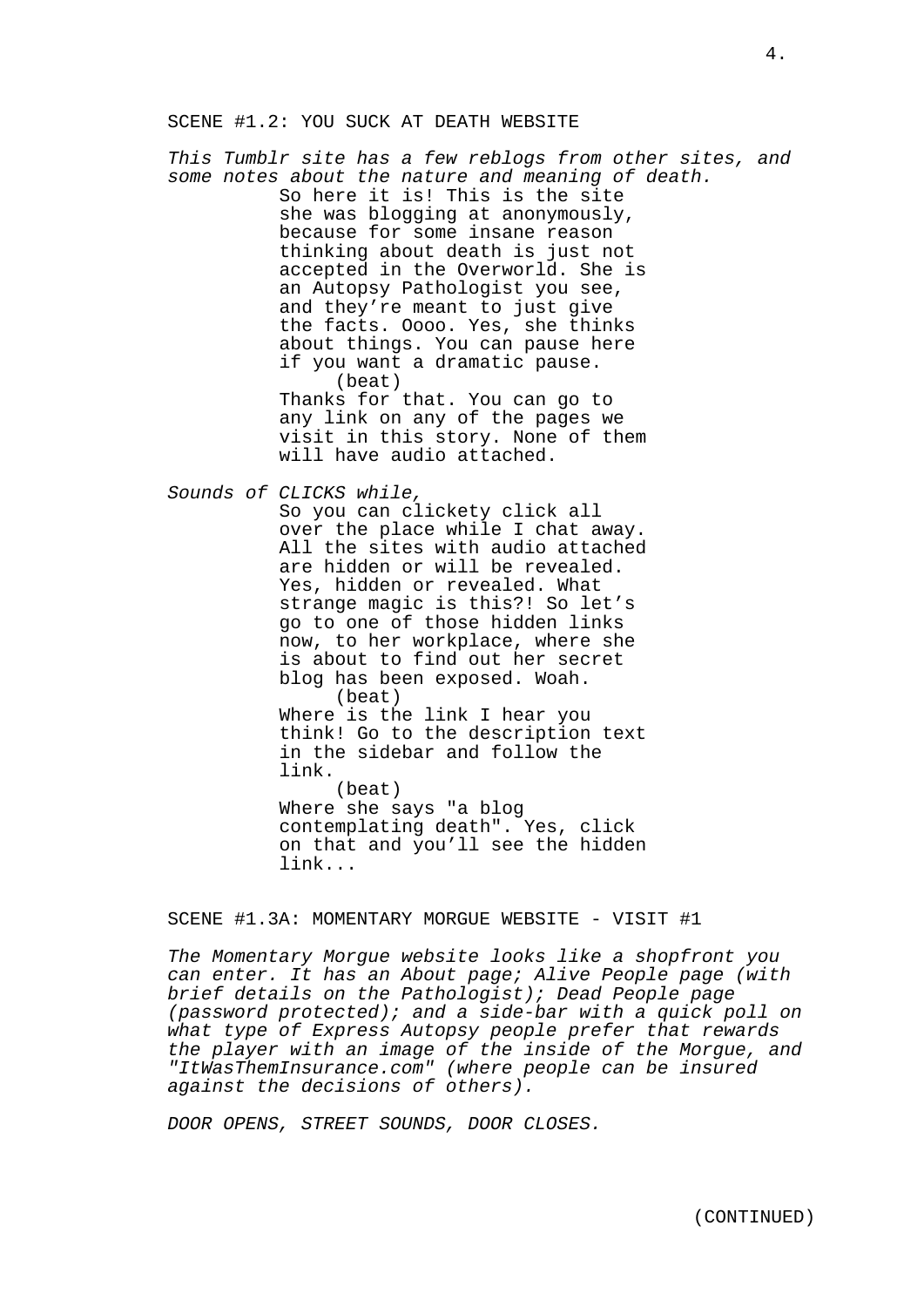STRANGER (beat) Hello? (beat) Helloooo?

A mutilated leg is dropped on the floor of the back autopsy room.

> PATHOLOGIST (from back room) Oh crap! It's okay! It's just Mr Davidson's mutilated leg. (beat) It's okay because he's dead. (beat) Not by me of course. (puts head through back door) Would you like a hot chocolate?

STRANGER (pleasantly surprised) Oh, yes, thank you!

Pathologist BOILS KETTLE.

PATHOLOGIST (from back room) Take a seat.

Stranger PULLS OUT CHAIR and SITS. Not that one! Sit at the good one at the computer.

**STRANGER** 

Oh!

STRANGER gets up, walks to computer desk, and sits down.

PATHOLOGIST (from back room) You can have a look at my partner site - "It Was Them Insurance". I get click-through money for that.

STRANGER clicks on link, and clicks around new site. Chocolate flakes on top?

STRANGER

Yes thank you.

PATHOLOGIST walks slowly into room balancing two filled clinking cups on a tray. Places down tray, places cups on the table, stirs each with a spoon, rests it on the tray, and then sits down.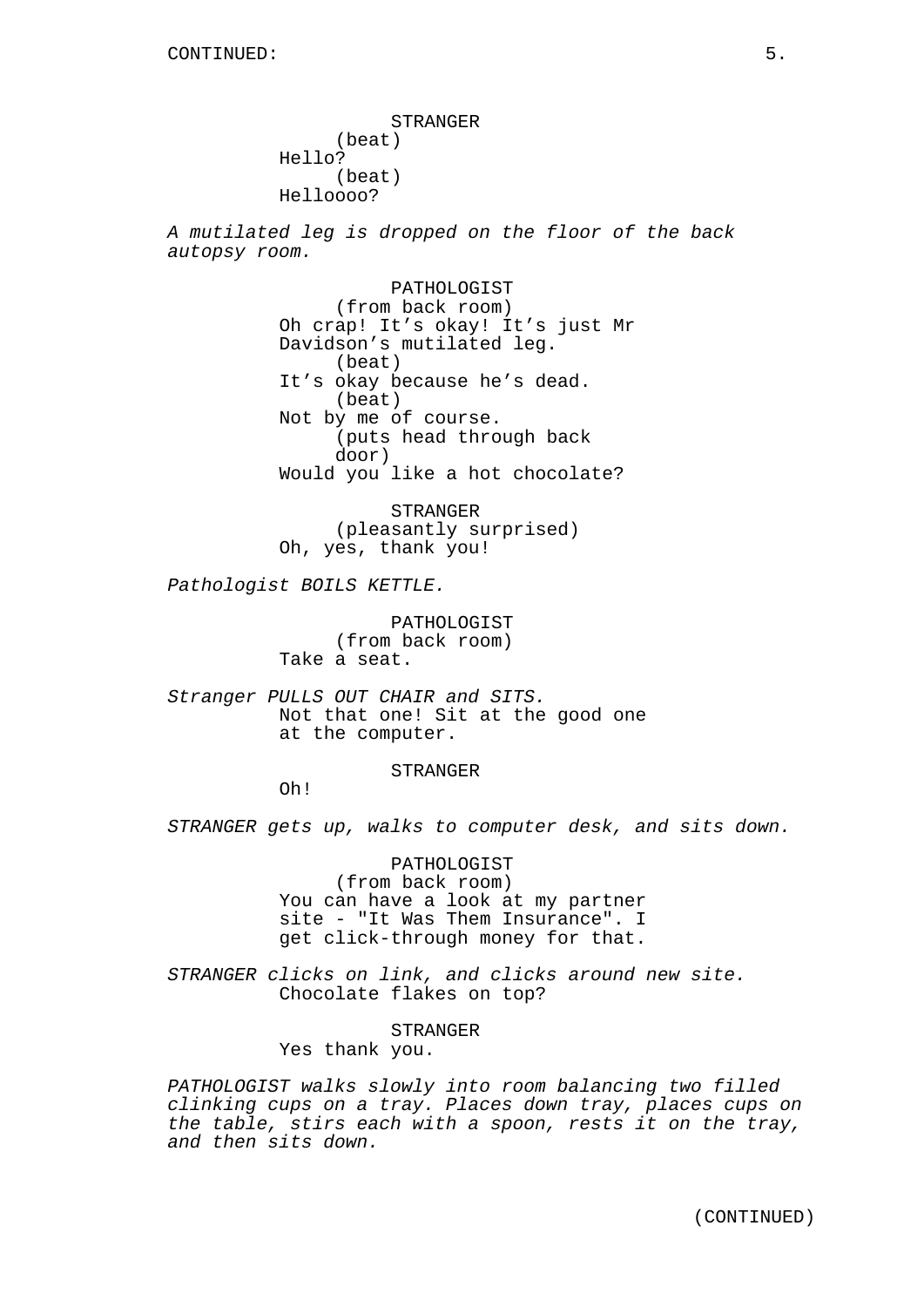PATHOLOGIST So, welcome to Momentary Morgue, the fastest autopsy service in town!

STRANGER (smiling) I'm not here for an autopsy.

PATHOLOGIST (cautious) Oh?

STRANGER I'm here about the...you know...

PATHOLOGIST Look, I don't do that anymore. It's exhausting, and the straws get bent.

### STRANGER

(a bit confused) I mean about your secret death blog. It's in all the papers.

PATHOLOGIST Ohhhh! Right! Really?!

# STRANGER

You've been outed as a Philosopher. Everyone knows you have a secret identity.

### PATHOLOGIST

(wryly) So my cleverly crafted secret identity on a public website is now public knowledge?

### ASSISTANT

Yes! And the exciting thing is they'll come after you, and you may even lose your business! This is so cool.

#### PATHOLOGIST

True, true. I'll be so poor I won't even be able to pretend to be successful online.

STRANGER/ASSISTANT

Yes! But I have a plan. I will be your Assistant.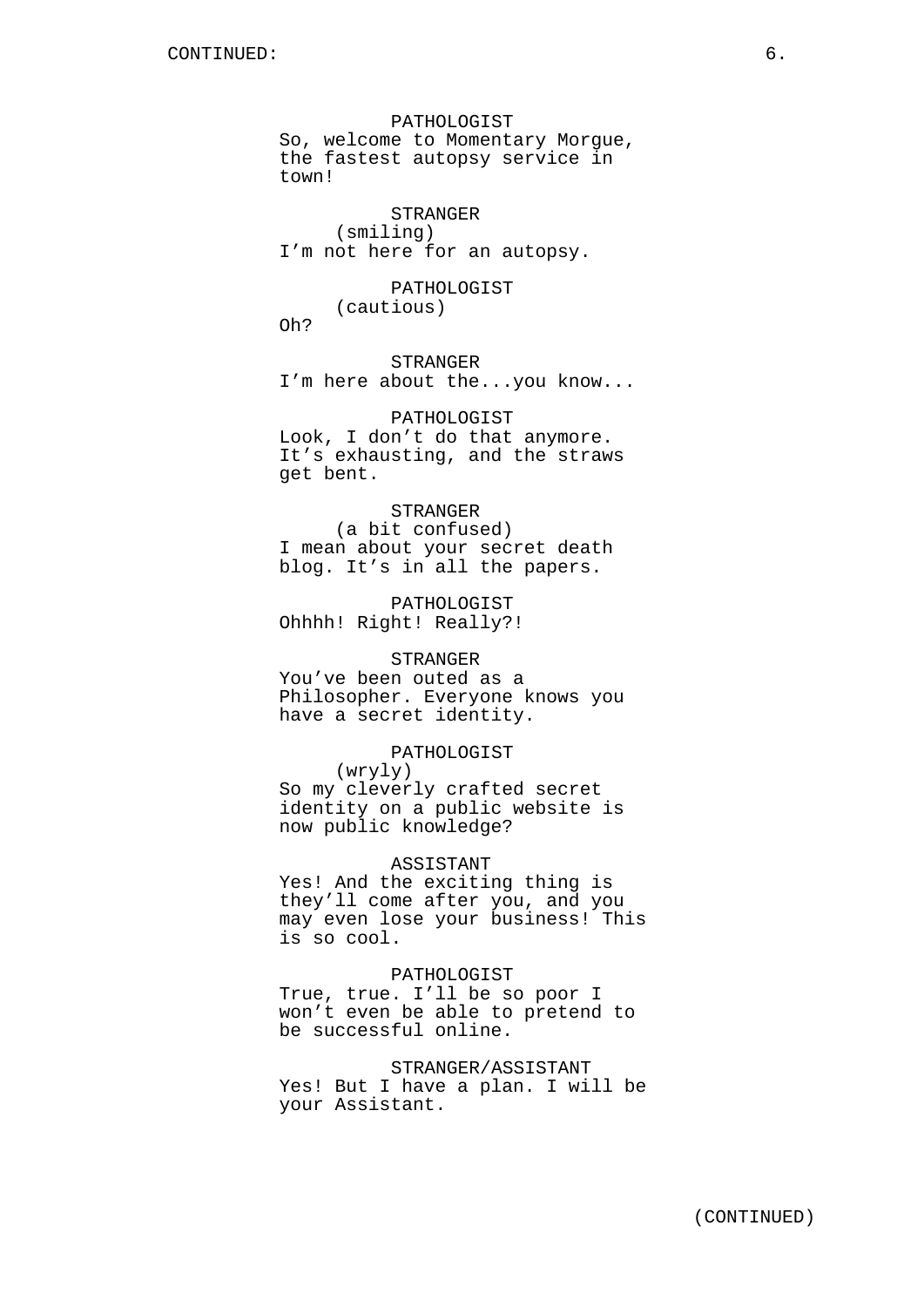#### PATHOLOGIST

Oh good. You can bring me a bottle of Shiraz every Frii...everyday.

# ASSISTANT

No, I've been researching marketing so I can help construct a story about you they will like. We just need to find the right line between giving them what they want and you living with yourself!

### PATHOLOGIST

And I would just like a bottle of Shiraz.

## ASSISTANT

I've read online that the most persuasive contemporary selling method is to be "authentic," and "AUTHENTIC" is in all caps.

# PATHOLOGIST (unconvinced) Really? They want authenticity?

ASSISTANT Yes, it's the latest thing.

PATHOLOGIST Write this down then.

Assistant quickly GETS OUT A NOTEPAD AND PEN FROM HER BAG and STARTS SCRIBBLING. Come on down and slap that corpse

on me-

#### ASSISTANT

Yes, yes!

# PATHOLOGIST

I'll make sure you remain unchanged by the most profound event in life. Yes, I will save your naïve soul from ever comprehending the gut-wrenching pain and wonder of losing someone you love, forever.

Assistant STOPS SCRIBBLING. Yes, their entire existence is gone. There is no phone number to call, no email to send, no social media to stalk. You only have memories, and even they are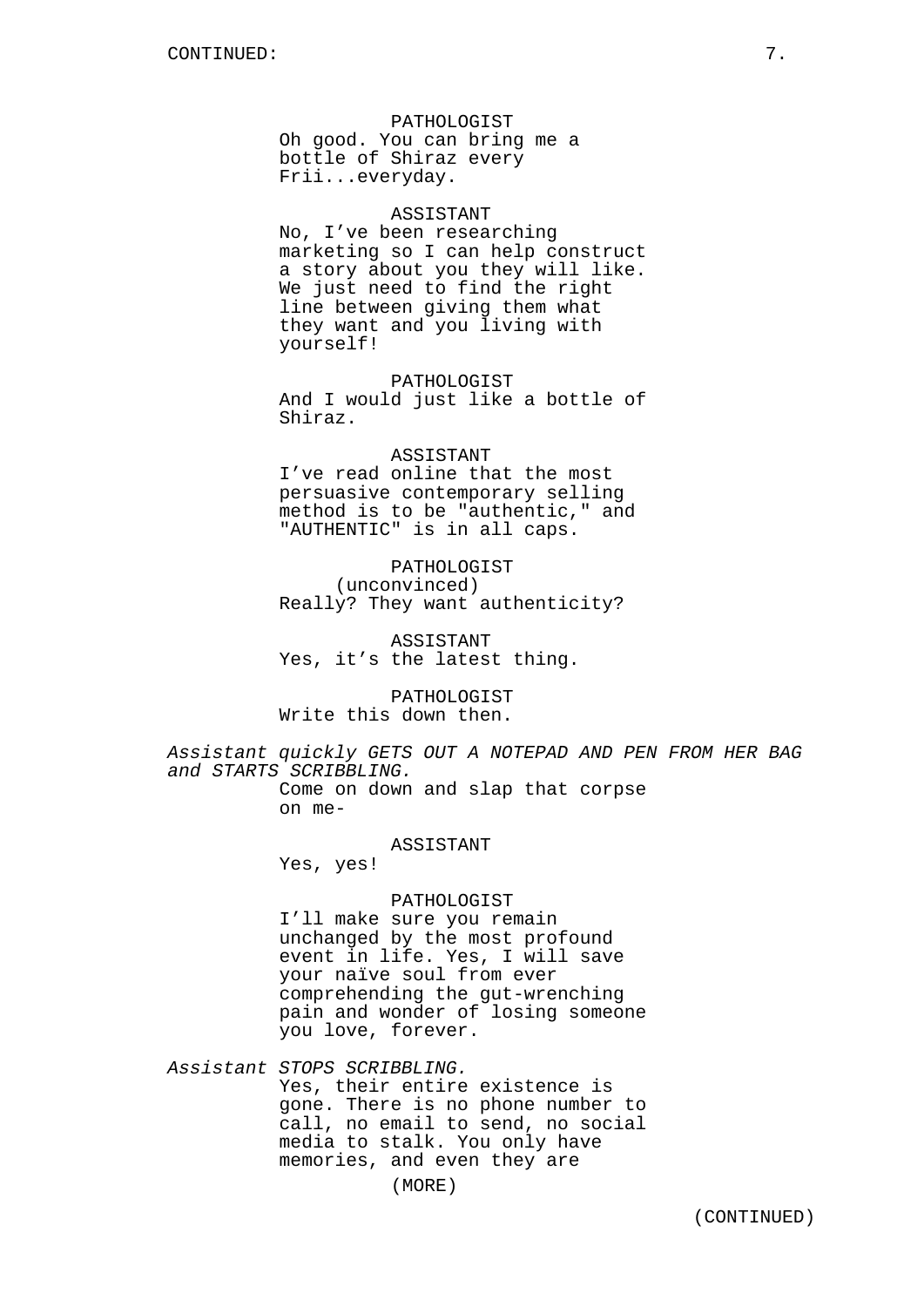PATHOLOGIST (cont'd) fucking unreliable. As each day and month and year passes, you'll keep rewriting your memories until they are nothing more than puerile spin promoting your ideal past. So contact me if you're ready to bear the darkness. Otherwise, bugger off.

ASSISTANT (disappointed) I don't think they mean "authentic" authentic.

PATHOLOGIST Then "authenticity" is as meaningful as what side your toilet roll paper hangs. No wait, I take that back, that is meaningful.

SCENE #1.3B: MOMENTARY MORGUE CONTINUED

DOOR OPENS, STREET SOUNDS, and a CAR SHADOW passes over the building wall.

> TICKET OFFICER (entering) You should be working, not thinking.

DOOR CLOSES.

PATHOLOGIST Of course you would come.

TICKET OFFICER Rules are rules, Pathologist. As an Officer of the Reality Infringement Council, I am here about your website, the one called "You Suck at Death". Your secret Tumblr site has been exposed and now we all know...you philosophize about death. Disgusting.

PATHOLOGIST Well I'm disqusted that you're disgusted.

TICKET OFFICER Oh! Well, as your new case worker, it is my duty to commence a program of financial bondage to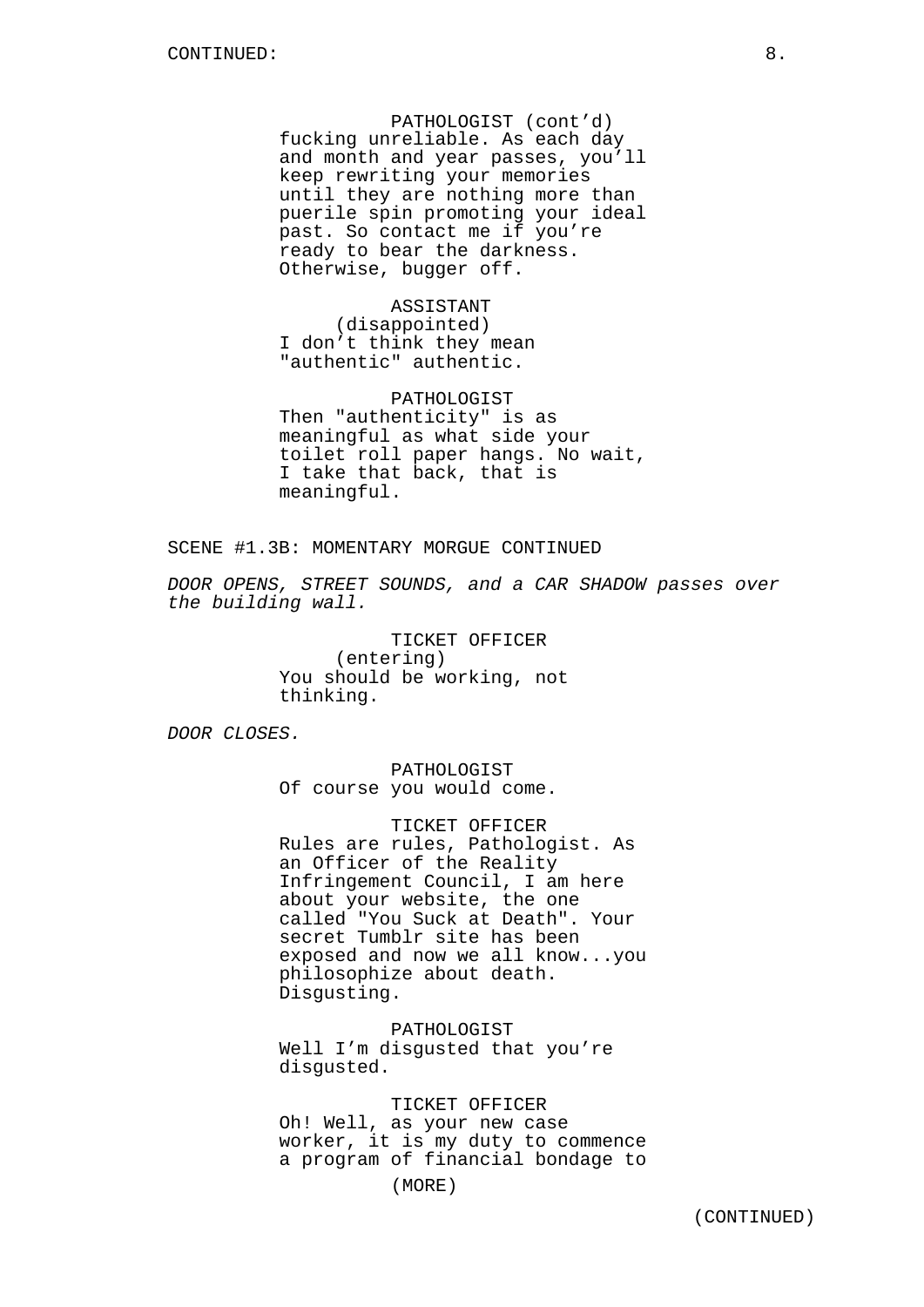TICKET OFFICER (cont'd) help you return to the real world. As such, I am empowered to issue you with the following infringements. I suggest you go to our digital website to see the details of your crimes while I read them out.

Pathologist TAPS KEYBOARD.

Open up a new tab. Now type in H-T-T-P-colon-forward-slashforward-slash-W-W-W-dot-realityinfringementcouncil-one-wor

ASSISTANT Just type in RealityInfringementCouncil-dot-org.

TICKET OFFICER Have you ever seen a website address without the "HTTP"? No.

**ASSISTANT** You don't understand.

TICKET OFFICER No you don't understand. The evidence is right there in front of you. See? H-T-T-P-colon-forward-slashforward-slash-W-W-W-dot-realityinfringementcouncil-dot-org.

ASSISTANT (sighs)

SCENE #1.4A: REALITY INFRINGEMENT COUNCIL WEBSITE

A government-style website, outlining the mission of the Office; an extremely convoluted organizational structure; convenient infringement number search; submit an infringement form; hashtag for reporting and creating infringements in Twitter; and possibly a shame page that showcases a selection of people and their infringements.

> TICKET OFFICER See, we have QR codes, hashtags, and Twitters. We'll be augmenting our phones shortly, and hopefully we'll have our own TEDx soon too. This could be you, Pathologist, once we get you back to normal. (beat) Now, to the "Infringement Page"!

Pathologist CLICKS to page. Infringement number 467, you can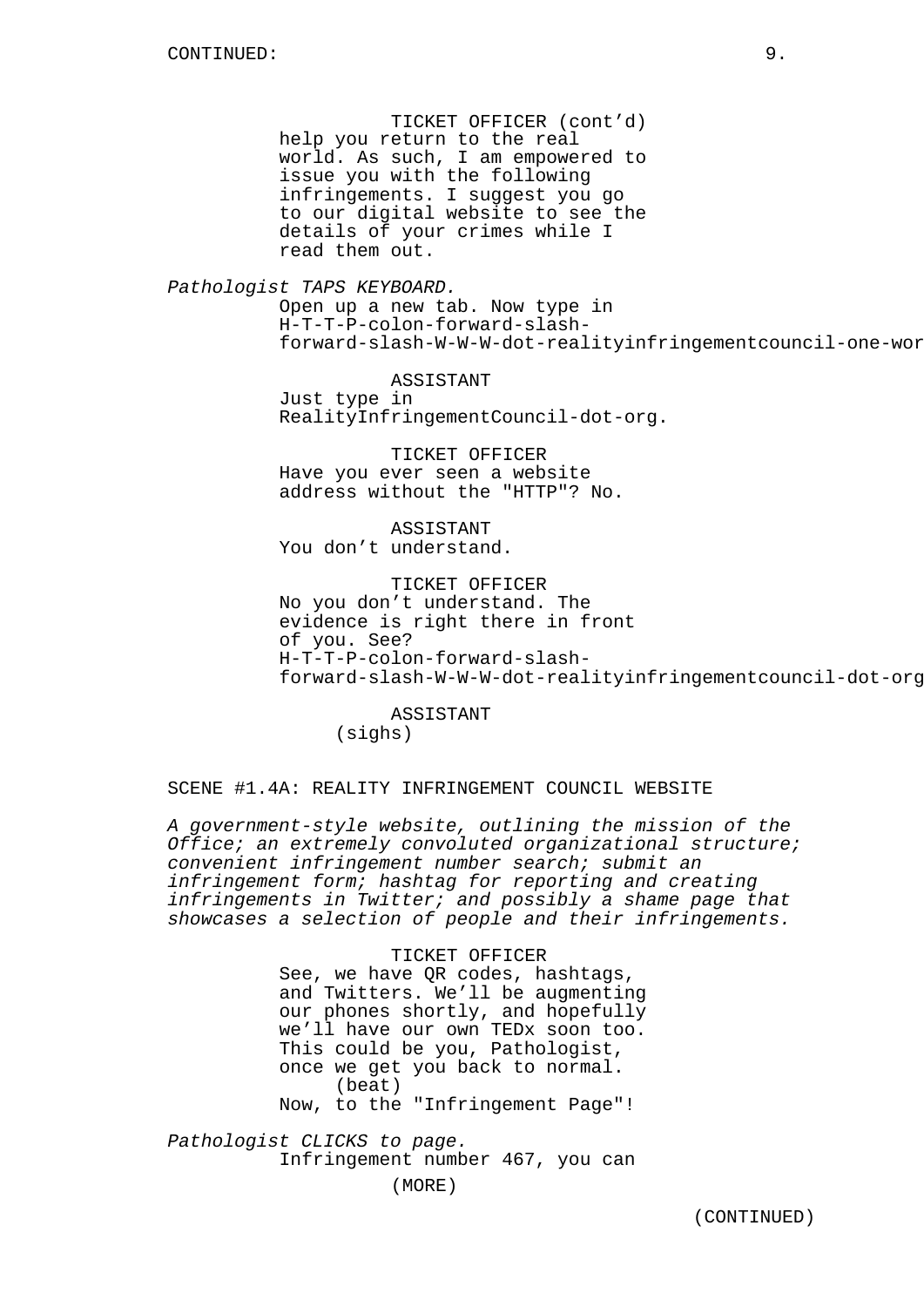TICKET OFFICER (cont'd) enter it in the search box at the top there.

Pathologist TAPS keyboard. 467. That is it. Infringement 467: using the wrong side of your brain. Next, Infringement 532.

Pathologist TAPS keyboard. Wasting tax-payers money on "reflection". Infringement 588.

Pathologist TAPS keyboard. Impeding civil progress by sleeping in. Infringement 691.

Pathologist TAPS keyboard. Contemplating subjects that are of no relevance to good working citizens...

> PATHOLOGIST Oh this is ridiculous. How...?

TICKET OFFICER No questions! You've asked enough questions, Philosopher. Here's another ticket, 227, for asking too many questions.

ASSISTANT

That's not...

TICKET OFFICER I suggest you listen, Time-Traveler, you're next!

PATHOLOGIST (to ASSISTANT) You're a Time Traveler?!

ASSISTANT (to PATHOLOGIST) I'm studying part-time to be a Time Traveler.

TICKET OFFICER (to Assistant) Yes you are. Let's see. Infringement 323: Not grooming your pubic hair to contemporary standards of standard beauty. Infringement 716: Not staying in one reality. Infringement 717: Believing there is more than one reality.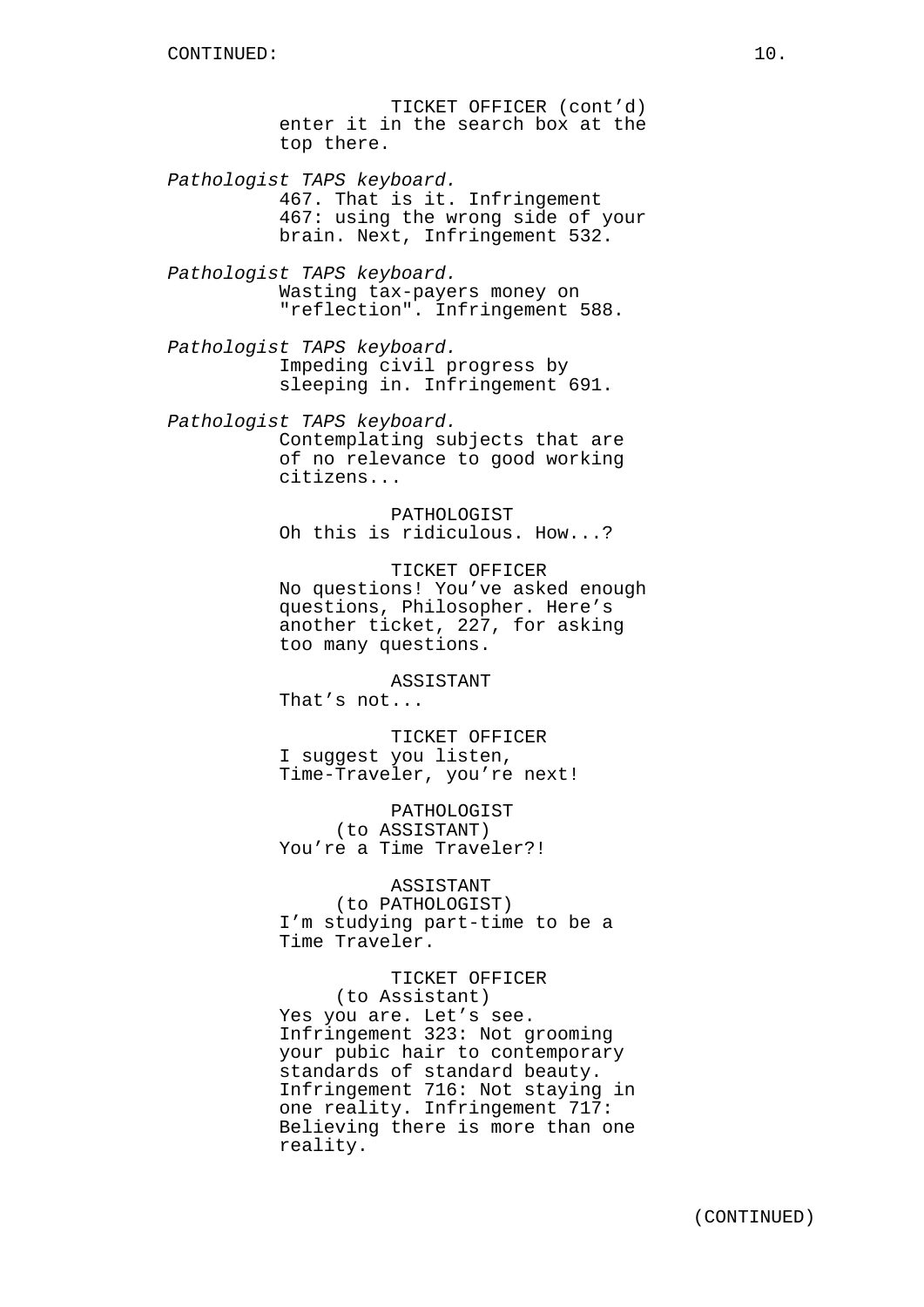ASSISTANT (sincerely) I bring shame to my family.

TICKET OFFICER Now, Pathologist, to remind you of your work duty, I'll also raise your license fee by 500% and make it due tomorrow.

SCENE #1.4B: MOMENTARY MORGUE CONTINUED

DOOR OPENS, STREET SOUNDS.

NEW CLIENT Are you open?

TICKET OFFICER Yes they are! Quick, close the Council website. That's it.

DOOR CLOSES.

So, New Client, you have a corpse to process?

NEW CLIENT

Yes.

TICKET OFFICER Pathologist, you have an opportunity here. You can earn a valuable cash credit by issuing a natural cause for this corpse. (to CLIENT) And we assure you, New Client, their autopsy service is very good. What do you do New Client?

NEW CLIENT I work in an advertising agency.

TICKET OFFICER Perfect! Who died?

NEW CLIENT

My wife.

TICKET OFFICER Perfect! Pathologist, you should capitalize on his wife's death in social media.

PATHOLOGIST In all caps?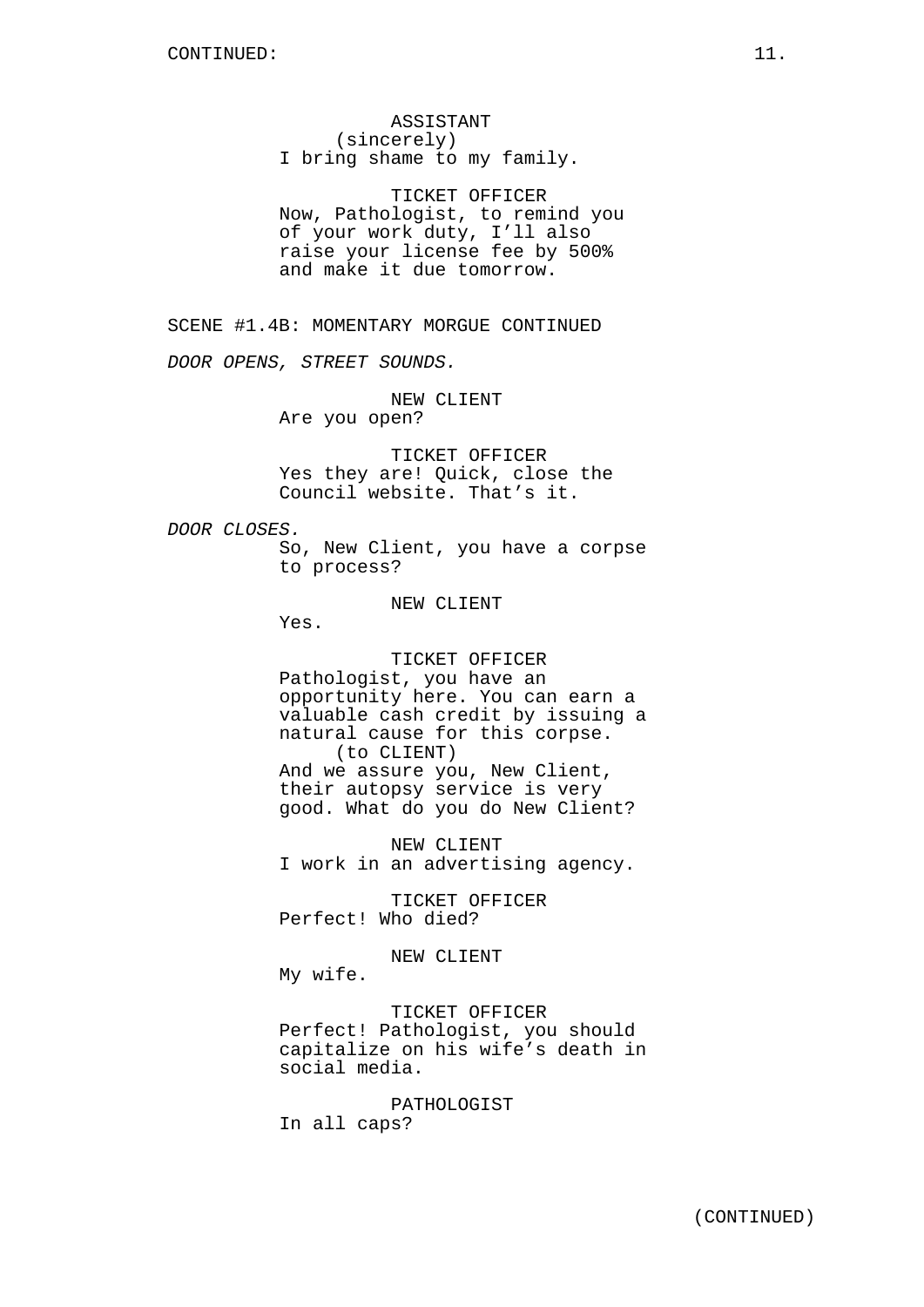TICKET INSPECTOR (confused) Wear whatever you want.

ASSISTANT We do take your business very seriously, New Client. Please take a seat while the Pathologist conducts the autopsy.

PATHOLOGIST New Client, were you married for long?

NEW CLIENT Twenty years. We worked at the same company, but I hardly knew her. I was suddenly off work-

TICKET OFFICER (horrified) Oh no.

NEW CLIENT ...because I broke my leg.

TICKET OFFICER (disapproving) Tsk tsk tsk.

NEW CLIENT She called me at home to see if I was okay.

TICKET OFFICER Lovely story! Now, to autopsy your wife's corpse and get you back to work!

#### NEW CLIENT

Okay.

PATHOLOGIST You want the standard autopsy? Is her body around the back?

NEW CLIENT Yes, her body is around the back. If the standard autopsy is cheapest, then yes.

PATHOLOGIST

Fine! One Express-Widower-Natural-Cause-Autopsy-and-Cremation-to-Go.

Client TAKES A SEAT while short random THUD and DRILLING sounds.

(CONTINUED)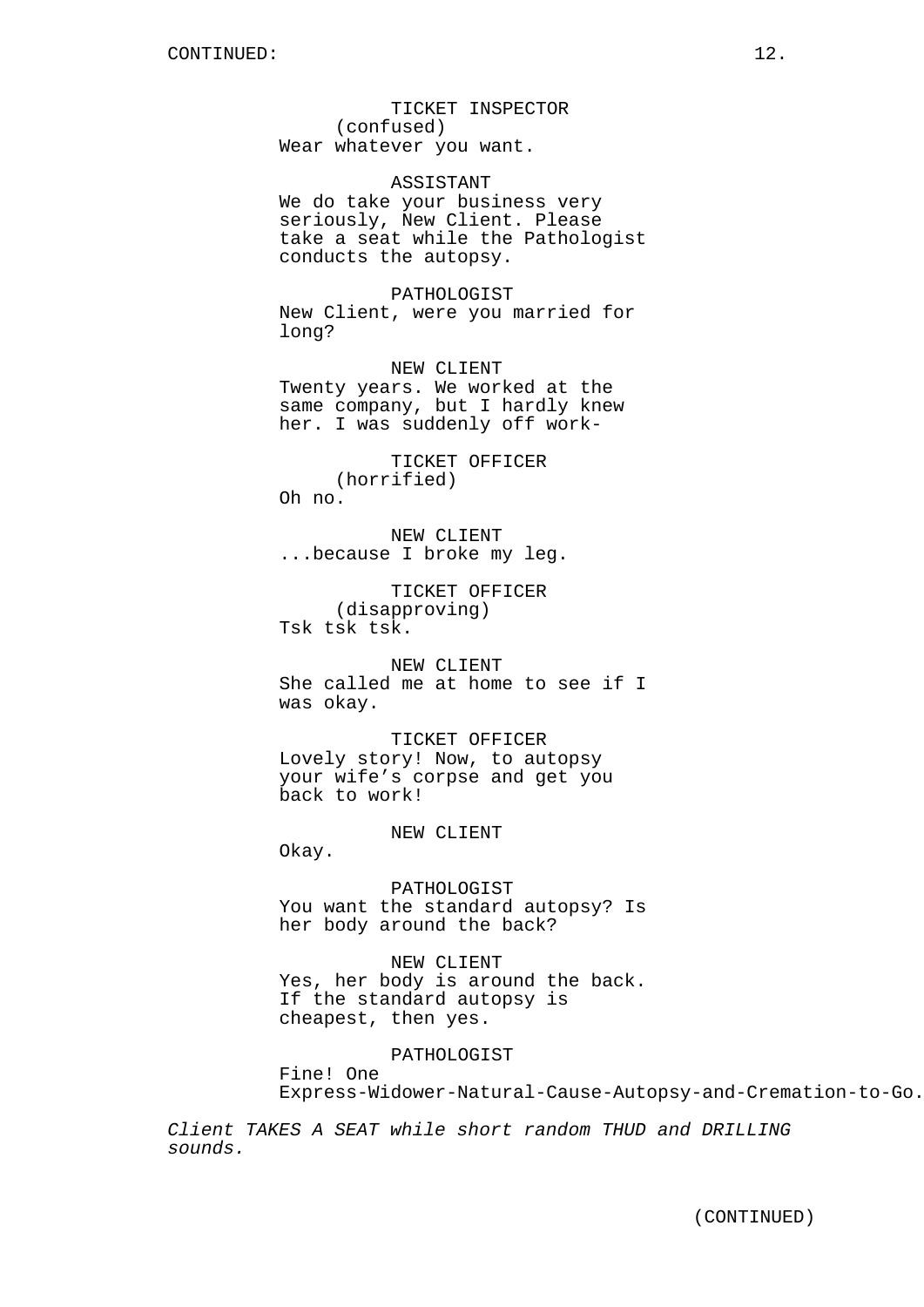#### ASSISTANT

Here is a complimentary coffee and biscuit, and some magazines about laptop-cover fashion. And I'll stamp your autopsy loyalty card.

TICKET OFFICER Perfect! This business does the fastest autopsy service in town. Very fast.

DRILLING, FLIPPING, SIPPING and STAMPING.

PATHOLOGIST I've finished the autopsy. Here are your wife's ashes, and the death certificate for you to sign.

PUTS plastic container and SLAPS paper ON TABLE. The full report is also online. Here is the password.

> NEW CLIENT I can't read the password, is that a "y" at the end?

# PATHOLOGIST

Yes.

TICKET OFFICER Perfectly done. I'm off now, and we're very pleased with your effort today.

Ticket Officer STEPS out and CLOSES DOOR.

NEW CLIENT That's it?

# PATHOLOGIST

Well, no, that doesn't have to be it. We can talk about hats made out of rice, birds flying backwards, Tweed, how your wife now exists in Tupperware.

ASSISTANT Okay! Will you be paying by credit card?

# NEW CLIENT

I...I want to understand why I can't wake up to my wife's beautiful face anymore.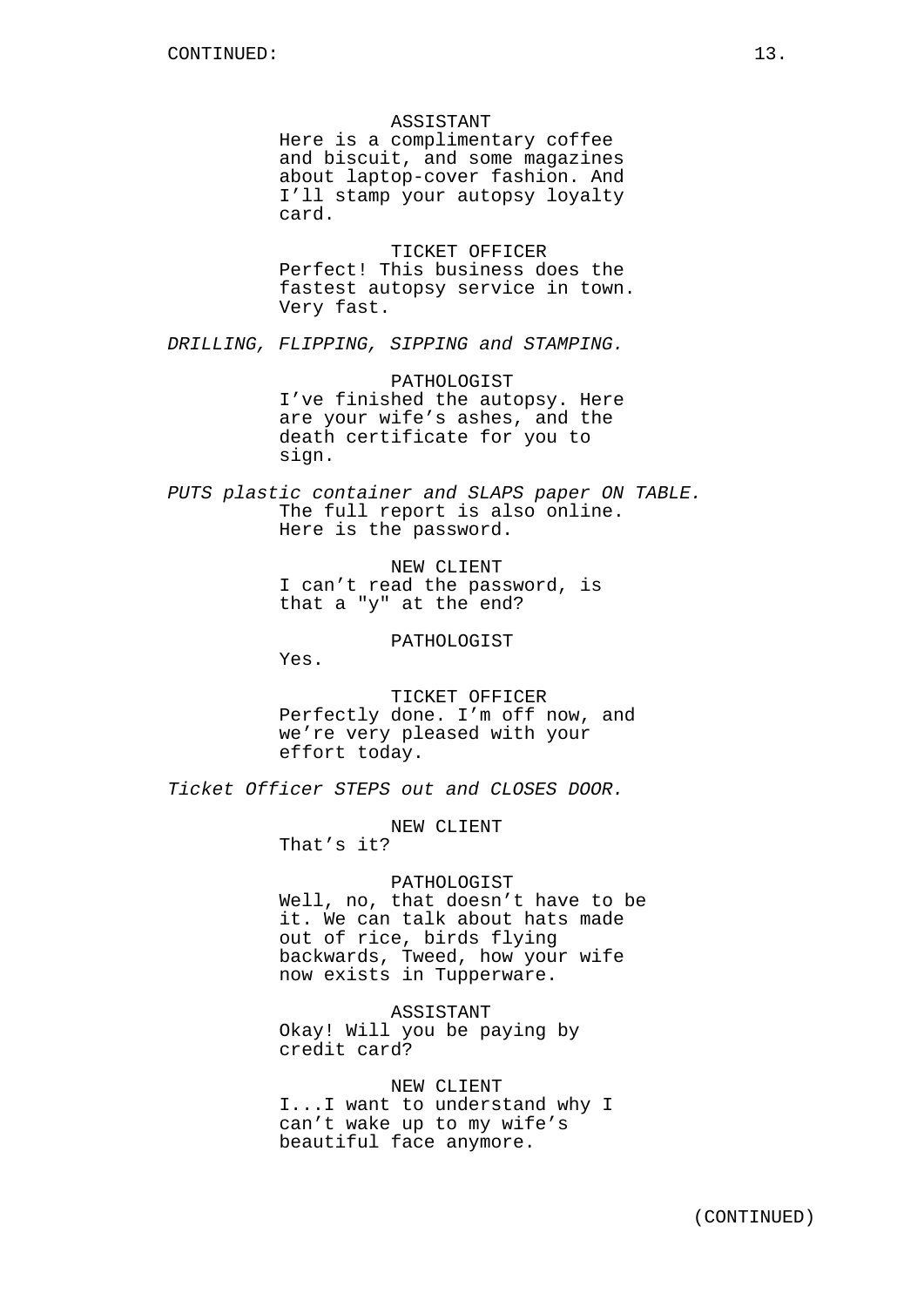PATHOLOGIST Aha! You want to contemplate her death! NEW CLIENT Yes! ASSISTANT (shocked) Really?! NEW CLIENT (retreating) Noooo. PATHOLOGIST (disappointed) Really?! NEW CLIENT Maybe. Look, I don't know what contemplate means. ASSISTANT (to Pathologist) Should you be doing this, Pathologist? NEW CLIENT I don't want anyone to know I'm doing this. PATHOLOGIST Doing what? NEW CLIENT (retreating) Whatever this is. PATHOLOGIST I tell you what, New Client. If you're serious, meet me at the Underworld Casino and we'll talk. NEW CLIENT (fearful) The Philosophers' Casino? PATHOLOGIST

Yes.

NEW CLIENT (confident) I'll be there.

FOOTSTEPS, DOOR OPENS, STREET SOUNDS, and DOOR CLOSES. Then DOOR OPENS, STREET SOUNDS, New Client pokes head in.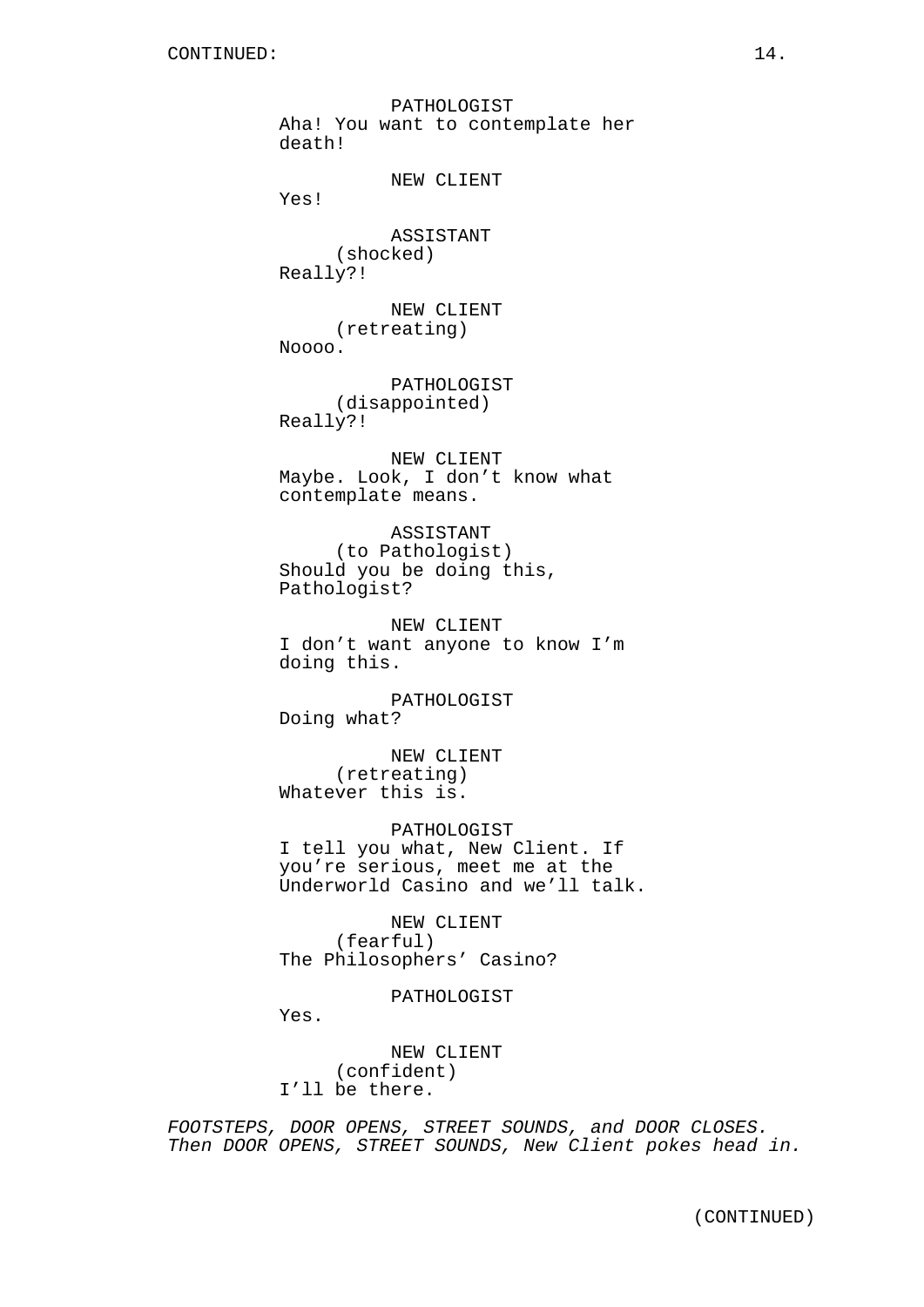# NEW CLIENT Where is the Casino?

PATHOLOGIST First street on the left after the "Revised and Biased for Our Own Good Library" and follow it until it turns into Underworld Lane. Then it is the third on your right, straight after "Everything They Ignore in That Library, Library".

NEW CLIENT

Oh, of course.

DOOR CLOSES.

SCENE #1.4C: MOMENTARY MORGUE CONTINUED

#### ASSISTANT

So that is the license fee taken care of! Now, I'm coming to the casino with you, yes?

PATHOLOGIST Talk to me straight, girl. What is this about you being an Underworld Time Traveler?!

# ASSISTANT

Yes! Well, I'm studying to be one, at the prestigious Online Time Traveler College!

PATHOLOGIST

Oh. A prestigious online college? As in "this banana is prestigious"?

# ASSISTANT

So they don't have much money, or books, or a building. But the teachers are really there for you via email between 9 and 9.30am. You have to come see! Open up a new tab, yes, and type this address in: (spells out) TimeTravelerCollege.org.

Pathologist TAPS KEYBOARD.

time-traveler-college-one-word-dot-org.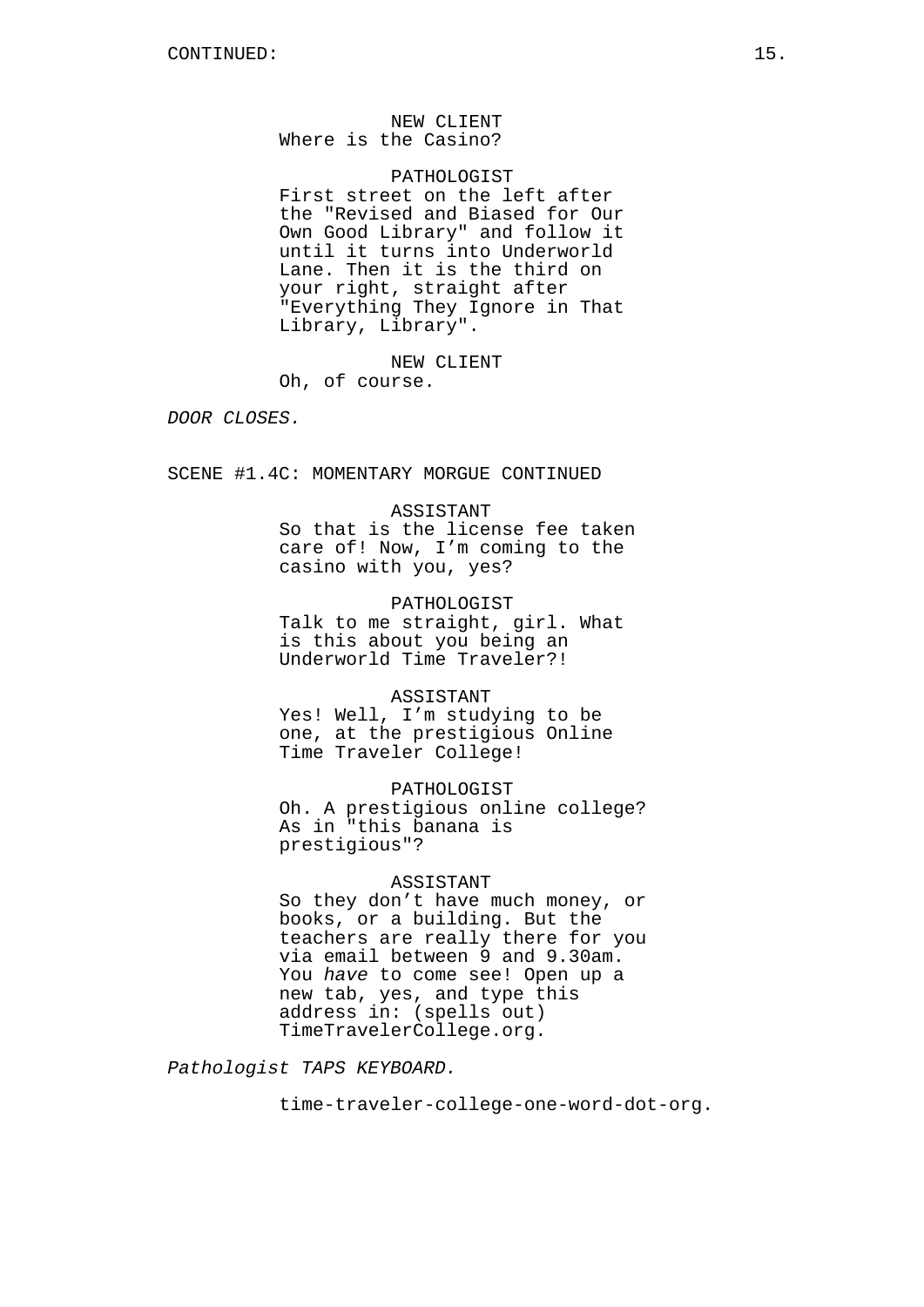The Time Traveler Online Community College is an online, cheap version of Hogwarts - Underworld style. It has a page outlining the Course Topics (History, Types, Triggering, Ethics, Side-Effects & Problems of Time Travel); Staff Page; Careers Advice page; and a Registration page where players can register to do the course (students/players receive their certificate of completion upon registration).

#### ASSISTANT

Here it is! It is pretty comprehensive. See with the course topics -- click the first on the left. I've only just started the course and so I haven't figured out what I will figure out about time travel yet.

PATHOLOGIST So can you time travel?

#### ASSISTANT

Only sometimes, and I can only travel to the past, and only to my own past. And the only way I can time travel is when I have my social media accounts open on all my devices.

PATHOLOGIST What do you use it for?

ASSISTANT

Er, stuff.

PATHOLOGIST What do you use it for?!

ASSISTANT (winces) Argh! I use it for dating!

PATHOLOGIST (laughs) Let's do it now.

## ASSISTANT

No way.

PATHOLOGIST Trust me, I've done embarrassing.

ASSISTANT So have you had a time when you're putting on a show walking

(MORE)

16.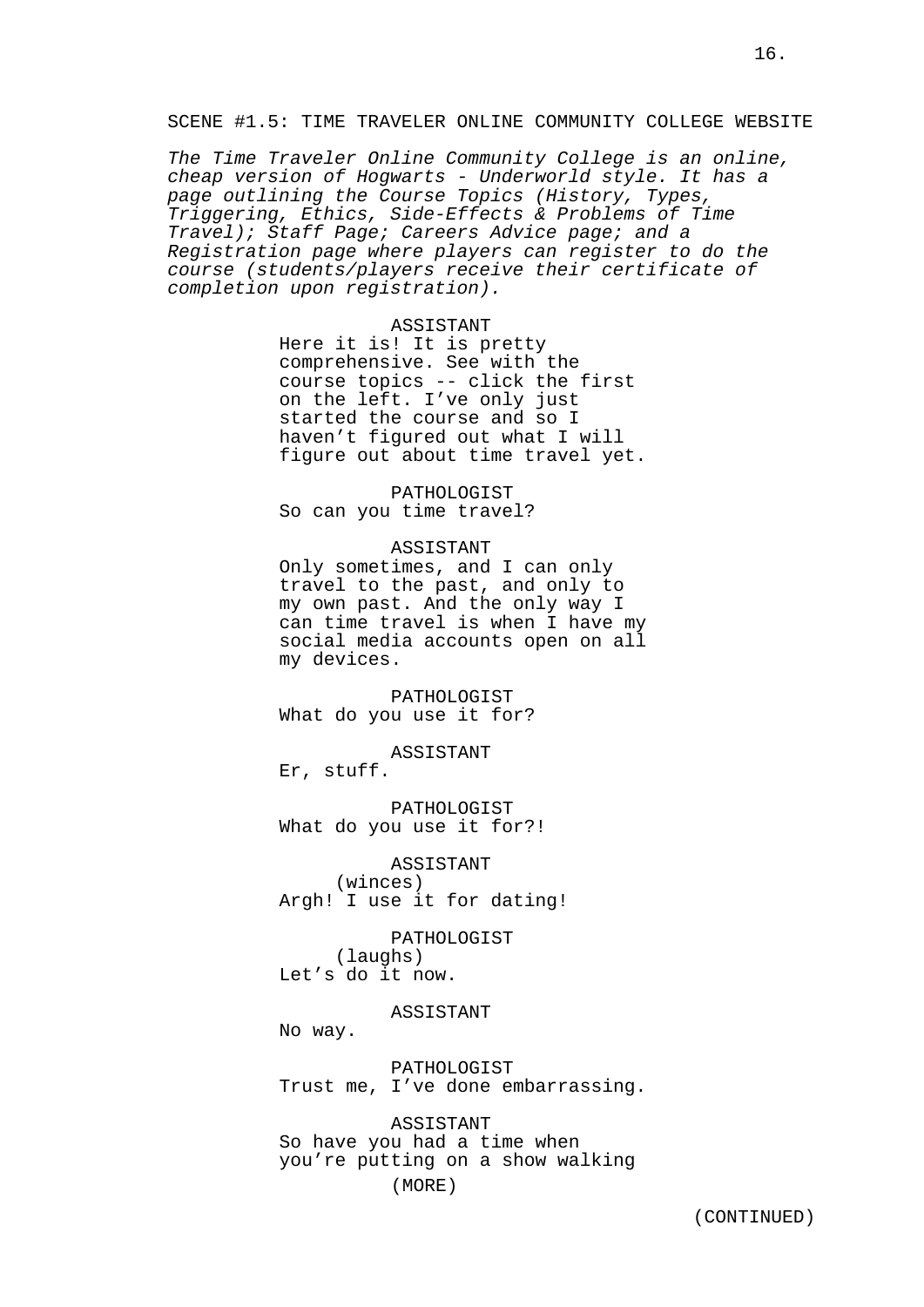ASSISTANT (cont'd) sexy in your heels and you trip over?

## PATHOLOGIST

Of course.

# ASSISTANT

So have you had a guy go down on you and you can't relax because you need to fart?

PATHOLOGIST Everyone has that.

ASSISTANT

And what about when you're in a threesome and there are so many hands you realize you've been spending most of the time with yourself?

PATHOLOGIST (beat) Let's focus on the present, and going back in time.

Assistant TYPES

# ASSISTANT

Alright, I've opened my social media accounts on all my devices. And the site is...TheChatSite-oneword-dot-net. Thechatsite.net! Argh!

SCENE #1.6: THE CHAT WEBSITE

The page opens to a chat room, and the text automatically unfolds while the Assistant and Pathologist talk.

> DATE (typed) Hey sexy ;)

ASSISTANT (voiceover) See how much he likes me! (typed) ;p How is your day going? (voiceover) I'm pretty sure he is an Underworld guy, because he always gets upset if I ask him about "work".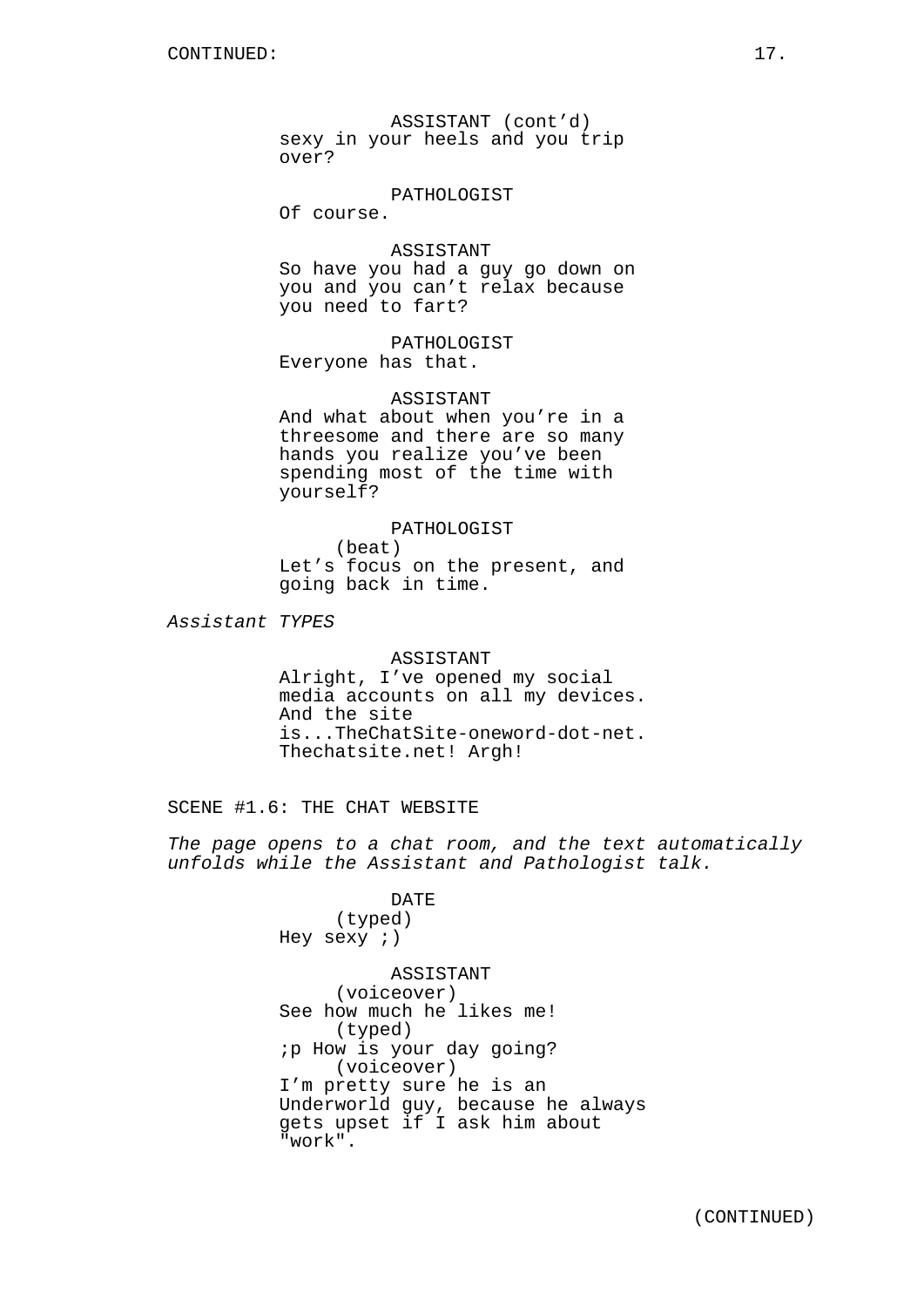DATE (typed) killing it. PATHOLOGIST So you don't know what he does, or even if he is a he? ASSISTANT (voiceover) He is definitely a "he". (typed) Slayed! DATE (typed) Sooo...are you unshaven? ;) ASSISTANT (voiceover) I'm not unshaven, but I know he likes it so I have this video ready. (typed) Ooooo...unshaven of course! A real woman. http://www.youtube.com/user/amandapalmer#p/u/6/v9LzyW1P82Q PATHOLOGIST Just tell him what you like. ASSISTANT It doesn't work like that. They're all definite about what is sexy. PATHOLOGIST Listen, it isn't women who shave and women who don't. It's people who think there is a right and wrong way to be a woman, and those that don't. DATE (typed) A real woman. *;*) ASSISTANT (typed) Yes I am.  $i)$ (voiceover) Some guys just need help seeing who you really are. By being the

woman he wants, I'm creating a bridge between him and me. And being a better kind of me.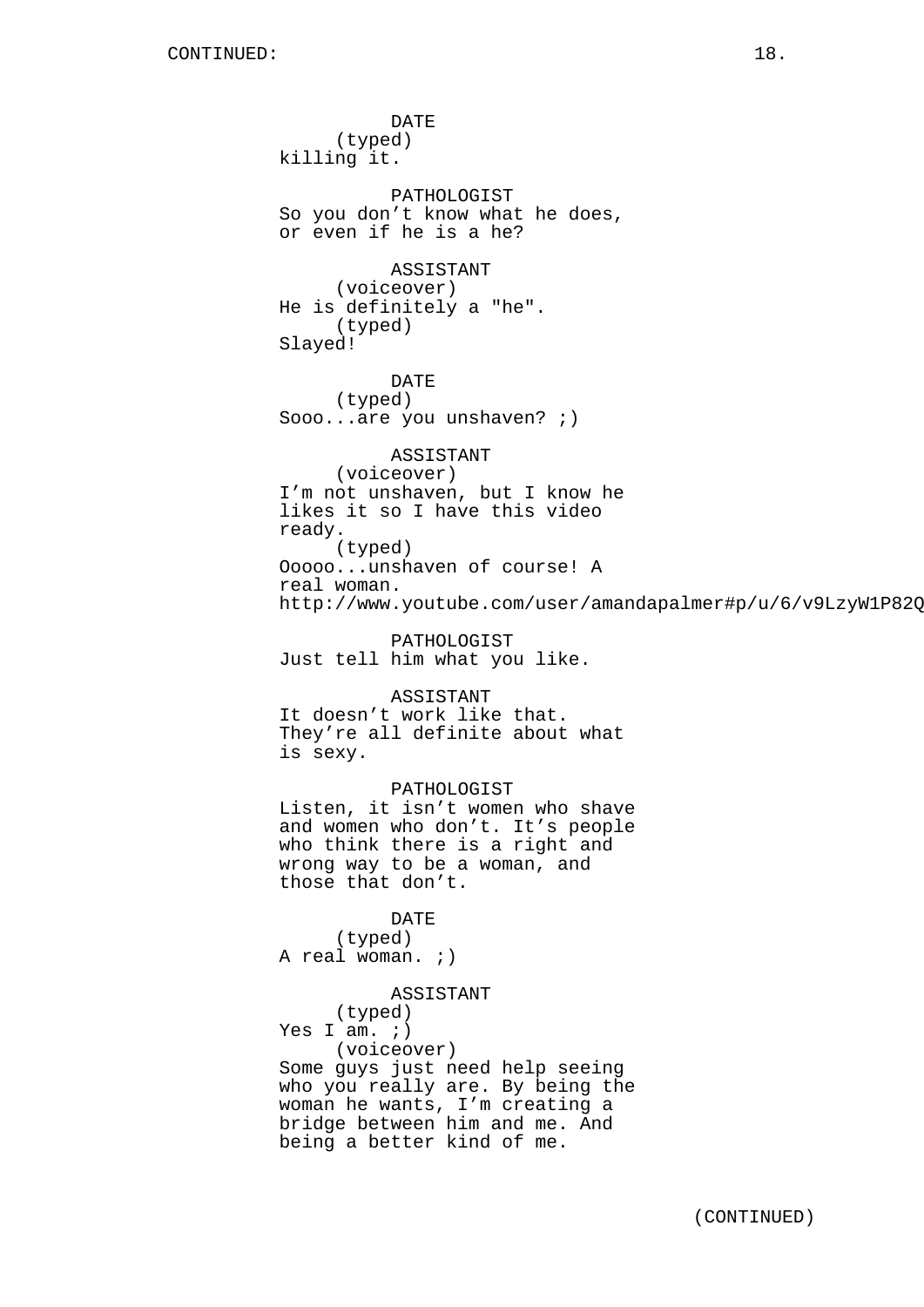PATHOLOGIST You're being his kind of you. DATE (typed) I have another question... ASSISTANT (voiceover) This hasn't happened before. (typed) ...go ahead... (voiceover) He respects my opinion! DATE (typed) Can I squeeze your tits?! :p PATHOLOGIST The opinion of your boobies. ASSISTANT (voiceover) He does like me, he just needs my help to guide him towards the man he can be. (typed) Cheeky! ;) I have a question for you actually... DATE (typed) Yeesssssss ASSISTANT (typed) So we've been speaking every day... (voiceover) This is the hard bit. (typed) ...and we've had lots of good times together... DATE (typed) Hot times 8--> ASSISTANT (typed) ...so...just quickly wondering where we're at?!! hehe *i*D ...and don't say online! *ip* hehe (voiceover) Boys scare easily.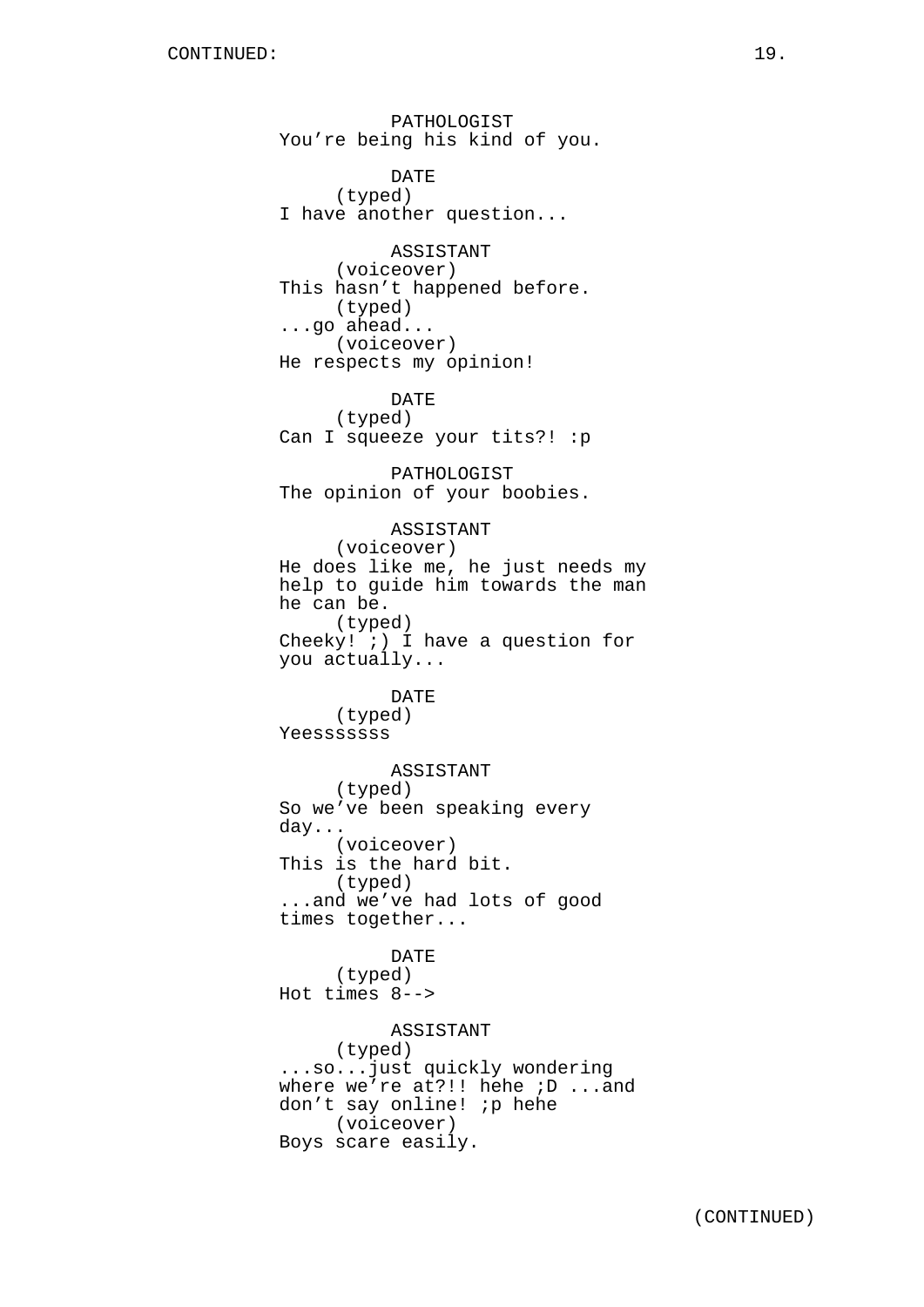DATE (typed) we should be at it  $ip$ ASSISTANT (typed) hehe. Yes we should *ip* DATE (typed) Gotta run! ASSISTANT (typed) Already?!! Quick answer to the question before you go?! :) DATE (typed) You know what I'm like. We have fun but I'm not ready to settle down. ASSISTANT (typed) I'm not talking about settling down!!! 8o DATE (typed) Just can't do this now. Check ya! ASSISTANT (typed) OK! We can work out. : p ... Hello? Date EXITS CONVERSATION (voiceover) If I didn't ask him how he feels about me, we'd be together. I can't seem to figure out how to get him to stay. PATHOLOGIST Sometimes that is a good thing. ASSISTANT I guess we need to get to the casino? PATHOLOGIST Yes. ASSISTANT I just need to close all my social media on all my devices,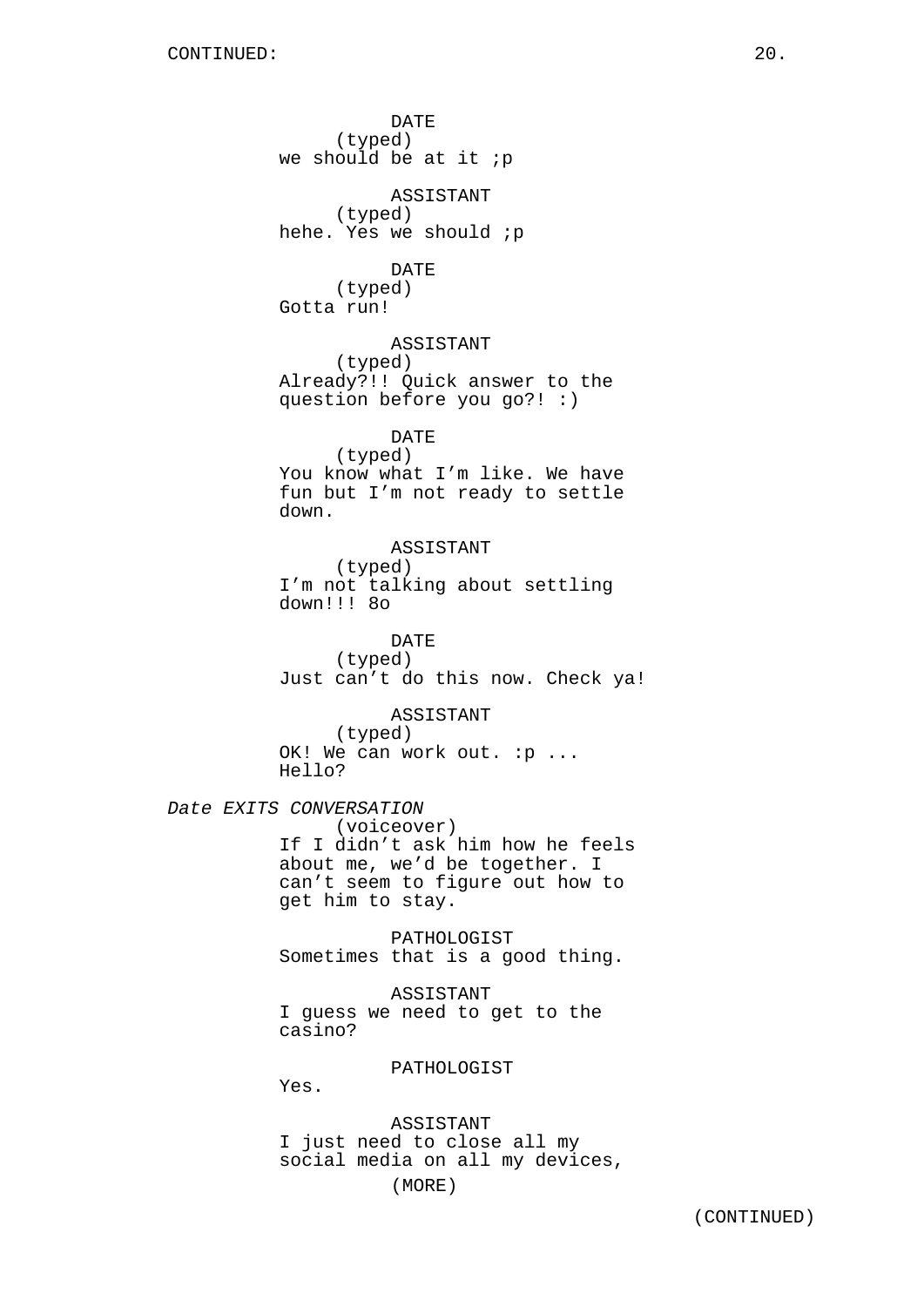ASSISTANT (cont'd) to bring us back to the time we were in.

Assistant CLICKS to close all the tabs.

PATHOLOGIST Right, and I know a shortcut to the Casino. Go back to our momentarymorgue website.

Assistant TAPS KEYBOARD. Now click on the "Contact Us" link.

SCENE #1.7: MOMENTARY MORGUE WEBSITE - VISIT 2

Assistant CLICKS.

The Contact Us page opens to a special 404 page. It says that "Due to an error, this is an error page."

# ASSISTANT

It's an error page!

# PATHOLOGIST

Exactly. 404 pages are the gateway from the Overworld to the Underworld. Not all sites have them, but mine has a link to the Casino.

# ASSISTANT

Where?

# PATHOLOGIST Scroll down to the bottom of the page. See at the bottom, the word "bottom"? Click on that.

The link opens the Philosophers' Casino website in a new tab.

SCENE #1.8A: PHILOSOPHERS' CASINO WEBSITE THRESHOLD

Huge Victorian doors, with a flashing neon "Philosophers' Casino" sign. There is a small slit on the door.

STREET SOUNDS.

PATHOLOGIST The threshold test.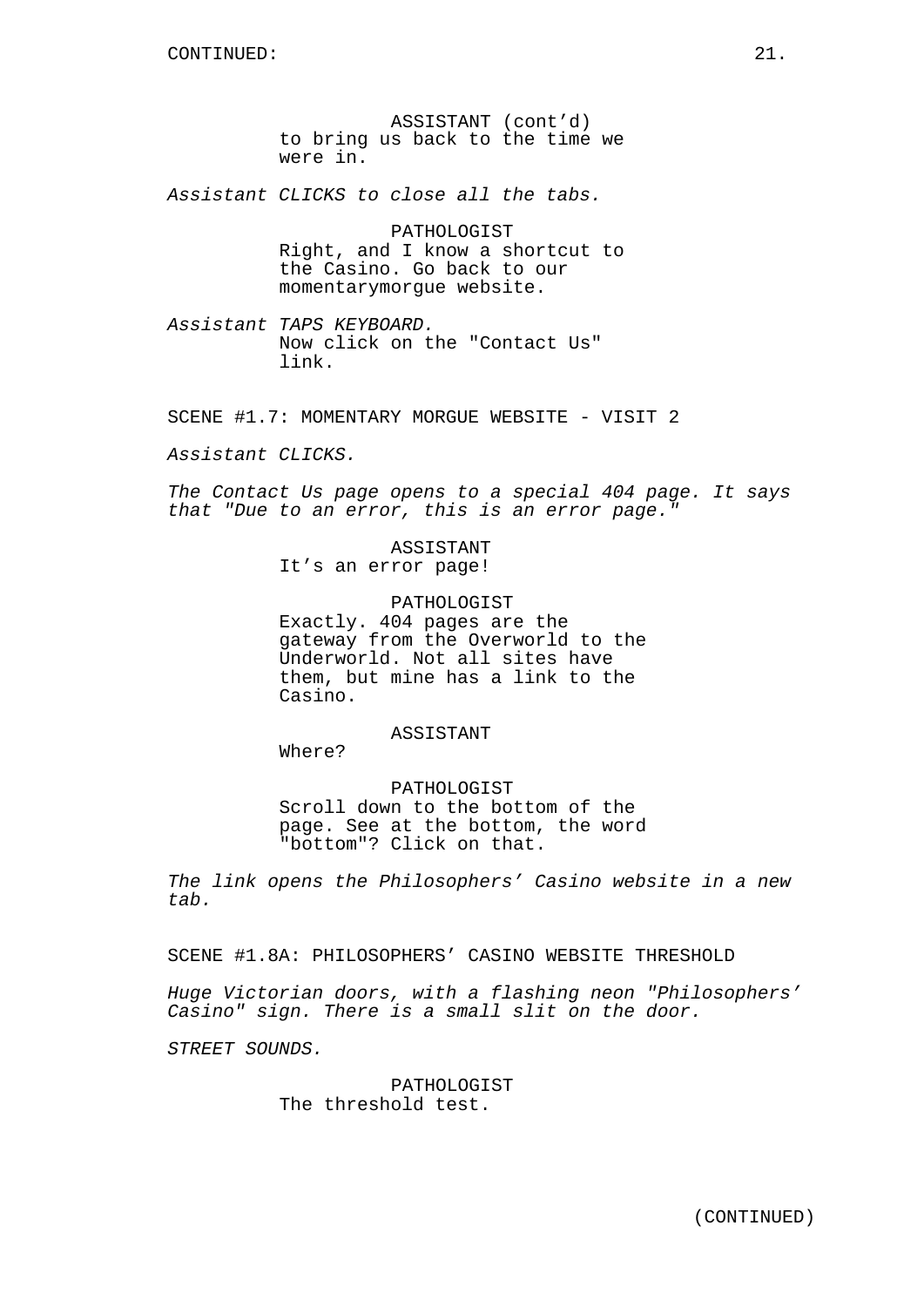ASSISTANT (overwhelmed) What do we do?

PATHOLOGIST Trying knocking on the door.

When the player KNOCKS on the door, POPUP with a question. You answer the question, I've already done it.

> ASSISTANT (reads) "There is a door in front of you. This door creates a division between two spaces. One is apparently outside, and the other apparently inside. What is outside and inside is a matter of perception. (beat) One. Tell me what inside feels like." Mmmmm, inside feels like...

Assistant TYPES KEYBOARD. "Two. Tell me what outside feels like." Oh, outside feels like...

Assistant TYPES KEYBOARD. "Three. Are you inside or outside?" Oh I know!

Assistant CLICKS on "OUTSIDE" BUTTON.

Upon ENTERING CHOICE, DOORS UNLOCK and OPEN, and a NEW PAGE OPENS.

SCENE #1.8B: PHILOSOPHERS' CASINO WEBSITE

The "Philosophers' Casino" sign in neon over the entry hall, with the subtitle "is this just another site?". There is an "Entry Page" that outlines the opening times (a mini puzzle), and dress requirements; a "Games Page" with philosophy game descriptions, and links to philosophy games by fans and existing indie game designers; and a "Meta Page". Every time the cursor rolls over a link, the floating text says "am I really here?"

Sounds of CHIPS, POKIE MACHINES, and philosophers GAMBLING.

ASSISTANT

Wow.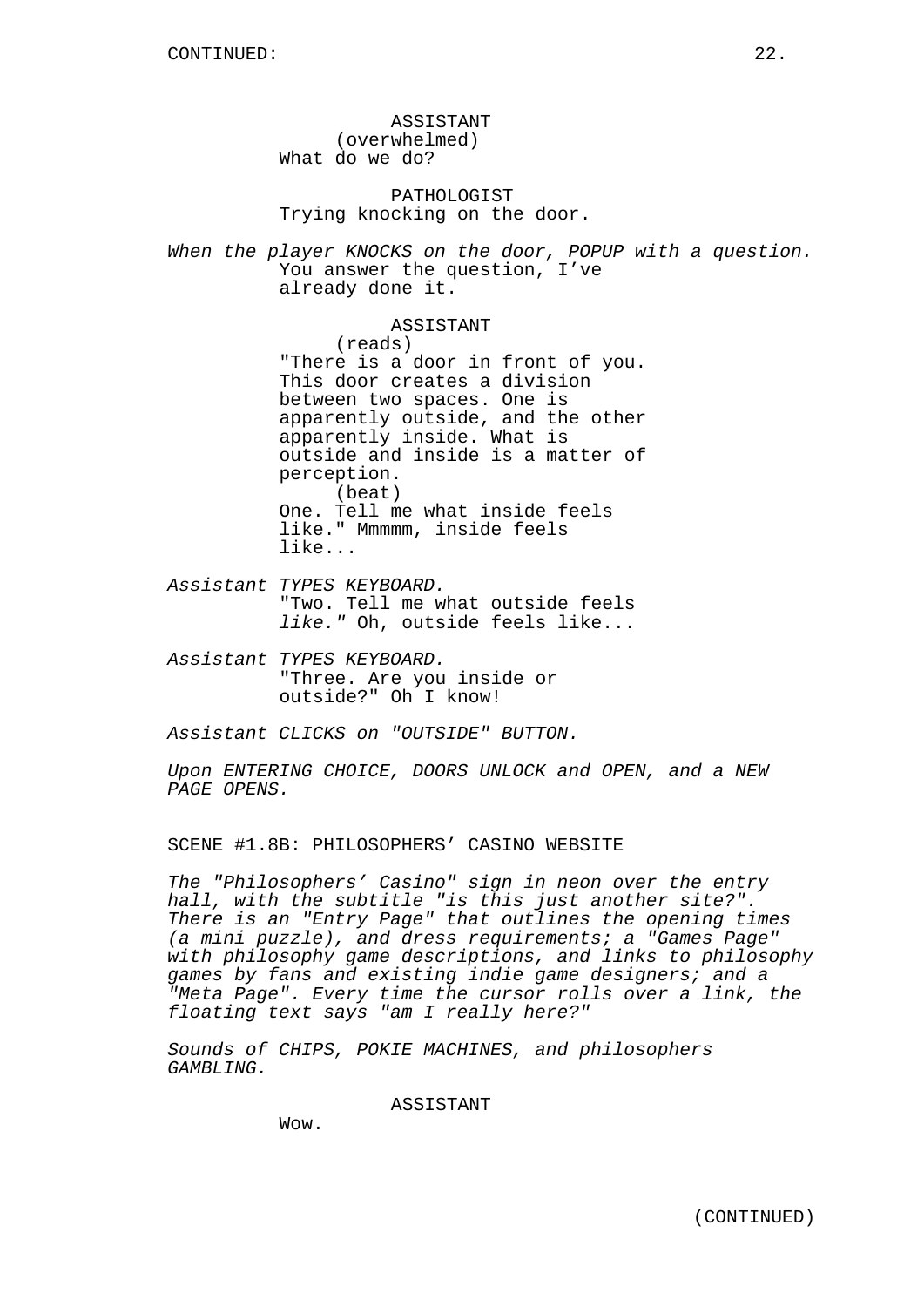#### PATHOLOGIST

I used to frequent it a lot. It is what Philosophers are supposed to do in the Underworld, gamble.

GAMBLING PHILOSOPHER #1 I bet you cannot prove history exists...

ASSISTANT Why did you leave? You can do philosophy all the time here.

PATHOLOGIST I left because this place wasn't me anymore.

GAMBLING PHILOSOPHER #2 And I'll play my hand now: Social media is a philosophy of failure, the creed of ignorance, and the gospel of envy, its inherent virtue is the equal sharing of misery.

ASSISTANT I can't see the New Client.

SLOT MACHINE spinning.

GAMBLING PHILOSOPHER #3

CLINK as first symbol stops. A Plato!

CLINK as second symbol stops. A Socrates!

CLINK as final symbol stops. (confused) A Cow?

SLOT MACHINE GAME OVER music.

ASSISTANT (beat) There he is!

NEW CLIENT

(snaps)

Where have you been? They keep staring at me.

PATHOLOGIST Oh I know, those scary thinkers.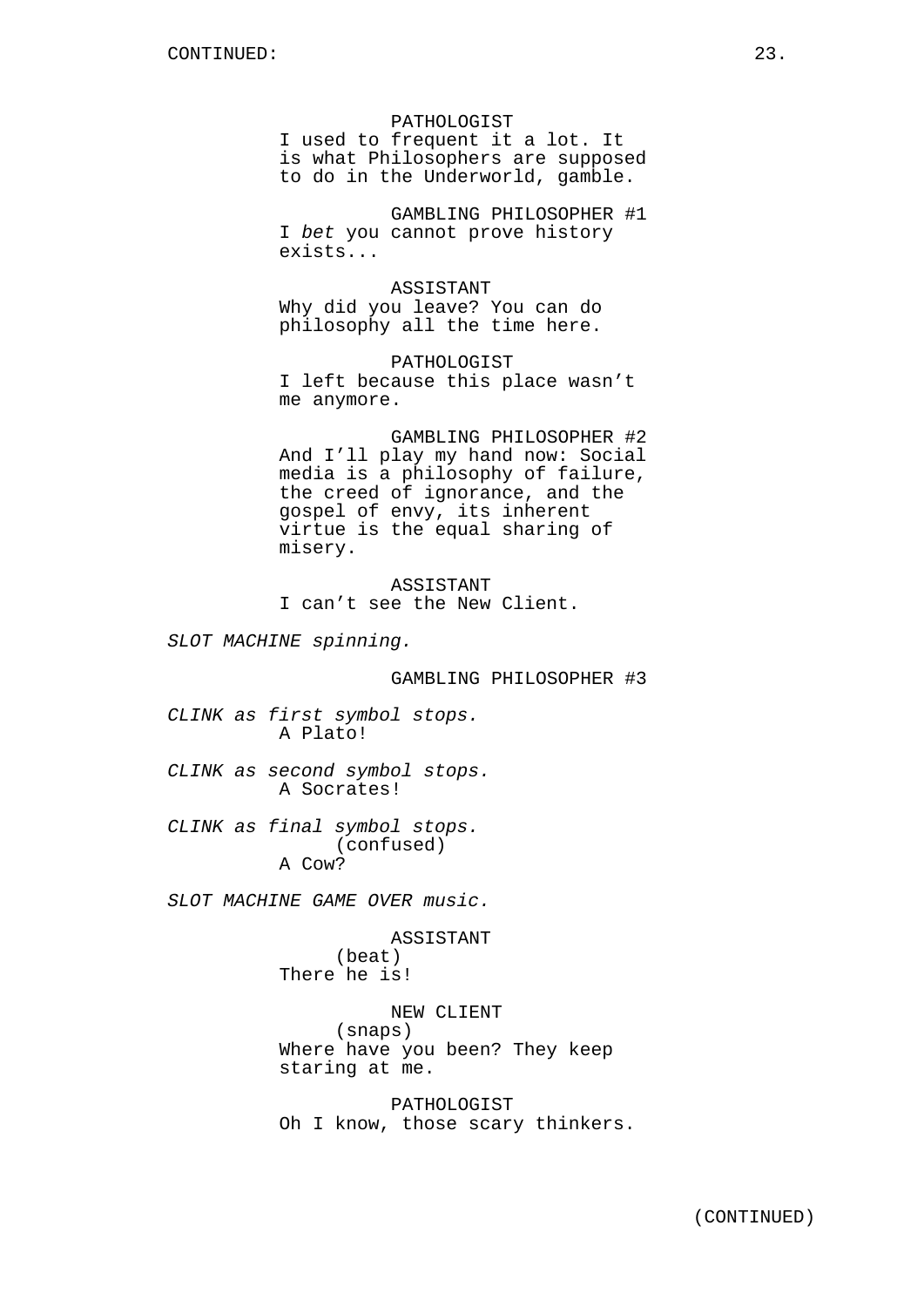NEW CLIENT Look, (whispers) I miss my wife. I want you to investigate... (reluctant) ...what you do. PATHOLOGIST Philosophy. NEW CLIENT Yes. PATHOLOGIST I cannot promise you a particular outcome. NEW CLIENT I just want something more than this autopsy report. WAVES REPORT. I have a hole, here. ASSISTANT Your neck? NEW CLIENT No, here. PATHOLOGIST Your elbow? NEW CLIENT Nooo! Where the heart is. PATHOLOGIST Alright, let's assume you're serious about this, and you have a heart in your elbow. New Client, I'll take on this case. Send me everything you have on your wife from her last few days. NEW CLIENT Done. And I'm never meeting you in the Underworld again. This place is full of people that I'm guessing don't do any self-promotion. Oh, and here is

Poodle YAPS as Assistant carries it, and New Client STEPS away.

my business card, with a QR code

personalized tattooed poodle.

to my Twitter, and this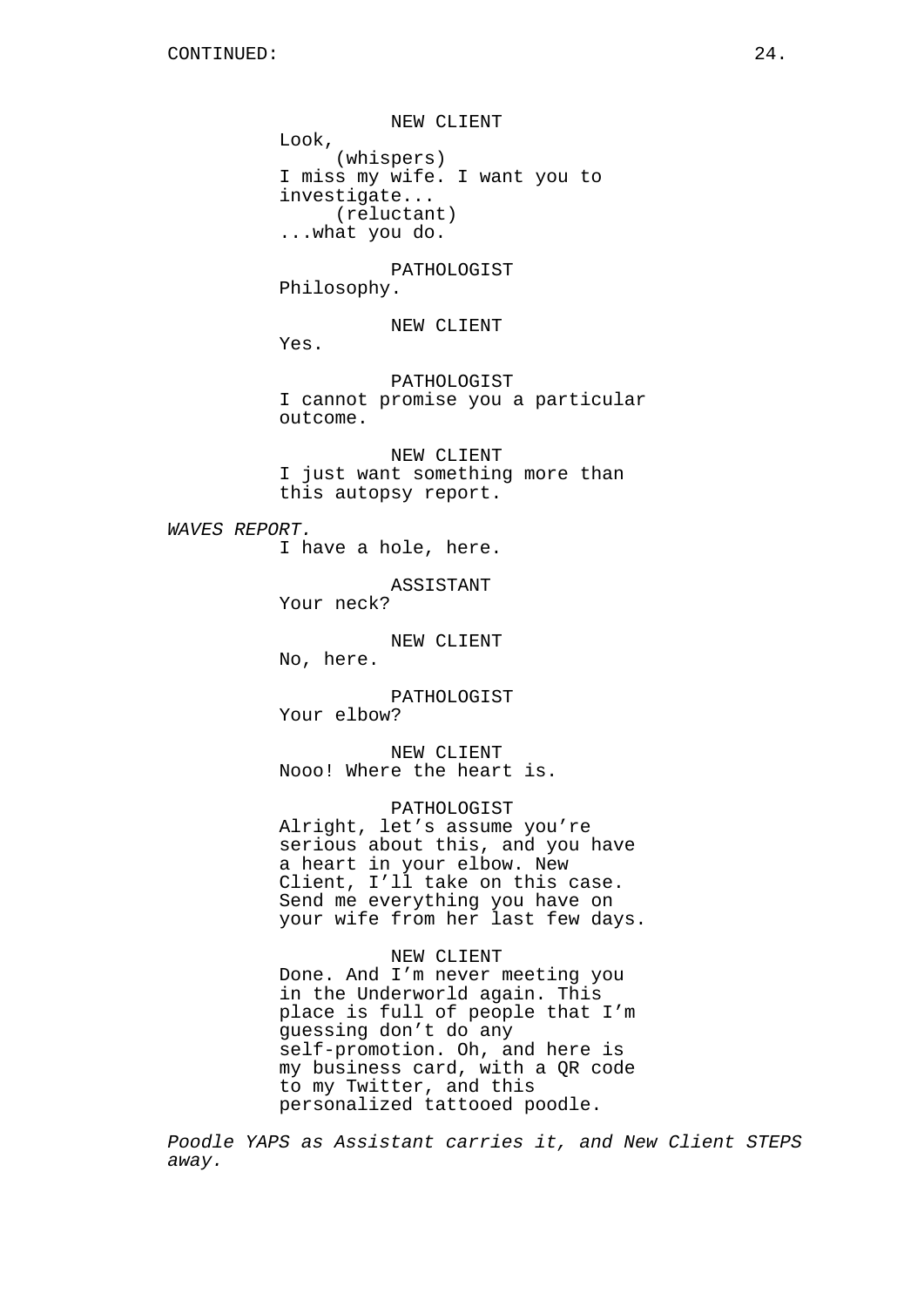#### SCENE #1.8C: PHILOSOPHERS' CASINO CONTINUED

# ASSISTANT

Ooo, he was upset! And now you're doing a secret illegal activity that could make your business fail. This is so cool.

PATHOLOGIST Well no-one knows. (rolls eyes) Oh here we go. Remember before I said I've done embarrassing?

ASSISTANT

Yes.

PATHOLOGIST Well here he comes.

Dog YAPS.

PHILOSOPHER EX (yells at her sports commentator style) Ladies and Thinking Men! What do we have here?! It seems that after an attempt at Overworld pathology the yearnings of her true Underworld identity as a philosopher crept in and burst through in the form of a secret Tumblr that for some reason isn't secret anymore, and so she is back to defend her title as philosopher in the Underworld Casino...

PATHOLOGIST I'm not back to be a philosopher here.

Dog YAPS.

PHILOSOPHER EX

(yells sports commentator style) Bam! And she can't quite handle the pressure of this fast paced intellectual life. I point at her intimidatingly!

PATHOLOGIST I don't have to live in the Underworld to be a Philosopher.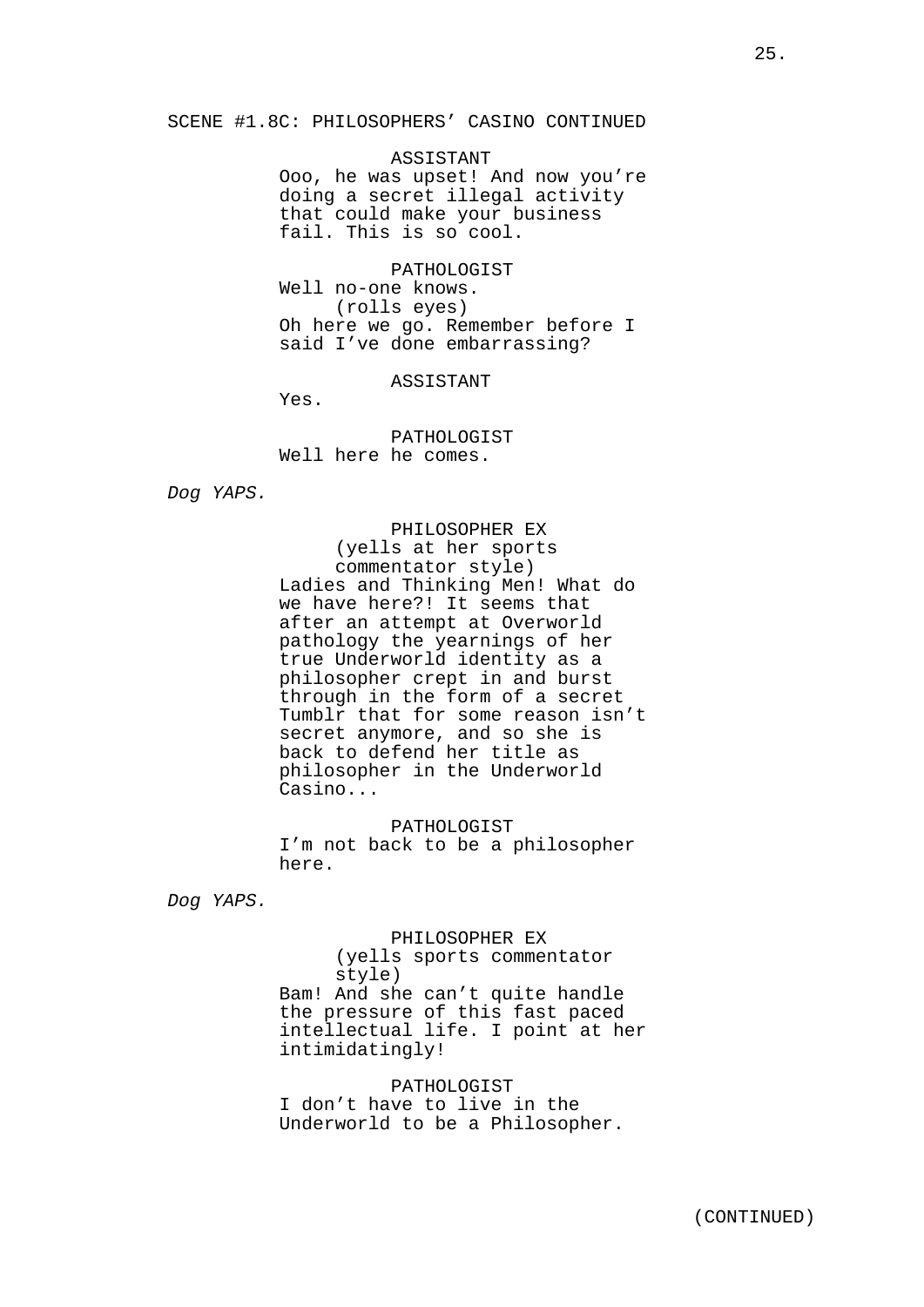PHILOSOPHER EX (yells sports commentator style) She's now playing by the rules of another game! Everyone knows you can't be an Underworld philosopher and an Overworld pathologist at the same time. If A then not B yells the crowd! If A then not B!

Dog YAPS.

PATHOLOGIST

I came here to meet an Overworld client who has hired me to investigate the meaning of death. And I'm doing it.

# PHILOSOPHER EX

(yells sports commentator style)

And we see her picking up pace! But her actions may not be enough. Why? I outed this past champion as a Philosopher to give her a chance and now she shames her kind by investigating the meaning of death through someone else's death!

# PATHOLOGIST

(shocked)

You outed me?! Right! I bet you I can explore the meaning of death through another person's corpse.

PHILOSOPHER EX (yells sports commentator style) And she throws in a bet! A bet is a serious declaration of a philosophical debate people, and she has grabbed it by the horns. And she's now signing the bet form with the betmaster, and so am I!

BOXING BELL sound.

SCENE #1.8D: PHILOSOPHERS' CASINO CONTINUATION

PATHOLOGIST Now let's get out of here.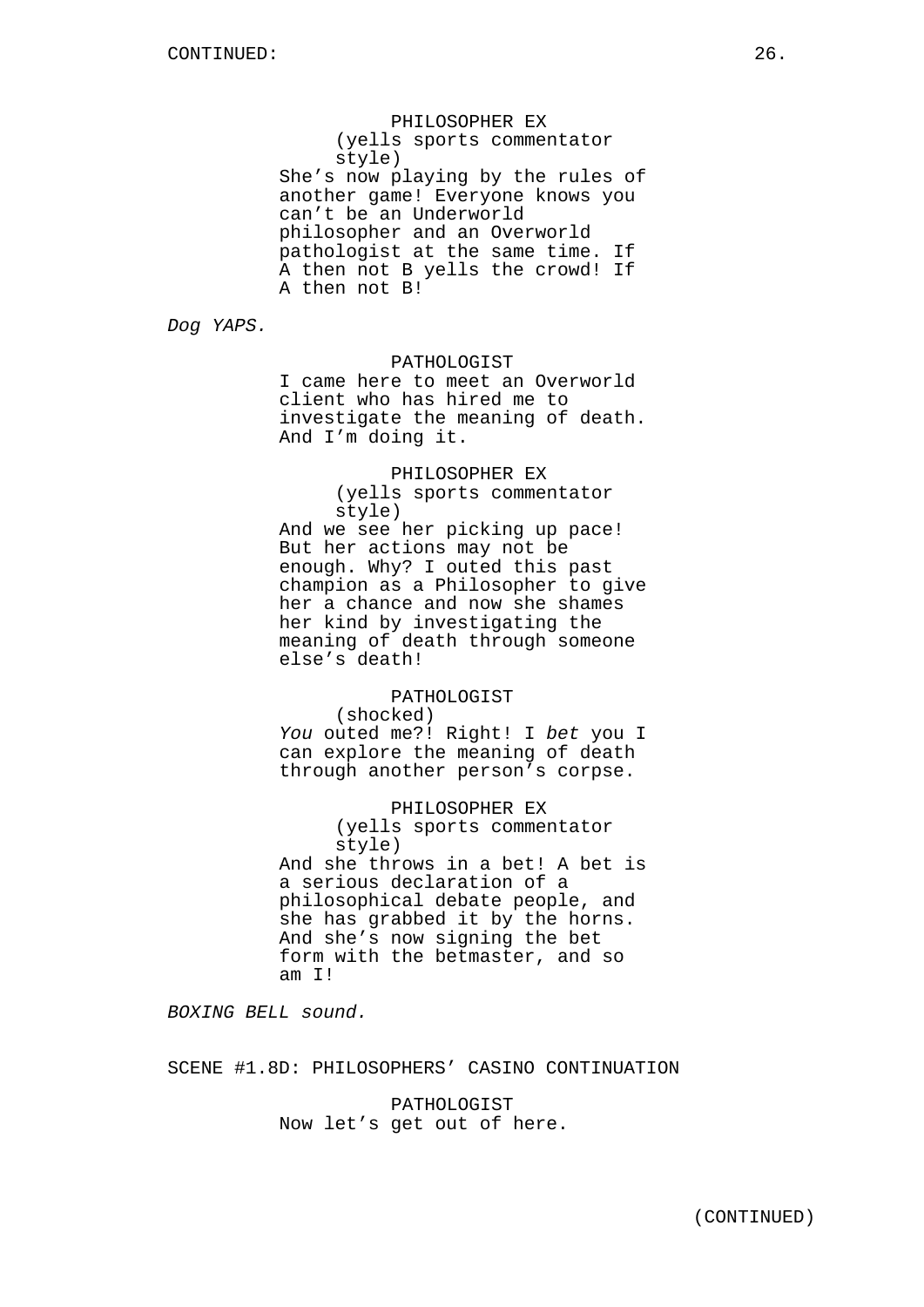### ASSISTANT

I won't say anything about your Ex, he was loud! But what does this bet mean?

PATHOLOGIST It means this investigation is now public.

ASSISTANT

So the New Client will find out, and the Ticket Officer... (happy realization)

...and my parents?! We'll be in so much trouble! I should change my hair color and get a piercing or something. Where are we going now?

# PATHOLOGIST

Back to the Morgue. We've got to do what we can before they find out.

Dog YAPS.

PATHOLOGIST (sighs at dog) So we're not looking for whodunnit, but whydidithappen.

ASSISTANT I need to get a hot pink smoking pipe for this.

PATHOLOGIST We're doing a Philosophy Autopsy. We're analyzing her last days for why she no-longer exists.

ASSISTANT (distracted) I also need a proper fitted bra.

As they STEP through the crowd, casino CROWD and MACHINES FADE.

SCENE #1.10: NARRATOR

### NARRATOR

And with that lasting insight echoing in your mind, you ponder the investigation ahead. You realize your ability to analyze people will be key, and so you decide you will investigate the

(MORE)

(CONTINUED)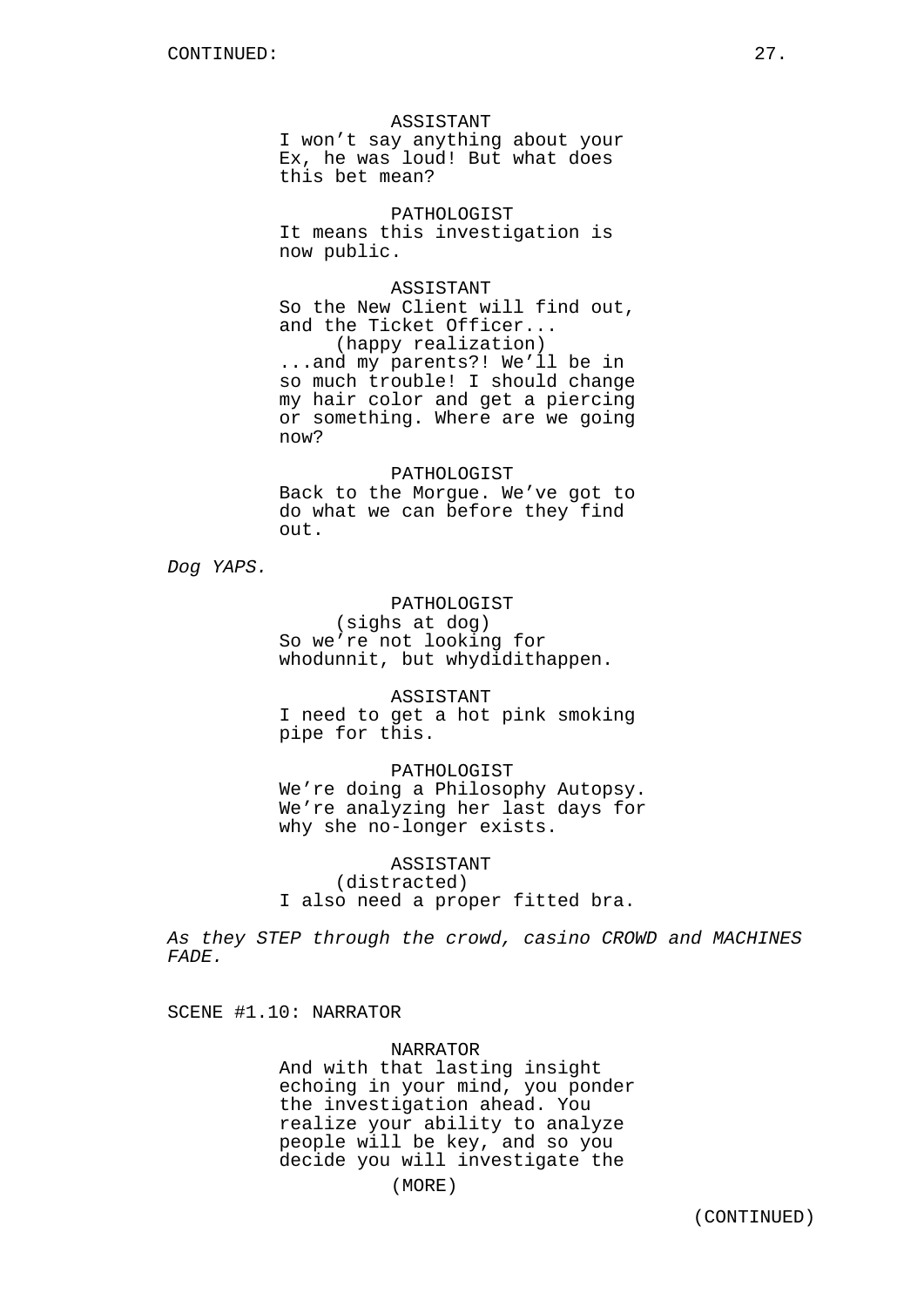NARRATOR (cont'd) case in the next episode. You also know that in the next episode the Pathologist and her Assistant will be traveling deeper into the Underworld, meeting some even weirder people. And this makes you happy, and it makes me happy too, so I leave you to do my own thing too...and prepare for the next time we're together.

Narrator PUTS KETTLE ON, CLINKING of cups.

END OF EPISODE ONE

**EPISODE TWO: THE BATTLE**

SCENE #2.1A: NARRATOR TITLE PAGE

We see "EPISODE TWO: THE BODY" in the middle of the page. If the player has headphones in:

# NARRATOR

Well hello there. You're straight to it! And you even have your headphones in. Your style is liked, and so is your memory. You're so confident about your event-recalling-ability (that sounded official), that you demand I give you a test. Yes you do. And I submit to your demands! So you scroll down the page and click on "Give it to me".

If they don't have headphones in:

### NARRATOR

Well hello there. You're straight to it! Your style is liked, and so is your memory. You remember to pause me and pop your headphones on or ear-buds in. (beat) Yes, you're so confident about your event-recalling-ability (that sounded official), that you demand I give you a test. Yes you do. And I submit to your demands! So you scroll down the page and click on "Give it to me".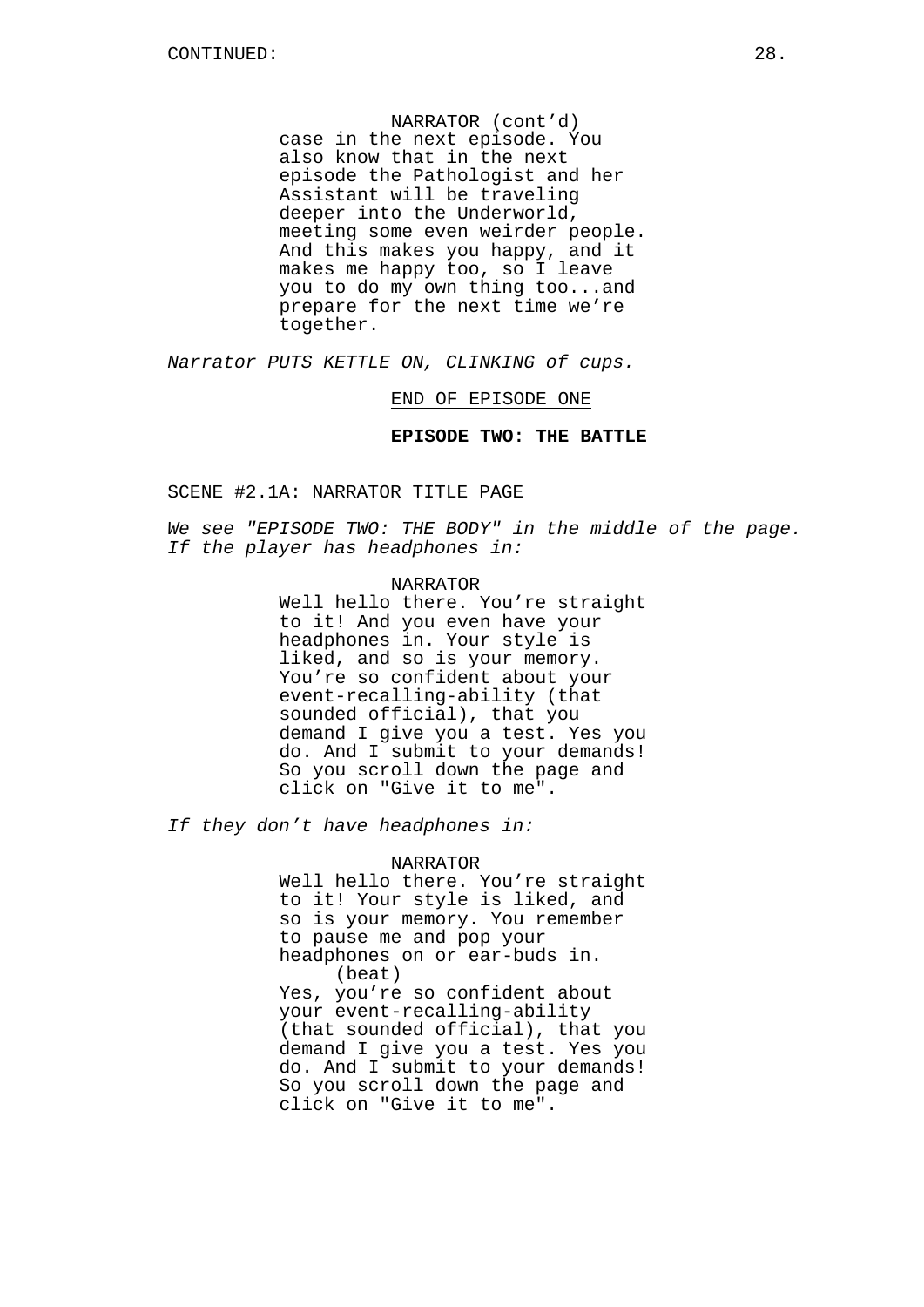The page has a title "THE REALLY DIFFICULT TEST YOU ASKED FOR". The page has numbered text with buttons.

Moment 1. [Pathologist] [\*Assistant] [Ticket Officer] [New Client] [Philosopher Ex]

Moment 2. [Pathologist] [Assistant] [\*Ticket Officer] [New Client] [Philosopher Ex]

Moment 3. [Pathologist] [Assistant] [Ticket Officer] [\*New Client] [Philosopher Ex]

Moment 4. [Pathologist] [Assistant] [Ticket Officer] [New Client] [\*Philosopher Ex]

Moment 5. [\*Pathologist] [Assistant] [Ticket Officer] [New Client] [Philosopher Ex]

Once a selection is made, it cannot be undone. There is a "submit" button at the bottom.

#### NARRATOR

So here it is! The deal is, I will play five moments from the last episode, and you select who said it. I'll play them one after another, so you'll need to respond quickly! Right, moment one: (replay from previous episode) "You've been outed as a Philosopher. Everyone knows you have a secret identity." (beat) You quickly click on the person it is, because you're very clever. Moment two: (replay from previous episode) "Well, as your new case worker, it is my duty to commence a program of financial bondage to help you return to the real world." And now moment two! (replay from previous episode) "I miss my wife. I want you to investigate...what you do." We're in a groove now. Moment four. replay from previous episode (MORE)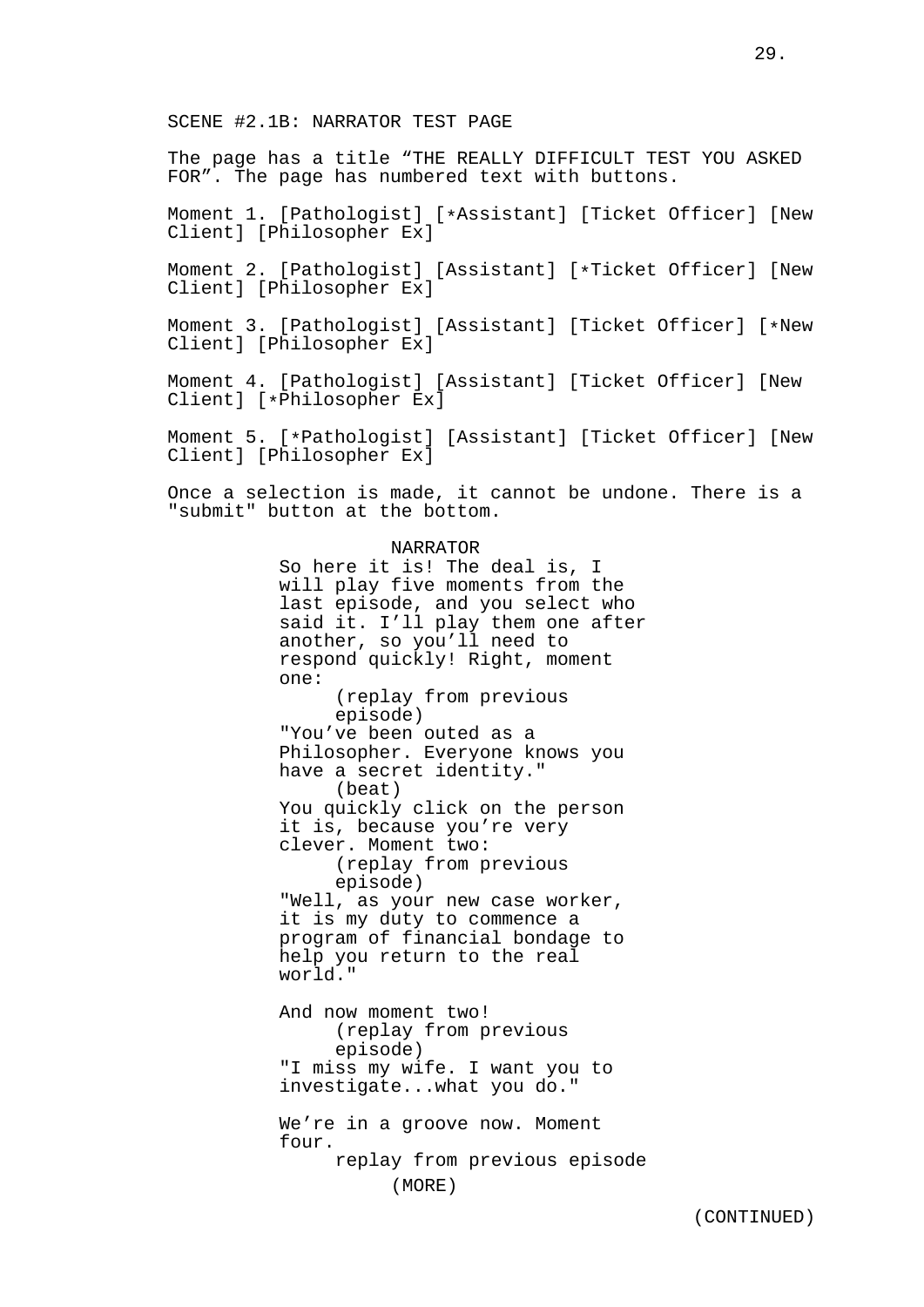NARRATOR (cont'd) "And she throws in a bet! A bet is a serious declaration of philosophical debate people, and she has grabbed it by the horns. and she's now signing the best form with the betmaster, and so am I!"

Here comes the grand finale, moment five! (replay from previous episode) "We're doing a Philosophy Autopsy. We're analysing her last days for why she no-longer exists."

You're very proud of yourself, and press the "submit" button so I can assess your results.

# SCENE #2.1C: NARRATOR TEST RESULTS PAGE

The results of the test are shown on the screen.

NARRATOR Your brilliance and game-playing astound me. Thank you for selecting things. And oh yes, it is all coming back to you, the bet to find the meaning of death. But this task doesn't daunt you at all! Noooo. Because your powers of deduction and intuition are on fire, and you're happy this has been recognised. I see it.

(beat) Ohhh, I also sense you're ready, you hungry little thing. And so you type in MomentaryMorgue.com.

SCENE #2.2 MOMENTARY MORGUE - VISIT #4

The Momentary Morgue website looks like a shopfront you can enter. It has an About page; Alive People page (with brief details on the Pathologist); Dead People page (password protected); and a side-bar with a quick poll on what type of Express Autopsy people prefer that rewards the player with an image of the inside of the Morgue, and "ItWasThemInsurance.com" (where people can be insured against the decisions of others).

Fun, investigation mystery-type music plays, as well as morgue environment sounds.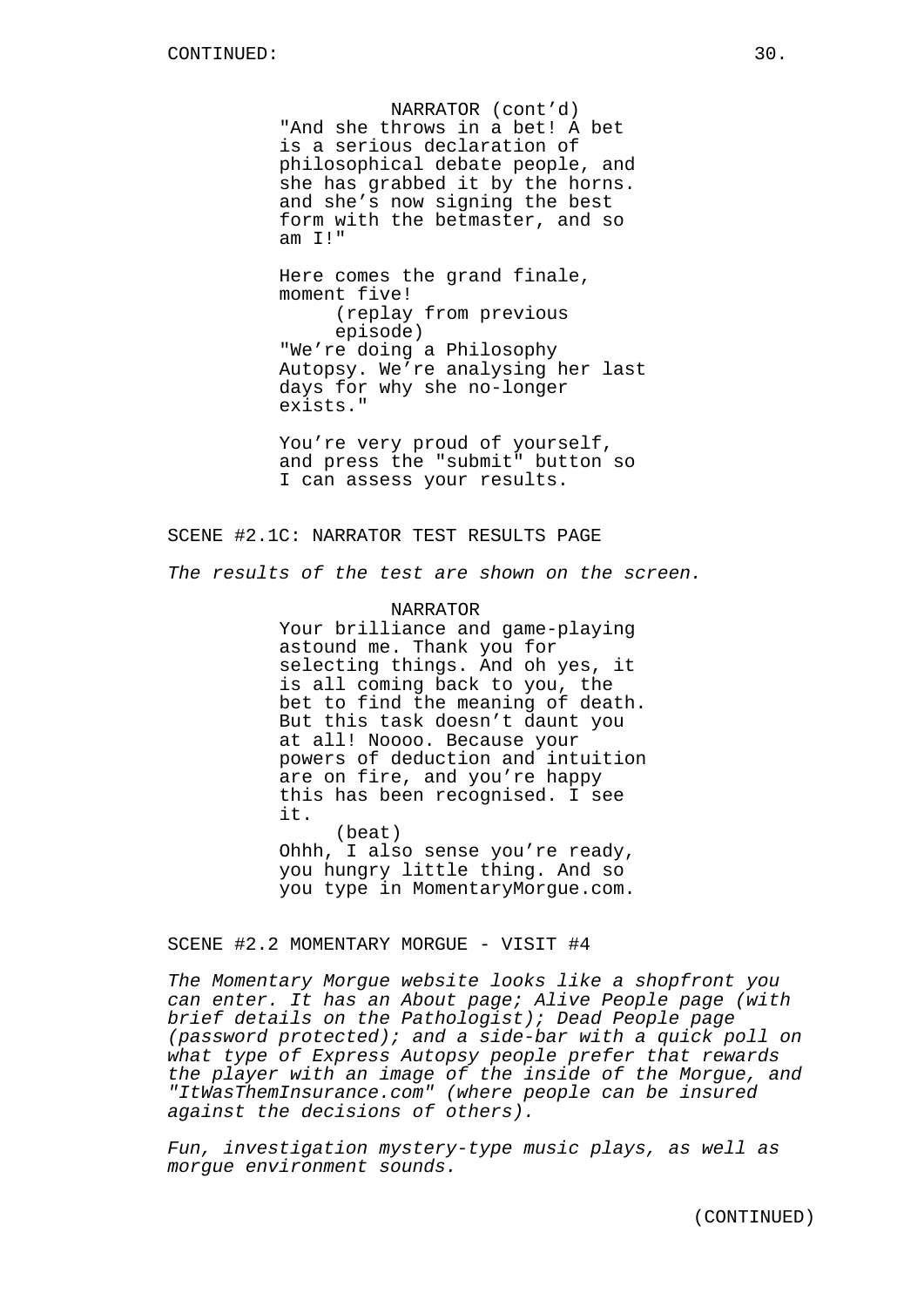PATHOLOGIST So the New Client should have sent through some info on his wife. Go to the "Dead People" page.

Assistant CLICKS. The password is "deady", that is "dead" with a "y".

Dog YAPS. Assistant TAPS KEYBOARD.

ASSISTANT Maybe we should feed it?

PATHOLOGIST It's a marketing dog. Can't it pretend it's been fed?

Dog YAPS.

(annoyed sigh)

Pathologist SCRUNCHES PAPER. (to dog) Here's a press release.

Dog CHEWS AND RIPS PAPER.

On the DEAD PEOPLE PAGE is the "Corpse File". It includes a link to the "Autopsy Report", as well as a "Client Area". The Client area has a note from the New Client "Dear Pathologist - I don't have the time to look at these because of my important advertising work, and so I would appreciate hearing about anything you find.". There are also links to his wife's Twitter profile, recent web surfing history, and the titles of books on her sidetable.

> ASSISTANT The New Client has put the information in! Oooo, the Autopsy Report.

Assistant CLICKS.

PATHOLOGIST

(reading) So we have her social media excellent; recent web history, and books. Books! "The Great Gatsby," "Fifty Shades of Grey," "Vogue," "Women Who Run With Wolves". What does that tell you?

ASSISTANT (thinking) It tells me...she's old and misses the days when she had sex.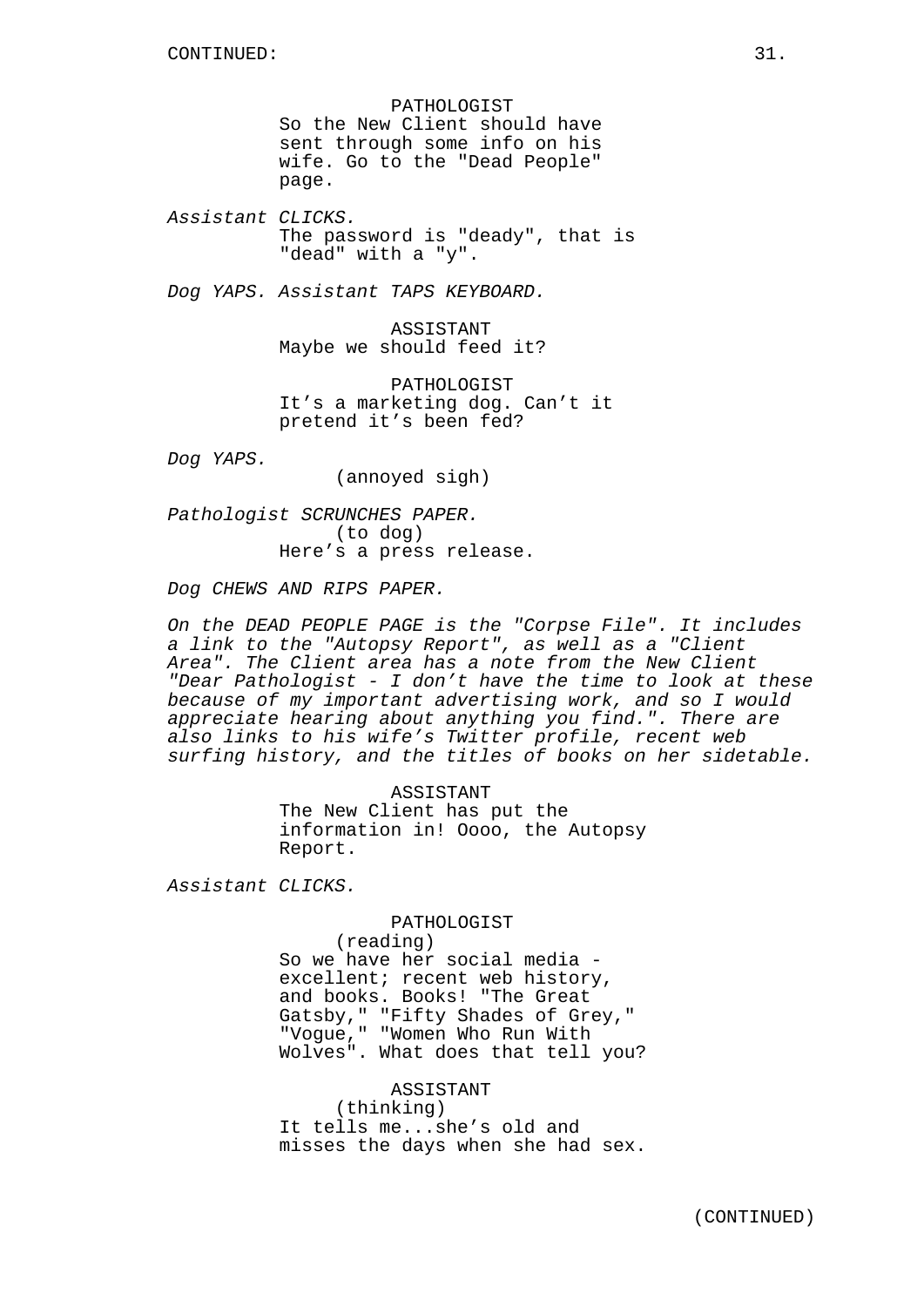PATHOLOGIST Old does not mean dead! Or she misses something. I tell you what, open a new tab, type in YouSuckAtDeath dot tumblr dot com.

Assistant CLICKS and TAPS KEYBOARD. Scroll down. There it is, the "Meaning of Death" post.

On the TUMBLR is a "Meaning of Death" POST that has notes on possible meanings for death: "Accomplishment: Finished the task at hand (life), nothing left to learn here and now; Teacher: To teach others, as a catalyst for change; The Fall: Lost way, no reason to live; Zen: Reached personal pinnacle of happiness; Zero: There is no rhyme or reason, just living and dying." See?

> (reading) Accomplishment, Teacher, The Fall, Zen, and Zero. Possible meanings of death. So we're looking for her state of mind. Was she feeling accomplished, or down-trodden, or lost?

ASSISTANT (excited guesses) Lost! Down-trodden! Accomplished!

PATHOLOGIST The second thing we're looking for is a kind of list of suspects -- who she conversed with. So we can interview them about her last days. Let's start with her

Twitter. Click on that link, the Twitter link.

Assistant CLICKS. Twitter page opens in a new tab. She identifies herself as his wife. No identity of her own.

> ASSISTANT And standard wallpaper.

PATHOLOGIST She's obviously into fashion, and celebrities.

ASSISTANT Celebrity couples!

PATHOLOGIST So she probably has a perpetual anxiety about her appearance.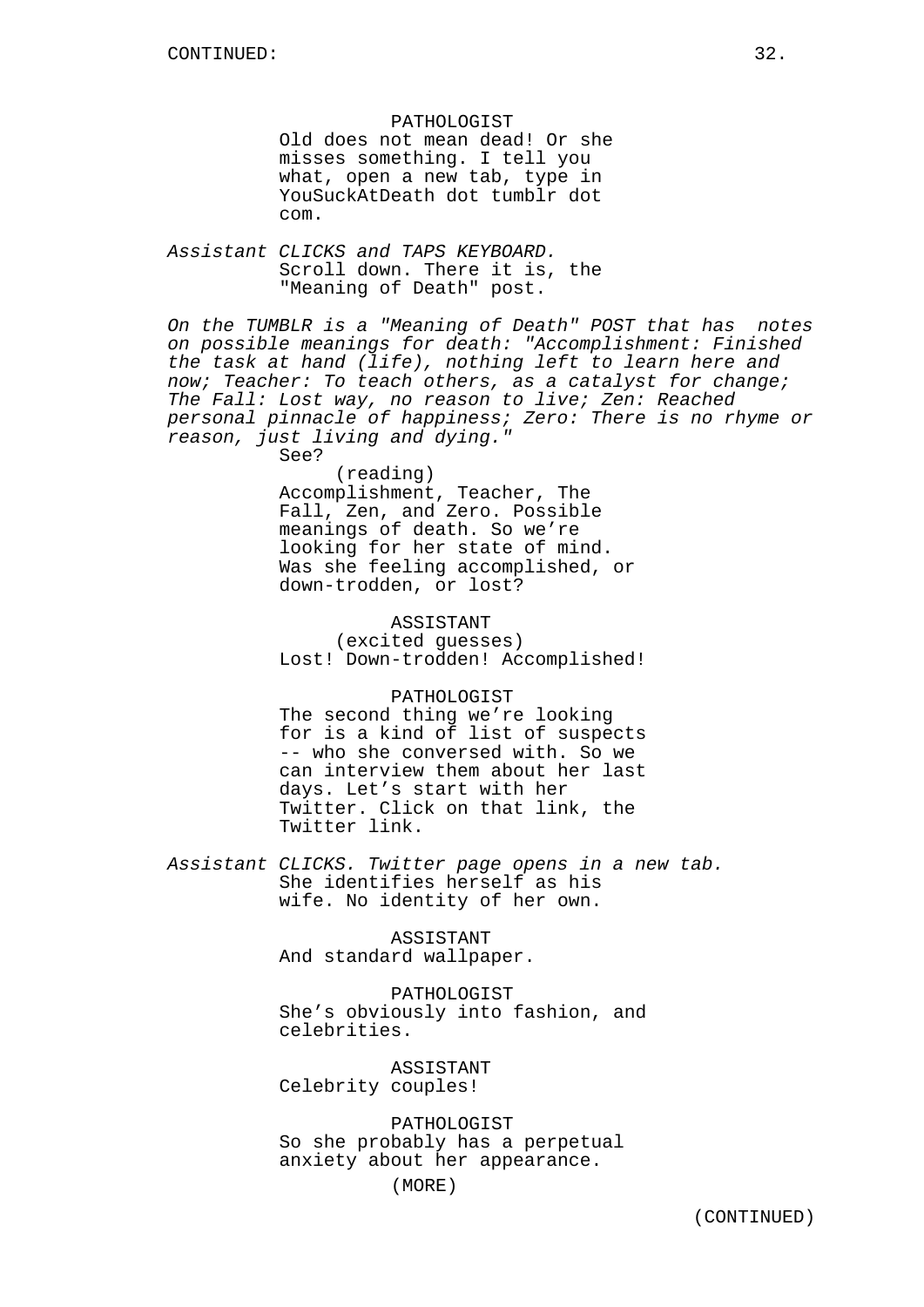PATHOLOGIST (cont'd) That fits with her surgery from the autopsy. Click on one of her Pinterest links in her tweets.

Assistant CLICKS. Pinterest opens in a new tab. Yes, now click on "His Wife" at the top.

Assistant CLICKS.

ASSISTANT (reading) Want, Love, Confusing.

PATHOLOGIST Go to "Confusing".

Assistant CLICKS. Now this is interesting.

> ASSISTANT Yes. She is definitely scared of lions.

PATHOLOGIST No, no. Scared. So she didn't die at peace. Let's go to the link in her profile. Click the "His Wife" link near the top on the left.

Assistant CLICKS.

# ASSISTANT

Oh there is a Lastfm link! It look like she's hooked it up to computer, so when she plays stuff it shows up on her page.

PATHOLOGIST And music is emotion. So we can see what she was feeling before she died. Click on the Lastfm link then.

Assistant CLICKS.

ASSISTANT Who is U2? "With or Without You". There's Burial...

Assistant CLICKS. ...Aqualung.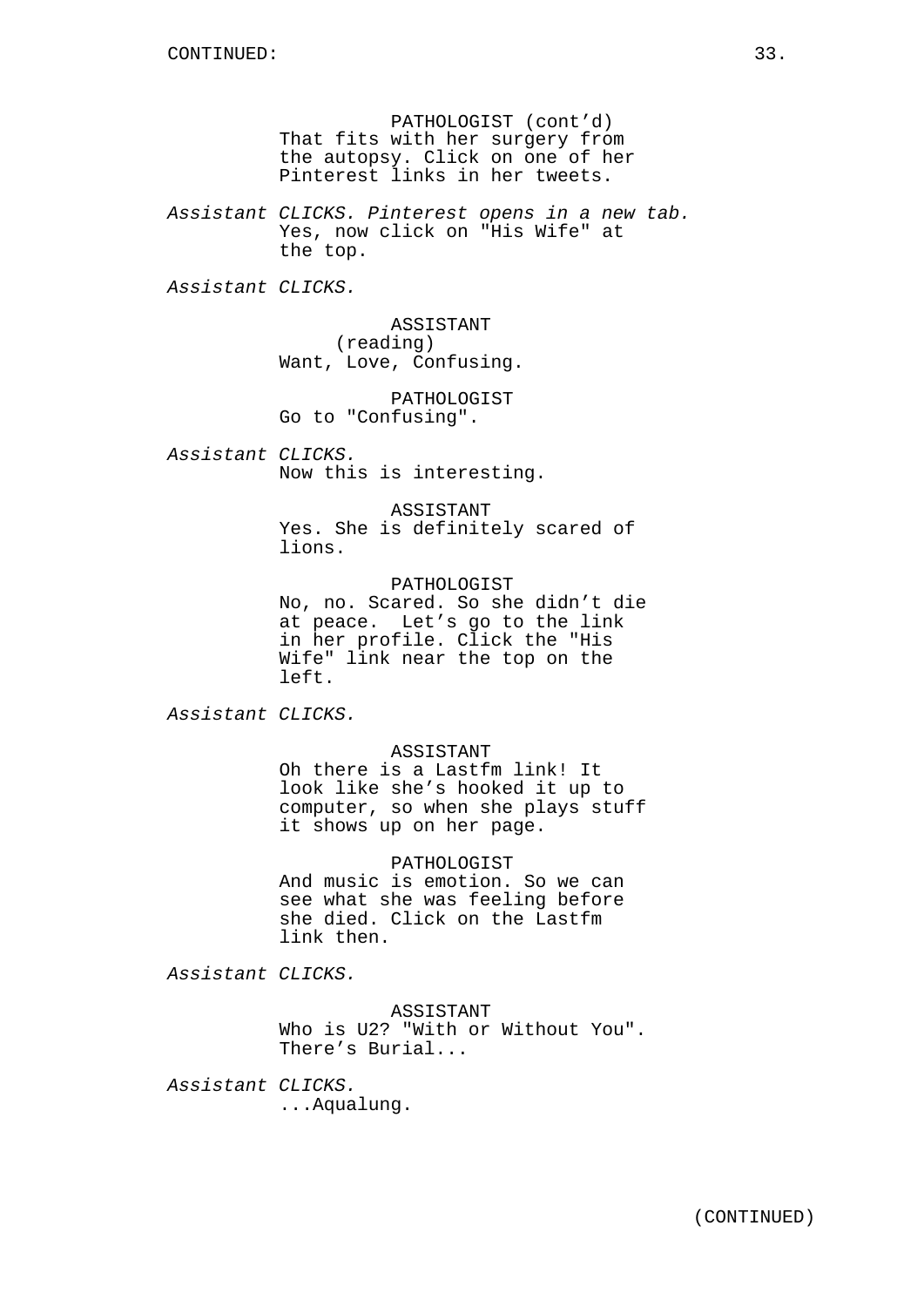PATHOLOGIST Cat Power. Interesting. (beat) Let's go back to our "Dead People" page on our morgue site and have a look at her web history.

Assistant CLICKS.

ASSISTANT So she visited her Twitter, Lastfm, and Pinterest accounts. She has been searching for books.

PATHOLOGIST And there is a profile she has looked at too. I know this place. Bad news.

ASSISTANT What is it?

PATHOLOGIST The Artist Assassin Collective.

ASSISTANT (gasp of excitement) Let's go!

PATHOLOGIST (considering) It may provide important information about her last days. But do everything I say. Promise?

ASSISTANT

I promise!

PATHOLOGIST Okay. Let's close all these other tabs first.

Assistant CLICKS. Now open a new tab, and type in ArtistAssassinCollective.net. Two ss's in Assassin, twice. That's it.

If the player doesn't go to the next page, scene continues.

> ASSISTANT So what is this Collective?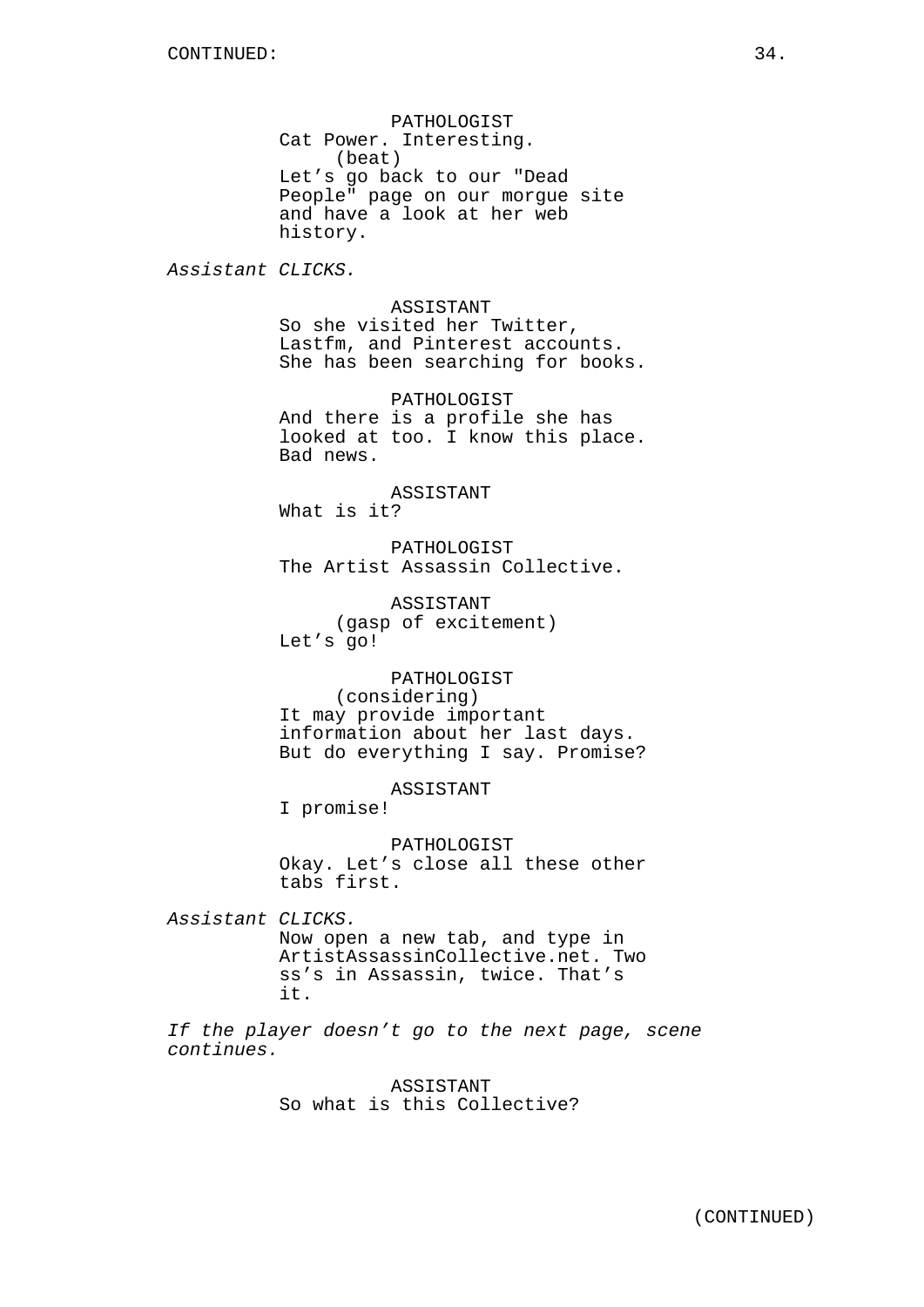PATHOLOGIST They're all the cutting-edge Artist Assassins in the Underworld.

Dog YAPS.

SCENE #2.3A ARTIST ASSASSIN COLLECTIVE

The Artist Assassin Collective profiles cutting-edge artists in the Underworld. There is an "Artist Profiles" page, where we see their avatars, their artform, method of attack, method of defence, dress style and so on. There is also a validator page, where Artists can pit themselves against the Press and Funding Bodies for Validation. Everyone always loses, but with a witty retort.

Artists are CHATTING and LAUGHING with DANCE MUSIC playing. Every now and then CAP GUNS, SWORDS, CLUBS SMASHING. Dog is YAPPING outside.

> PATHOLOGIST Keep close to me, and don't tell them you work in the Overworld.

ASSISTANT Don't tell them I work!

PATHOLOGIST That's it, and act like you don't care, or praise them.

ASSISTANT Oh look at the "Artist Profiles" page!

Assistant CLICKS through "Artist Profiles" page.

PATHOLOGIST See if the profile Wife of Adman was looking at, is there.

### ASSISTANT

They've got exotic names, "Wordherder," "Dracogen," "Griffin," and "Morgan". Their methods of attack are weird. Can you really kill by finger painting?

# ARTIST ASSASSIN

Let me guess, you kill with retro stuff like Walkmans and records? No, no, you kill with cooking, really bad cooking?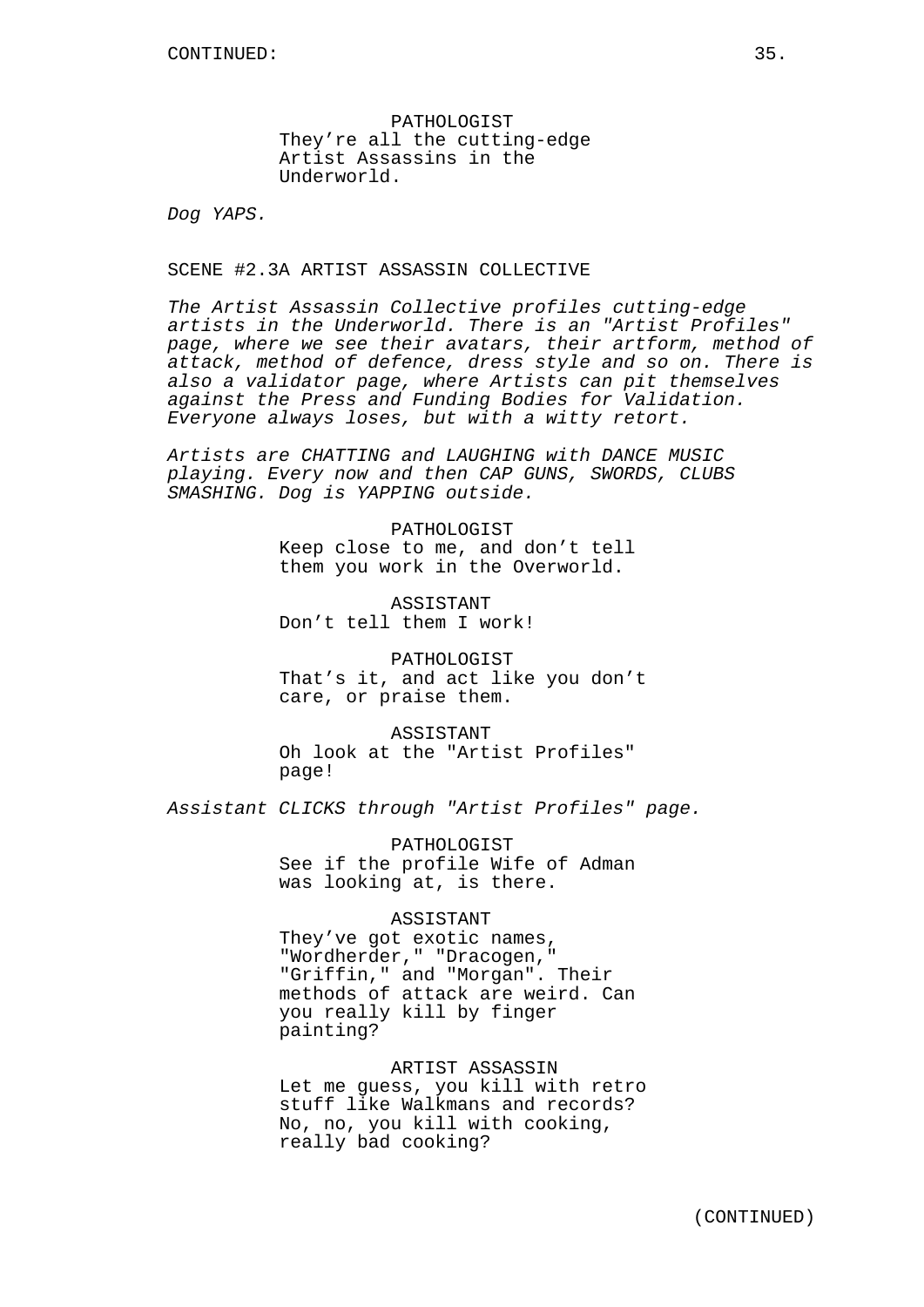PATHOLOGIST I'm a Philosopher. I have a question.

ARTIST ASSASSIN "I have a question." Best title of an artwork ever. I completely get it.

PATHOLOGIST No, I have a question.

ARTIST ASSASSIN Is that the sequel?

PATHOLOGIST I'm not talking about art.

ARTIST ASSASSIN That works too. Nice.

PATHOLOGIST I want to ask about a lady.

ARTIST ASSASSIN "I want to ask about a lady." You're very good at this.

PATHOLOGIST Right, I don't think we're connecting.

ASSISTANT What artform do you work in?!

ARTIST ASSASSIN I kill with online performance. I construct false identities and develop relationships with strangers.

ASSISTANT

Oooo.

ARTIST ASSASSIN I feed their weakness and self-delusions until they have no life in them.

ASSISTANT That is mean. But I don't understand. So they don't know you're performing?

ARTIST ASSASSIN I'm good at what I do. They never know.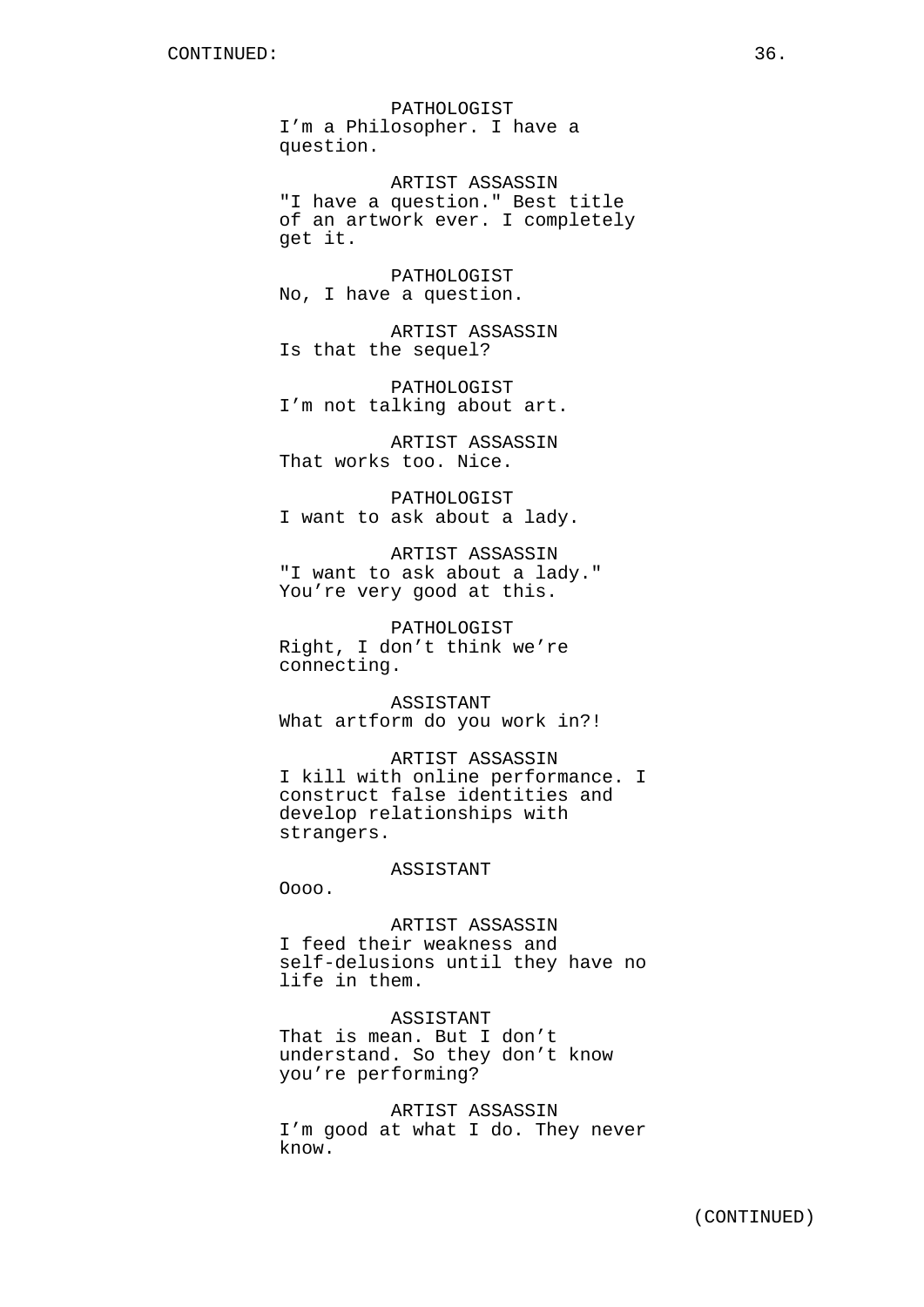ASSISTANT But a performer usually has an audience.

ARTIST ASSASSIN I am both the performer and the audience.

# ASSISTANT

Ohhhh.

ARTIST ASSASSIN And I share the chat logs on Facebook.

PATHOLOGIST Have you ever seen Wife of AdMan here?

ARTIST ASSASSIN Not here, no. But I was fucking her, and I killed her.

# ASSISTANT

Oh.My.G-

PATHOLOGIST Did you get funding for the killing?

ARTIST ASSASSIN I didn't get funding, I got some good reviews. But the art assassination was a commission, so that is good for the portfolio.

PATHOLOGIST Your usual patron?

ARTIST ASSASSIN The Boss!

PATHOLOGIST Oh congratulations.

ARTIST ASSASSIN I deserve it.

ASSISTANT Do you perform with girls online?

ARTIST ASSASSIN Only girls with self-esteem issues.

Assistant WHIMPERS.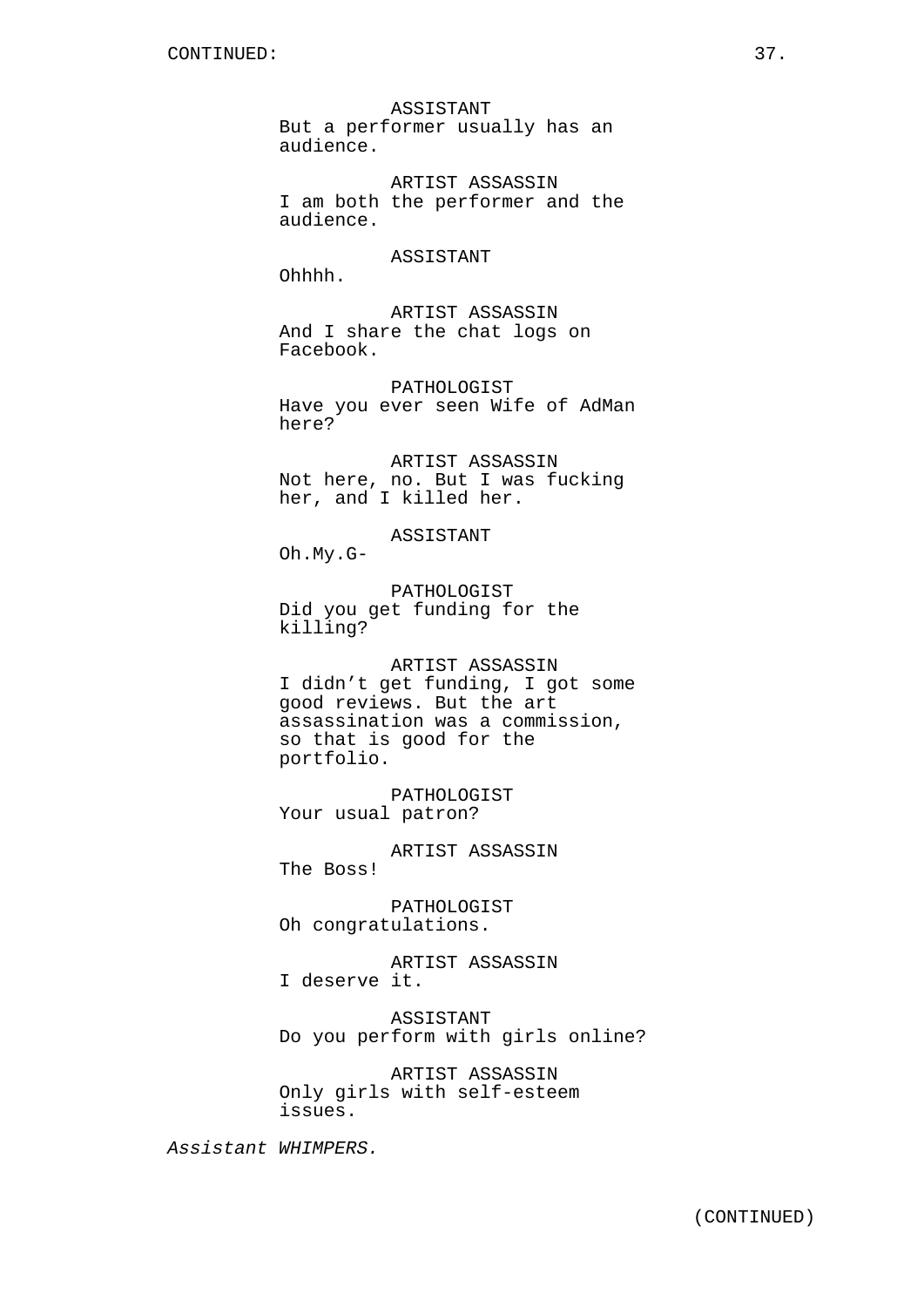ASSISTANT Do you remember "EagerGirl"?

ARTIST ASSASSIN Oh yes! (laughs) She was deliciously desperate-

PATHOLOGIST We have to run.

ARTIST ASSASSIN I'm too fucking popular to care.

SCENE #2.3B ARTIST ASSASSIN COLLECTIVE - OUTSIDE

Pathologist and Assistant GO OUTSIDE. MUSIC recedes, STREET sounds, dog YAPPING.

> ASSISTANT (upset) He killed her! And he is the guy I was seeing online.

Dog YAPPING.

# PATHOLOGIST Yes, I know.

ASSISTANT (crying) He played games with me. He never liked me. And he doesn't really have an audience. I don't understand that.

Dog YAPPING.

PATHOLOGIST (to dog) Shut-up! Can you just stop?! (to Assistant) I know. Do you want to go home?

ASSISTANT What are you doing?

PATHOLOGIST I'm going to get to the heart of this matter and see the Quantum Boss.

ASSISTANT I don't want to miss out on seeing The Boss!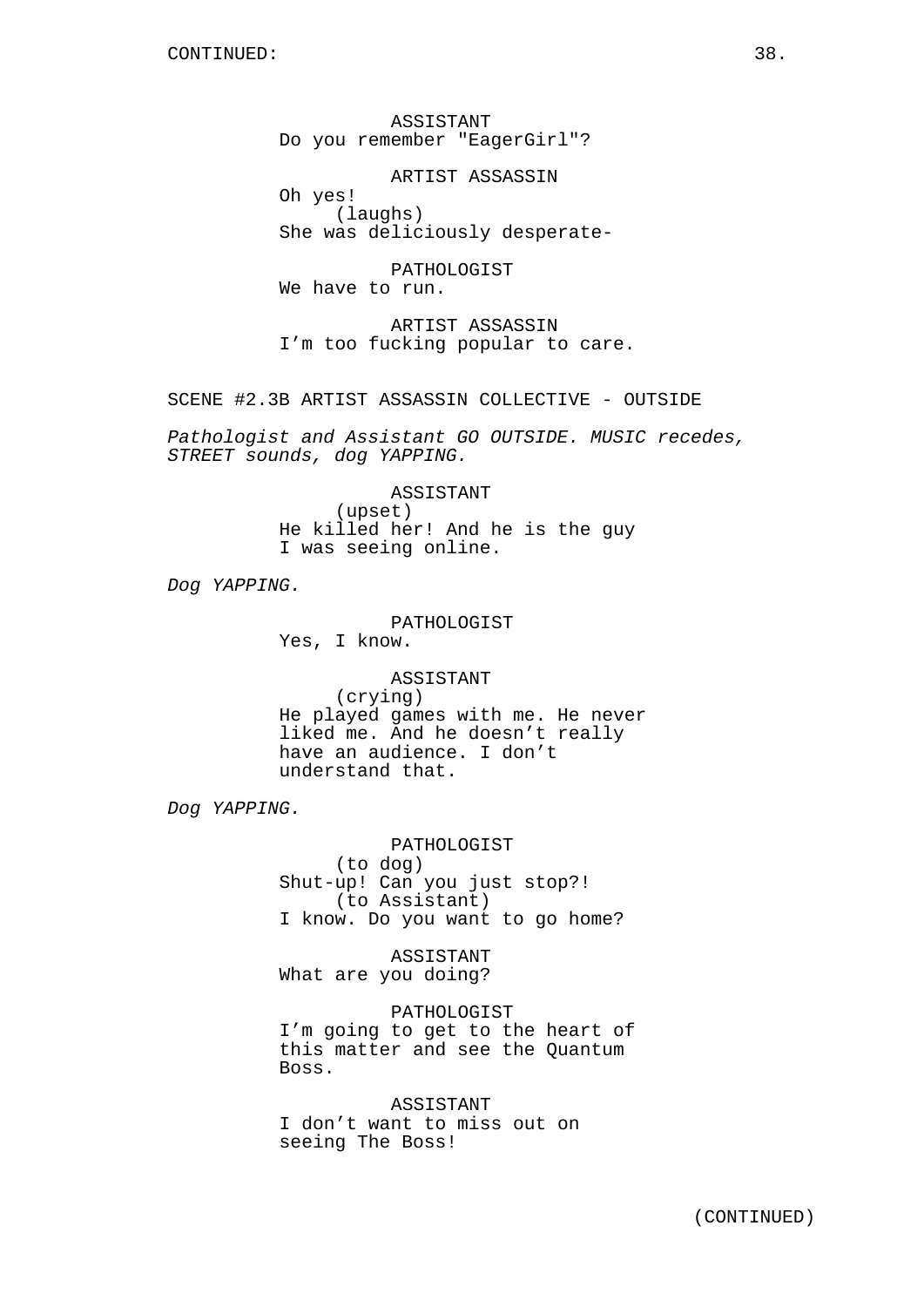PATHOLOGIST Good girl. There must be a 404 gateway to his hangout. Click on the "Contact Us" page.

Assistant CLICKS on the "Contact Us" page.

ASSISTANT It's an error page! Yay!

PATHOLOGIST Oh, thank Gödel! So scroll down and there should be a link.

At the bottom of the page is a link with the text "LINK".

SCENE #2.4A QUANTUM THEORIST PIZZERIA FRONT - VISIT #1

At the front of a local pizzeria website, we see tables and chairs out the front, and big glass windows just hinting at what is inside. There is a chalk board with the daily specials. We hear patrons eating, drinking, and chatting on tables on the sidewalk.

> PATHOLOGIST So here we are! You good?

> > ASSISTANT

This is cool!

Dog LAPS UP WATER.

PATHOLOGIST Here comes a waitress.

**WATTRESS** A table for two outside?

PATHOLOGIST

Ummm.

### WAITRESS

I'm so sorry! I shouldn't have said that. You probably just want a table for yourself, but now that I've "observed" that you want a table for two, you do.

ASSISTANT It's okay! We can take a table for two.

# WAITRESS I don't want to talk about it! Please, you tell me what you want. Don't leave it up to me to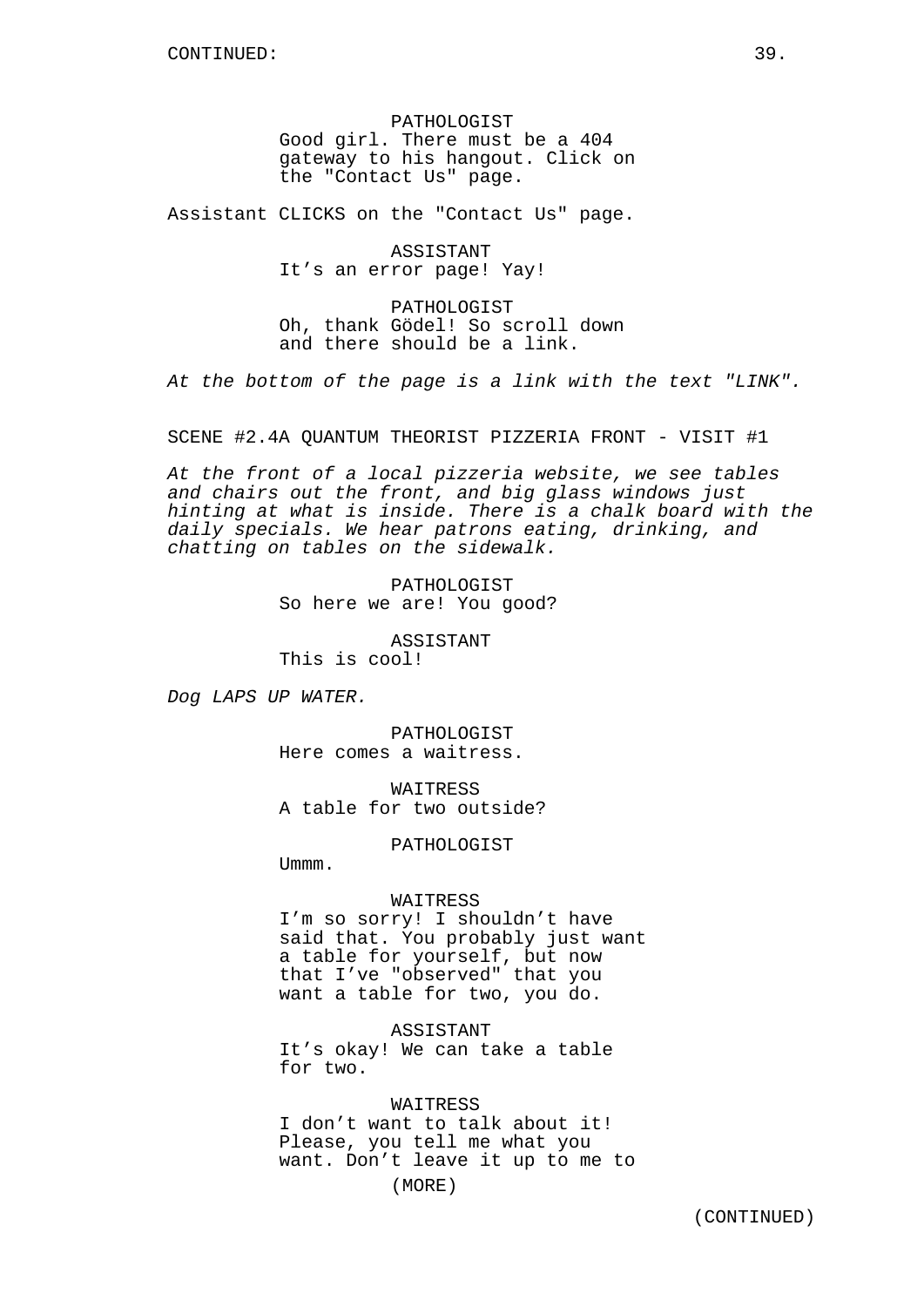WAITRESS (cont'd) guess what you're doing. I hate this. I hate influencing people!

ASSISTANT We want to speak to The Boss, please.

WAITRESS You don't want to know the specials?

ASSISTANT (comforting) We can look at the specials.

# WAITRESS

(breaking down) I do this to everyone who comes in! I get them to sit at tables, I get them to order food, eat and drink, then pay and leave. What if they wanted to do something else?!

# PATHOLOGIST

Like what?

# WAITRESS

Oh I don't know! Anything! They could want to play ball inside. Although that would break things. They could want to marry a fairy from another realm to heal a war. They could want to conduct life-saving heart surgery on a butterfly with little tiny surgery tools and magnifying glasses and tiny sponges. But because I observe people as a "waitress", everyone just comes in and eats.

PATHOLOGIST What if they wanted to speak to the Quantum Boss?

# WAITRESS

(serious) The Boss only speaks to people who order from the daily specials.

PATHOLOGIST We'll do that then.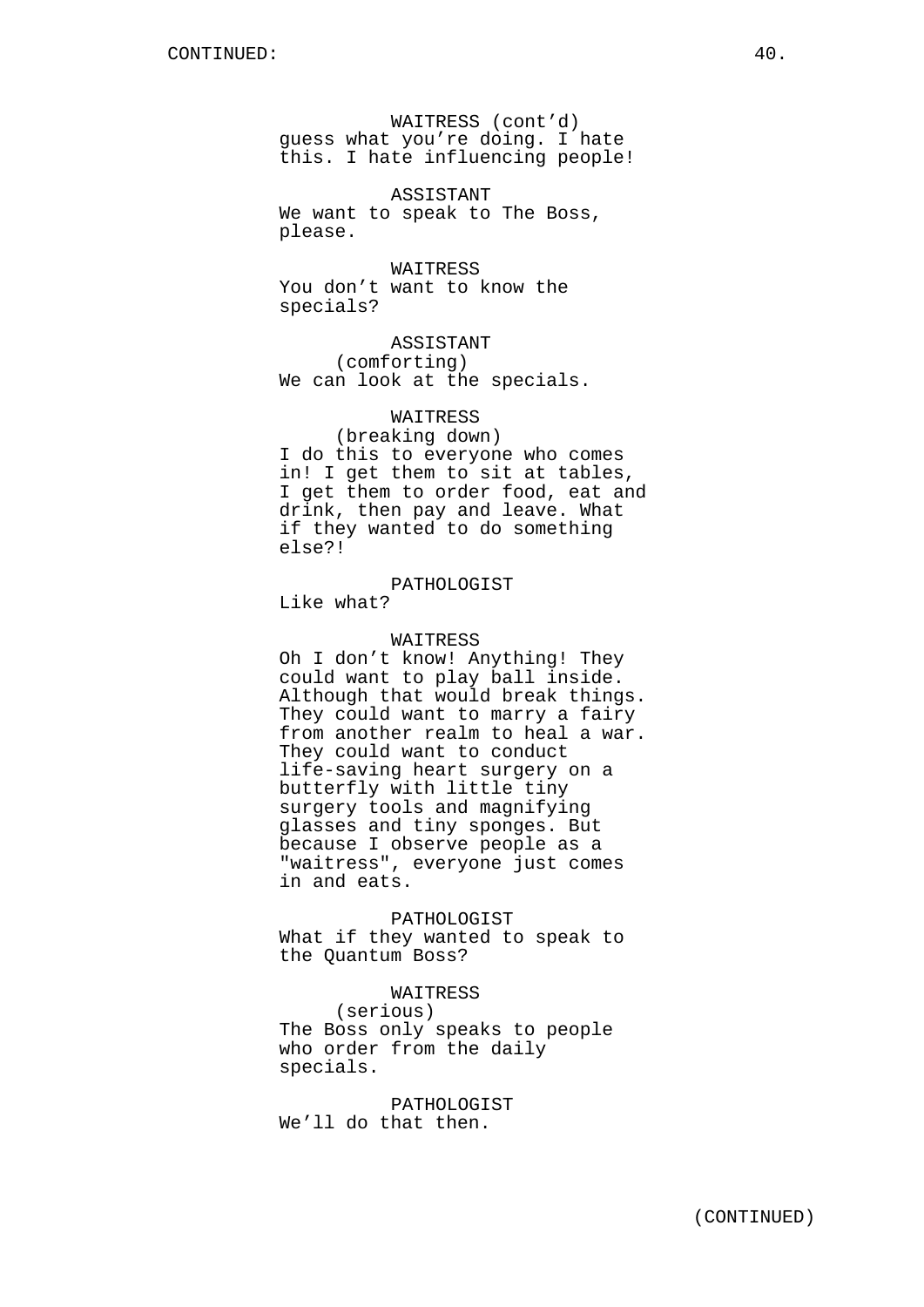WAITRESS (exacerbated) Of course you will!

PIZZERIA PATRON (from afar) Waitress, could I have some more water please?

WAITRESS (snaps at Patron) Why couldn't you ask for a tree bikini?! (while walking away) A bikini for trees.

PATHOLOGIST So let's look at the daily specials. Click on the daily specials.

CLICKING the daily special board OPENS A NEW PAGE.

SCENE #2.4B QUANTUM THEORIST PIZZERIA DAILY SPECIALS PAGE The "Daily Specials" page has clickable options: 1. Pizza with the lot - what everyone agrees is Pizza 2. Pizza with anchovies - what is proven to be Pizza 3. Pizza without anchovies - what is observable to be Pizza 4. Meatlovers Pizza - what I think Pizza is. 5. Hawaiian Pizza - what I believe Pizza is. 6. Gourmet Pizza - what I want Pizza to be. 7. Vegetarian Pizza - what I think Pizza should be."

> ASSISTANT (reads) Daily specials. Pizza with the lot, anchovies, yuck, meatlovers, sounds rude, Hawaiian, gourmet, vegetarian. Argh, what is pizza?

> PATHOLOGIST I think they want to know what we think is the right Pizza.

Upon CLICKING a selection, the NEXT PAGE OPENS.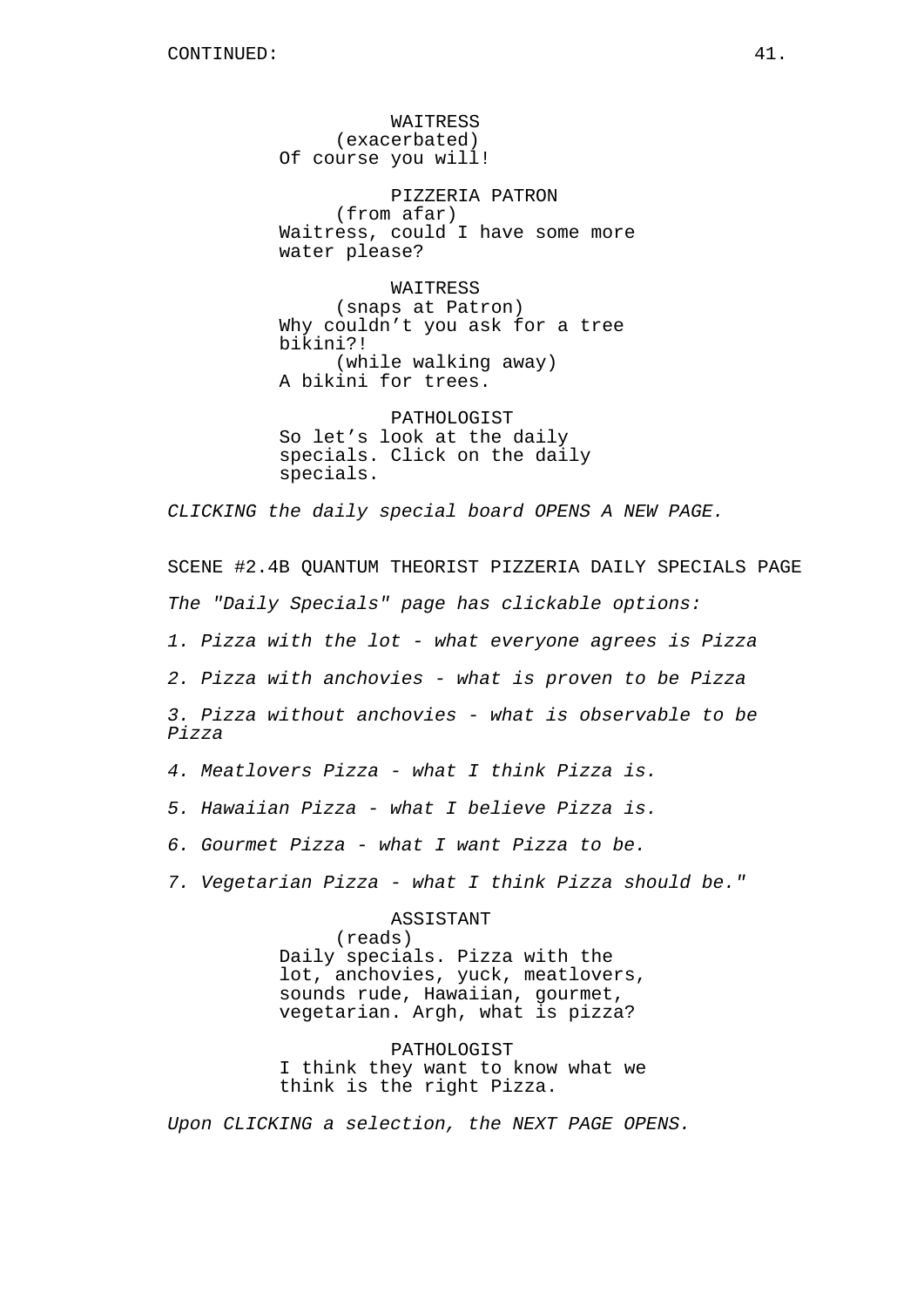42.

SCENE #2.4C QUANTUM THEORIST PIZZERIA - BACKROOM

The room is a drawn backroom, with a booth, a couple of chairs and shadowed areas. There is a box on the floor.

CURTAINS OPEN and CLOSE.

QUANTUM BOSS And so you enter the room. People, and a dog. Choices, choices.

Dog WHIMPERS.

ASSISTANT (bending over, to dog) Come here.

Assistant PICKS UP DOG. MUFFLED MEOW from a box.

PATHOLOGIST And you have a cat.

QUANTUM BOSS I don't have a cat.

PATHOLOGIST The cat in the box.

MUFFLED MEOW from a box.

QUANTUM BOSS We don't know for sure if there is a cat in there.

PATHOLOGIST I can hear it.

QUANTUM BOSS But is there a cat in there?

MUFFLED MEOW from a box.

PATHOLOGIST

Right.

MUFFLED MEOW from a box. No cat-

MUFFLED MEOW from a box. -in the box.

> QUANTUM BOSS There may be. We just don't know.

Gangmembers GRUNT in agreement.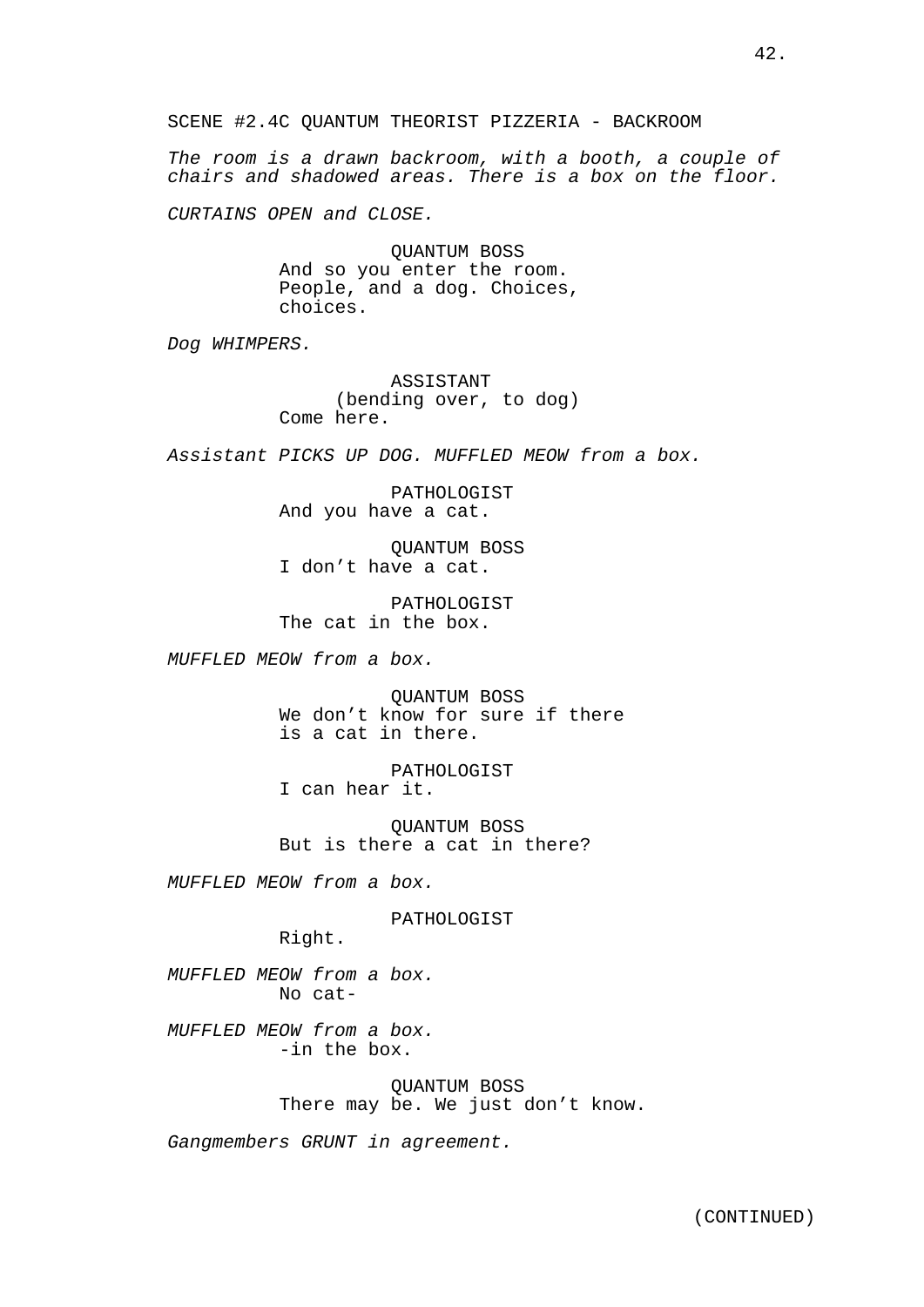PATHOLOGIST You had the Wife of Adman killed.

QUANTUM BOSS I can have anyone killed.

GUNS COCKED, and SWORDS SWATHED. But relax philosopher, she's not dead.

> PATHOLOGIST No, she is dead. I saw her body.

QUANTUM BOSS You confuse yourself. We do at times take an action that appears to end someone's life. But understand this, Philosopher, she is only what is called dead in this reality. She continues to exist in another reality. So we're not murderers.

MUFFLED MEOW from a box.

PATHOLOGIST You're not murderers because she is in some afterlife?!

QUANTUM BOSS I have no proof of that. I do know the world isn't what you think it is. This table...

KNOCKS on table. MUFFLED MEOW from a box. ...isn't this solid stupid mass. It is actually made up of electrons, and before you observe it, those electrons can be waves or particles. Indeed, this table could be a chair, or it could be another kind of table.

MUFFLED MEOW from a box.

And each time we look at this table, in another reality it is a chair. You saw a dead body in this reality. But in some other reality, she still exists. (beat) But I don't expect you to understand this. If you did understand it, then you don't get it. (moronic agreeing laugh from gangmembers)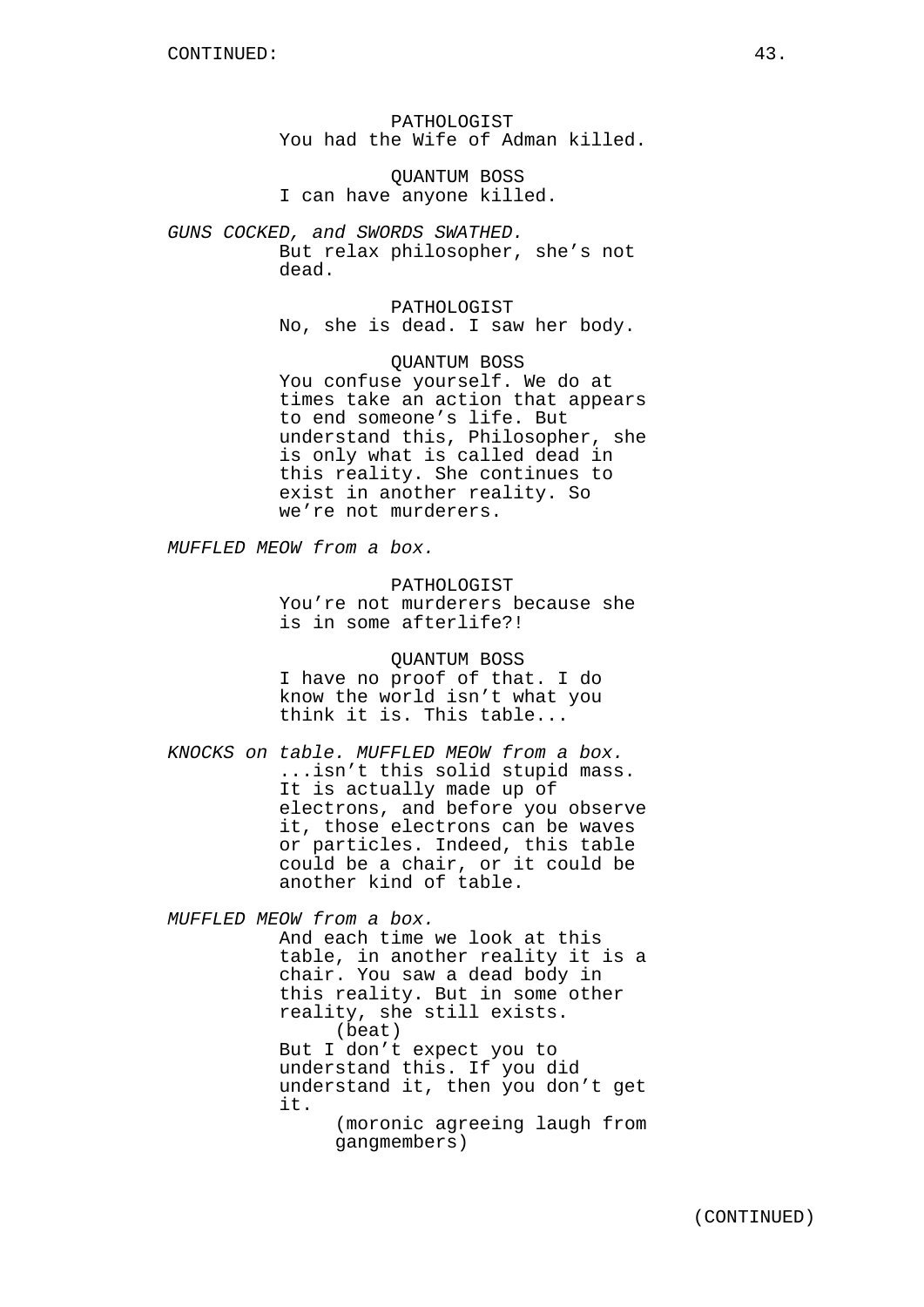PATHOLOGIST She had braces on her teeth! You're playing dice with people's lives.

MUFFLED MEOW from a box. Dog WHIMPERS.

QUANTUM BOSS Don't tell me what to do. Your mind is full of cottony things, overcast, your mind is clouded, Philosopher. You have too much Overworld in you. (to gangmembers) Kill her.

ASSISTANT

Noo!

Dog JUMPS from Assistant and ATTACKS gangmembers. Pathologist LIFTS BOX.

> PATHOLOGIST This is a fucking cat!

Cat SCREAMS around room, with DOG YAPPING after it. CHAIRS FALLING, gangmembers TRIPPING over dog and cat. Run!

CURTAINS DRAWN BACK and Pathologist and Assistant RUN OUT of the room.

> QUANTUM BOSS Get her! (beat)

> > NARRATOR

You had better run! Yes, you decide to run. You decide to close this tab and go back to the Quantum Theorist Pizzeria page to catch up to your friends.

If the player does not close this tab, the narration continues:

> (beat) There is a part of you that stays here though. And you wonder if you're missing anything.

> > GANGMEMBER

(in distance) Get out of my way!

TABLES FLIP, GLASSES BREAK.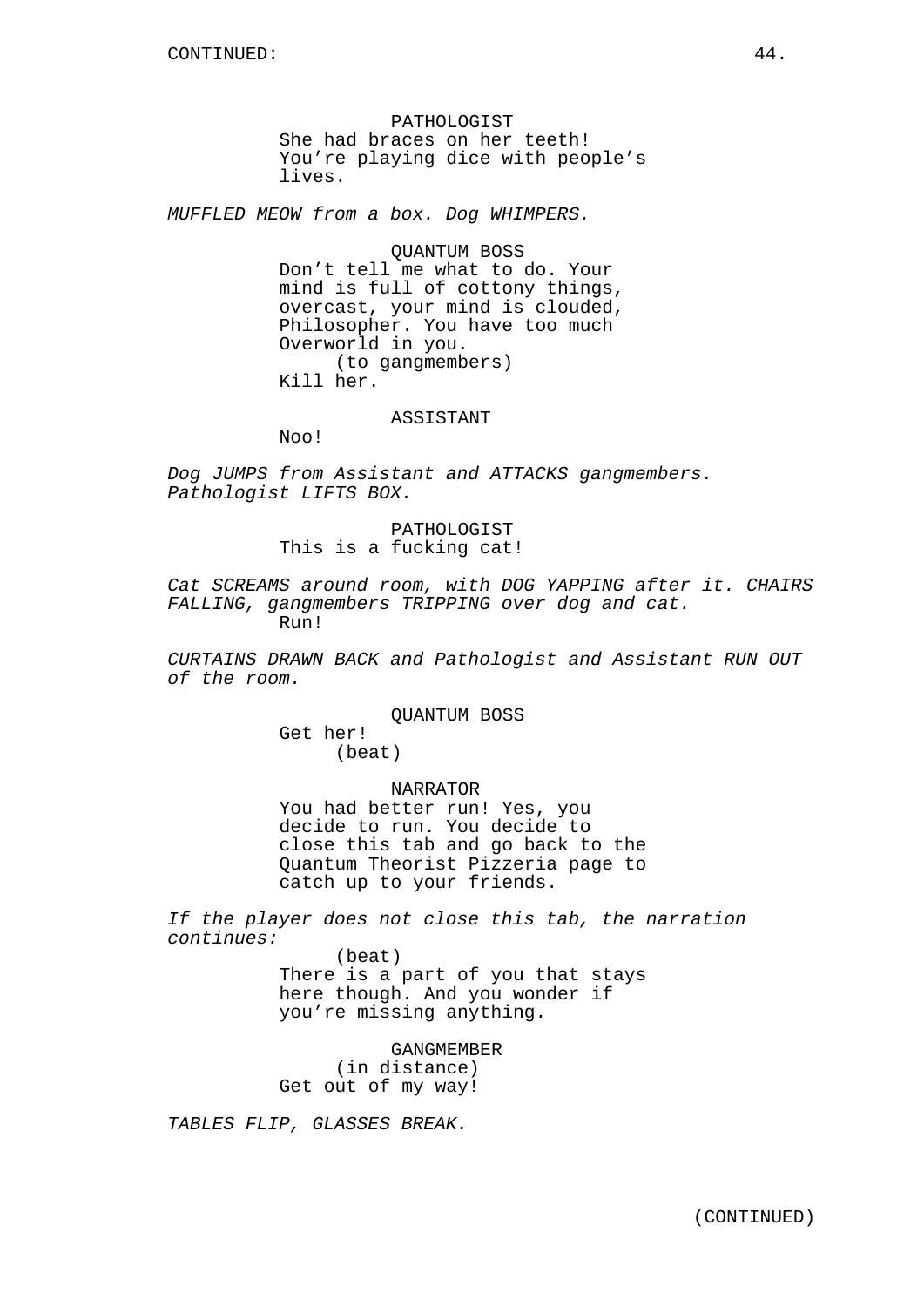#### NARRATOR

You ponder the nature of choice, and what your choices say about you. Do they say "you need a hat"? Or do they say "this choice is coming to an end"? You remember what you need to do. You decide to close this tab and go back to the Quantum Pizzeria front page to catch up to your friends.

QUANTUM BOSS There is no cat in the box.

NARRATOR

RIJN!

SCENE #2.4D QUANTUM THEORIST PIZZERIA FRONT - VISIT #2

PLATES SMASH on the ground. FRANTIC KEYBOARD TYPING and HUFFING and RUNNING.

> **WAITRESS** (yells to runners) I'm not observing you running!

ASSISTANT Quick, open a new tab and type in Google.com!

FRANTIC KEYBOARD TYPING and HUFFING and RUNNING.

PATHOLOGIST

What now?

ASSISTANT Type in "panic"!

FRANTIC KEYBOARD TYPING and HUFFING and RUNNING. Now click on the Wikipedia link for "Panic"! It should be near the top!

FRANTIC KEYBOARD TYPING and HUFFING and RUNNING. Click on the "fight-or-flight" link in the first paragraph!

> GANGMEMBER There they are!

ASSISTANT Now click on the "threats" link! The word that says "threats!"

FRANTIC KEYBOARD TYPING and HUFFING and RUNNING. Gangmembers are CLOSING IN.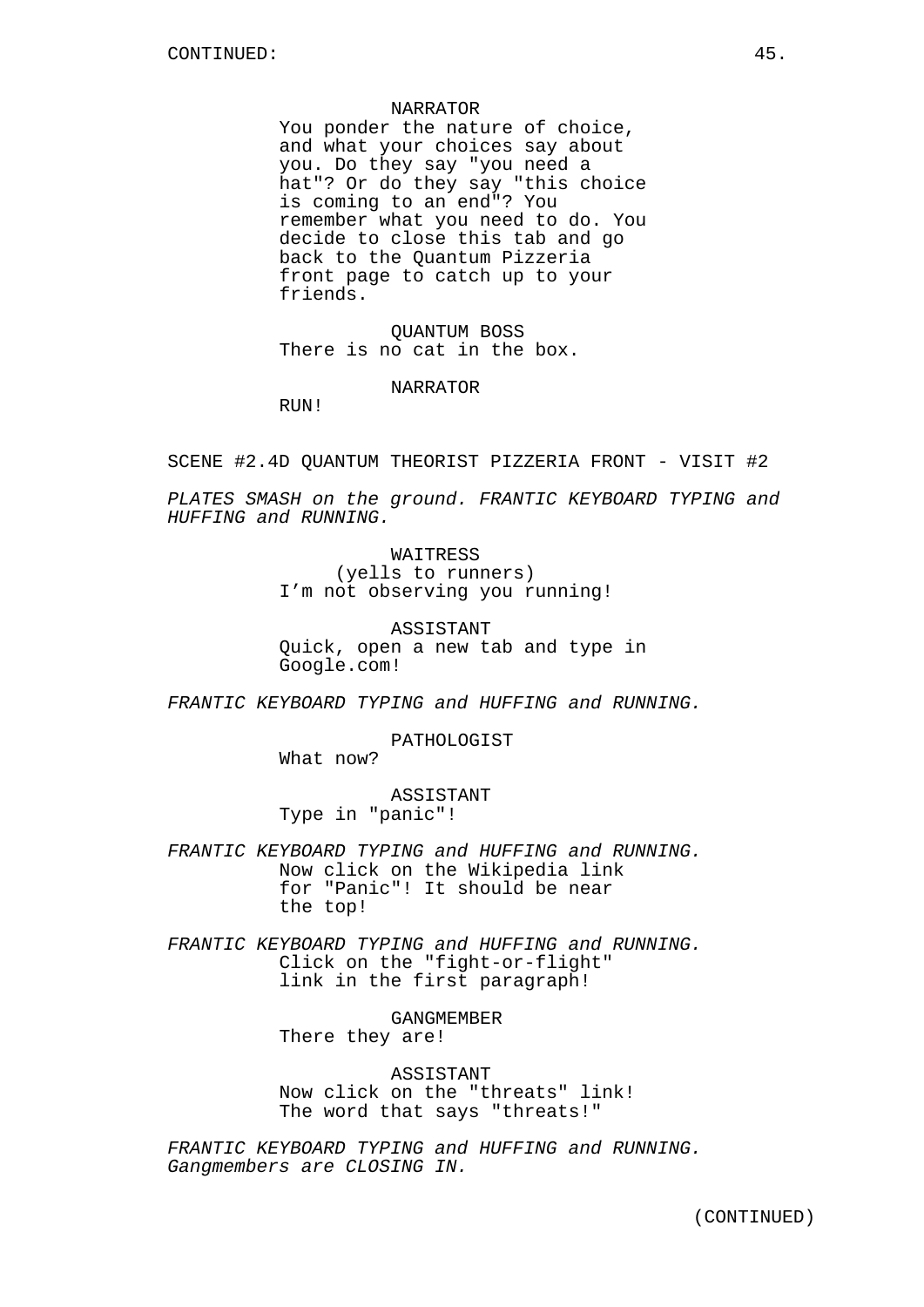PATHOLOGIST We need to hide!

ASSISTANT Look down the page, and click on the link to "camouflaged"!

FRANTIC KEYBOARD TYPING and HUFFING and RUNNING. PEW PEW SHOTS RICOCHET past.

> PATHOLOGIST What was that?! This isn't working.

ASSISTANT Argh! Click on any link!

FRANTIC KEYBOARD TYPING and HUFFING and RUNNING. PEW PEW SHOTS RICOCHET past.

> ASSISTANT Click on any link again! (beat) And another link!

FRANTIC KEYBOARD TYPING and HUFFING and RUNNING. PEW PEW SHOTS RICOCHET past. Dog YAPPING in distance. The dog!

Dog BITES and GROWLS at leg of gangmember.

GANGMEMBER Get this dog off me!

Dog YELPS.

FRANTIC KEYBOARD TYPING and HUFFING and RUNNING. GUN SHOTS RICOCHET past.

> PATHOLOGIST We need to hide some place where no-one will find us!

ASSISTANT I know where no-one will find us! MySpace. Open a new tab, quickly, and type in MySpace.com

FRANTIC KEYBOARD TYPING and HUFFING and RUNNING. GUN SHOTS RICHOCHET past.

> PATHOLOGIST Okay. Argh! Classic or New Myspace?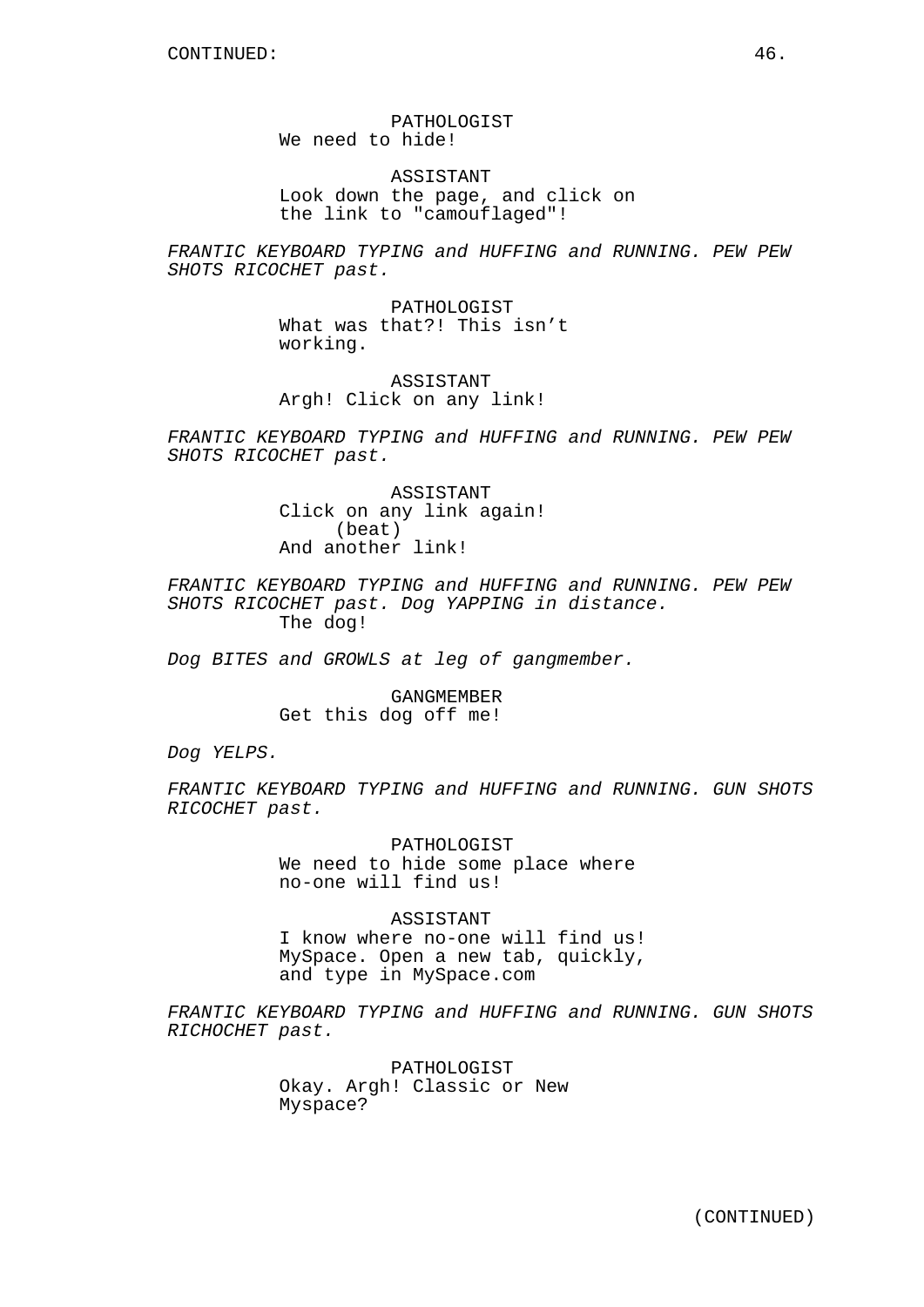ASSISTANT I don't think it matters. Try Classic!

Gangmembers RUN PAST. Pathologist TAPS KEYBOARD and Pathologist and Assistant HUFFING QUIETLY. Muffled POP MUSIC in background.

> PATHOLOGIST Okay, phew. I think we're safe here.

ASSISTANT What now? They'll keep looking for us. We can't go back to the morgue.

# PATHOLOGIST

(beat) We have to though. The New Client might be looking for us, and they'll probably kill him.

#### ASSISTANT

I can take us back in time and make the outcome different.

PATHOLOGIST The Quantum Boss won't be any different no matter what we do.

#### ASSISTANT

So we just don't go see The Boss then.

PATHOLOGIST But I want them to remember that.

ASSISTANT They REALLY like music here.

PATHOLOGIST We need to get going.

# ASSISTANT

Okay, let's do this really quickly. We'll check if the New Client is there and then go.

PATHOLOGIST Right. So type in MomentaryMorgue.com.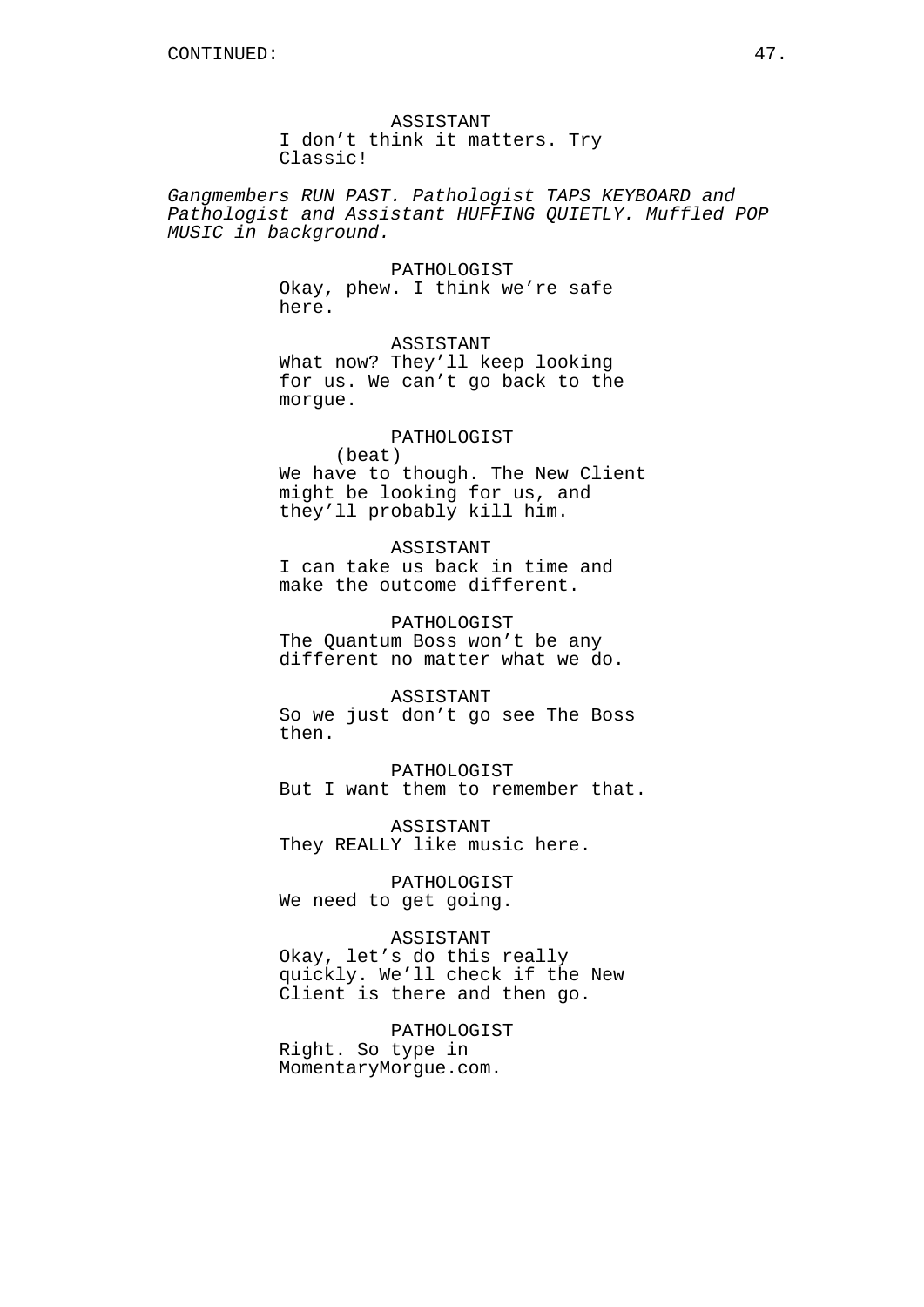SCENE #2.5A MOMENTARY MORGUE - VISIT #2

STREET SOUNDS, DOOR OPENING, CAR HORN.

TICKET OFFICER There you are! Infringement #655: "Keeping Reckless Business Hours".

### NEW CLIENT

They told me you've made a public bet about my wife's death? No marketing clearance or anything?

#### PATHOLOGIST

Listen, we all have to get out of here.

# TICKET OFFICER

Infringement #489: "Out-of-Fashion Mouse Pads". I never noticed these before.

PATHOLOGIST Can't we do this somewhere else, we have to go?

# NEW CLIENT

Why won't you tell me what is going on? All of my friends and LinkedIn connections know about the Philosophy Autopsy. I'm not getting any "Likes".

PATHOLOGIST I'm sorry. This seemed important.

NEW CLIENT And what have you found?

ASSISTANT We should goooo!

PATHOLOGIST I found out your wife was murdered.

NEW CLIENT Who killed her? Why?

PATHOLOGIST She was killed by the Quantum Boss. I can't answer why.

> NEW CLIENT (sobs)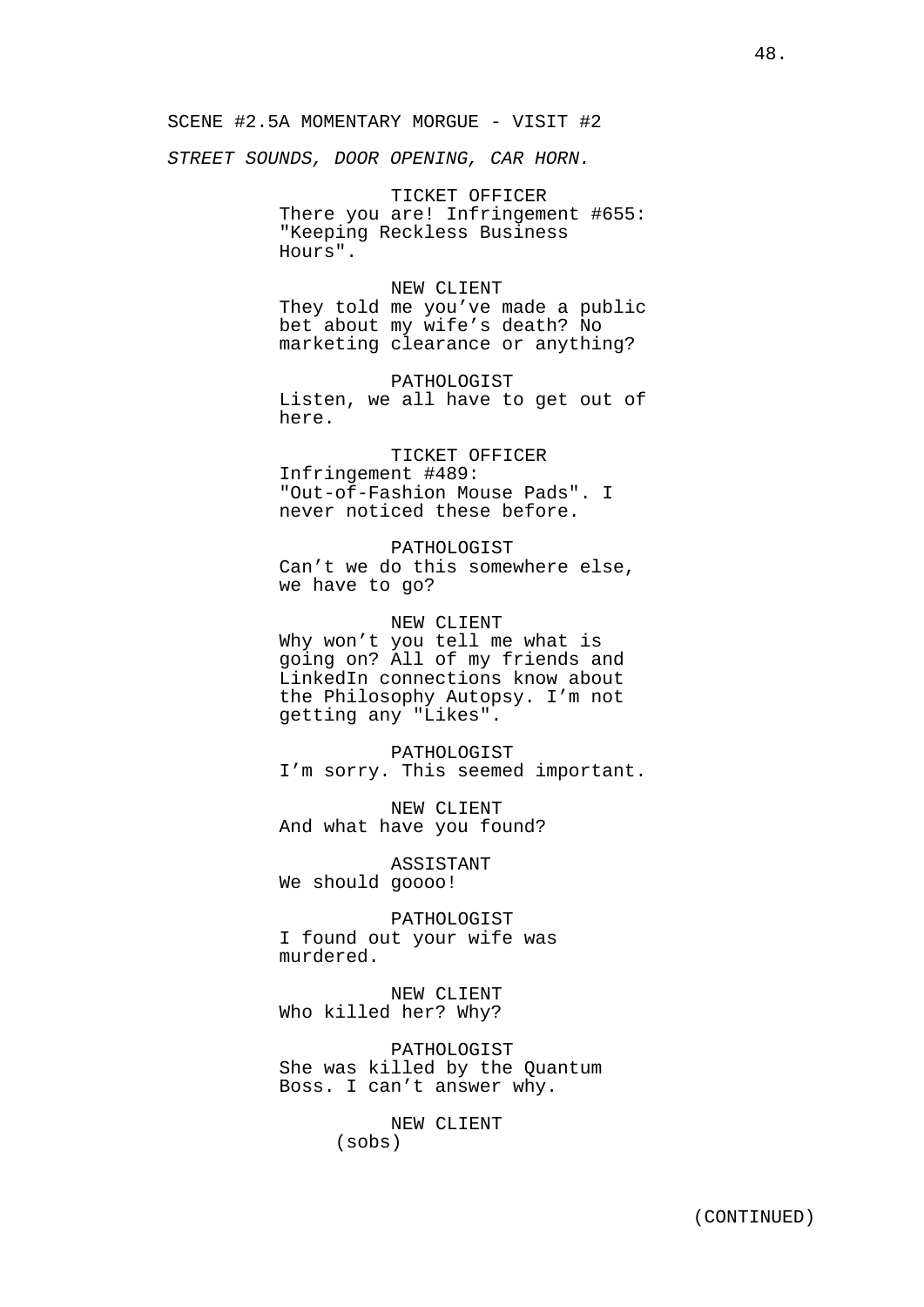#### TICKET OFFICER

Now the Philosophy Autopsy conversation is on the table, thank you New Client, I need to inform you that according to Infringement #777 you have committed the ultimate crime: "Making People Feel Things They Wouldn't Have To Feel If You Let Them Work".

PATHOLOGIST Fine! Can we leave please? There are gangmembers after us.

NEW CLIENT Did they kill my wife?

#### ASSISTANT

No! No.

TICKET OFFICER Well I have a few outstanding infringements for those Gang Members.

THUMPING at the door.

SCENE #2.5B NARRATOR (MOMENTARY MORGUE)

#### NARRATOR

You're annoyed that I've interrupted you. You're thinking about the next episode, and who is at the door. But you're also happy to have a break. You remember that we're kind of timeless when we're together, and so you decide it is okay to rest. You decide you're happy that we're parting ways for a little bit, and think about a food snack, or checking your social media. It has been a while.

# END EPISODE TWO

## EPISODE THREE: THE BODY

SCENE #3.1A NARRATOR (TITLE SCREEN)

A title in the middle of the screen:

"EPISODE THREE: THE BATTLE"

If the player has headphones in: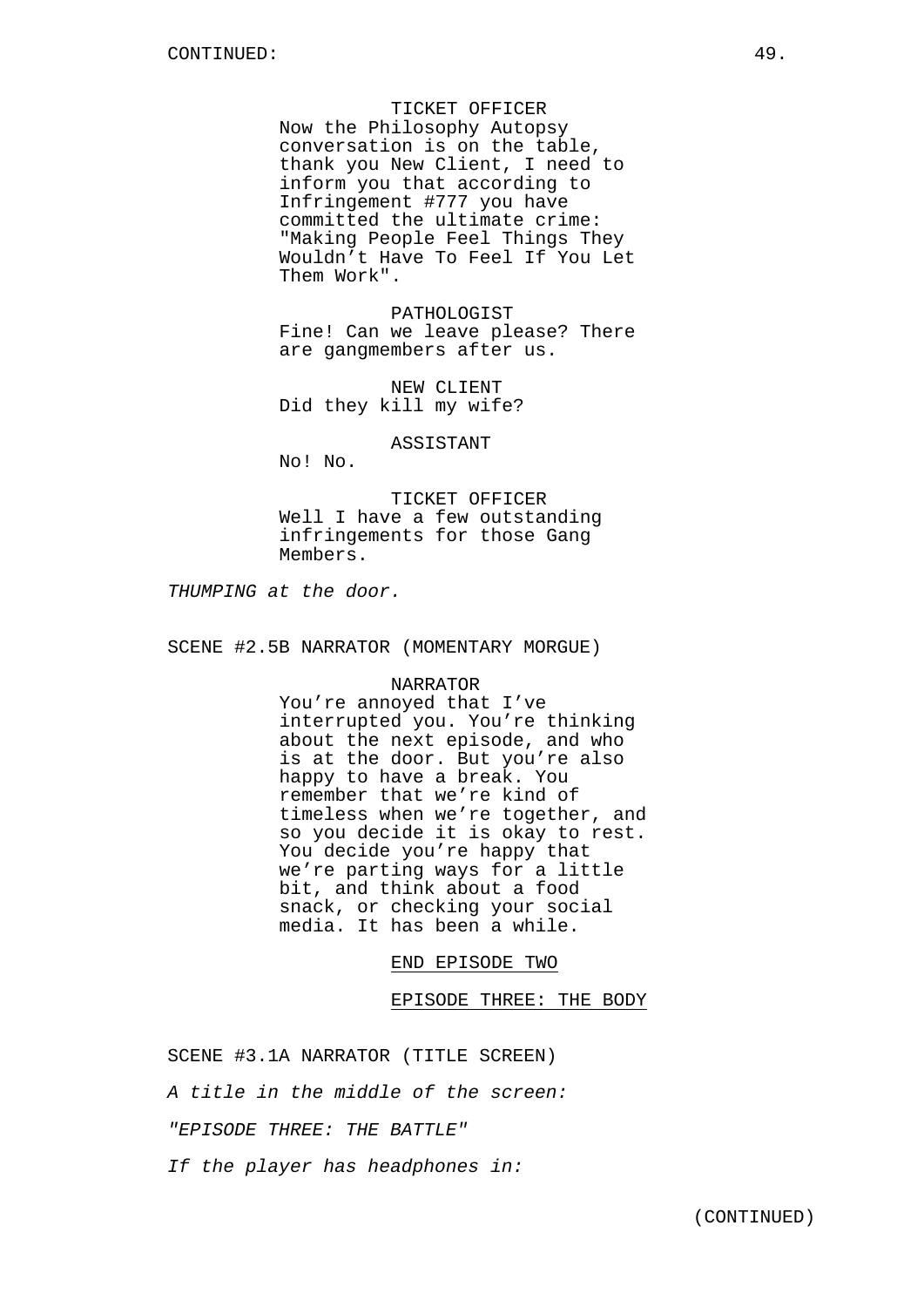#### NARRATOR

You're back all refreshed and ready. I'm impressed by your ability to select a new episode, and have your headphones jacked in. But now you're keen to jump in and get back to the drama at hand. You remember the Pathologist and Assistant have been investigating the meaning of death. You know - how they're currently trying to get the Ticket Officer and New Client to leave, because those gangmembers are doing what gangmembers do. You think about what you would do if death came knocking to your lover, mother, father, brother, sister, friend. You get all fired up and type in knockknockknock.com. That is three knocks. knockknockknock.com. Oh man, "knock" is a bloody weird word when you look at it a lot. K.N.O.C.K. What is that?!

If the player doesn't had headphones in:

#### NARRATOR

You're back all refreshed and ready. I'm impressed by your ability to select a new episode, and that you are scrambling to get your headphones on. And you're keen to jump in and get back to the drama at hand...[continue from above]

SCENE #3.1B NARRATOR (KNOCKKNOCKKNOCK.COM)

There is the text "KNOCK KNOCK KNOCK" in the middle of the screen, with lots of buttons with text on them.

#### NARRATOR

And now you want to let out what you would say to the mortal knock. "Get away from my little brother!" "Take your boney hands off my mother!" "Go away from my sister" Um, I don't know. You're better at this than me. You click on the one that rings so true for now, and I'm impressed. Yes I am.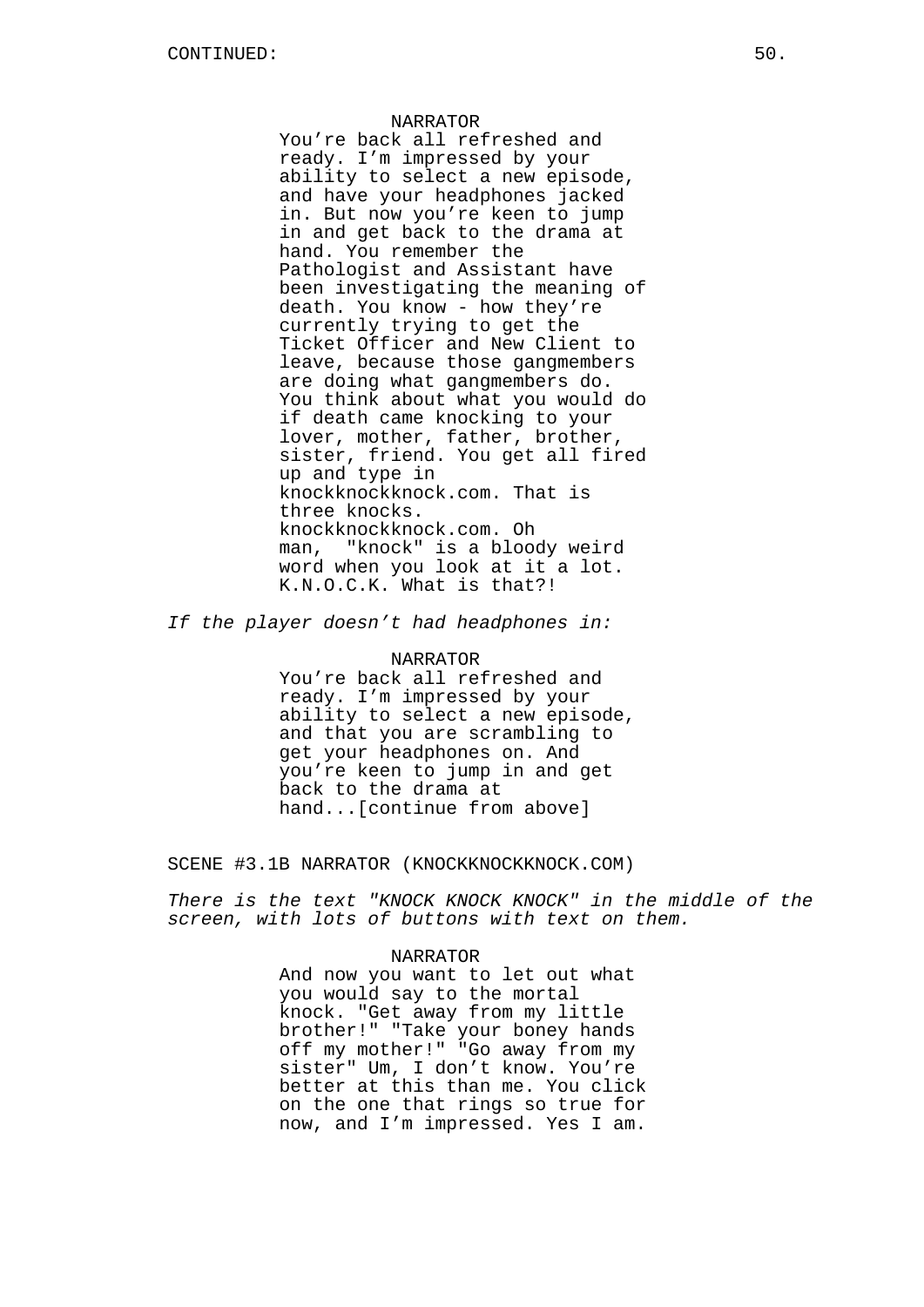SCENE #3.1C NARRATOR (KNOCKKNOCKKNOCK.COM)

A title in the middle of the screen:

"EPISODE THREE: THE BATTLE"

#### NARRATOR

Oh, so that is what you think! Right! I hear you. And now your inner sound box is taking you back in time, to the present. Yes, it is very clever like that. Your inner sound box replays the last sound you heard.

THUMPING at the door. That's the one. You click on the episode title to get back to where you were.

"Episode Three" title opens Momentary Morgue website.

SCENE #3.2 MOMENTARY MORGUE

The Momentary Morgue website looks like a shopfront you can enter. It has an About page; Alive People page (with brief details on the Pathologist); Dead People page (password protected); A hidden link to the interior of the Morgue; and a link to "ItWasThemInsurance.com" (where people can be insured against the decisions of others).

THUMPING at the door.

TICKET OFFICER It's open!

ASSISTANT Shit! (scrambles away from door)

DOOR CREAKS OPEN.

PHILOSOPHER EX (yells sports commentator style) I am walking in the room and find everyone is suitably transfixed by my presence.

PATHOLOGIST (annoyed) What are you doing here?

PHILOSOPHER EX It is a great time to be here, bets have been laid and now we'll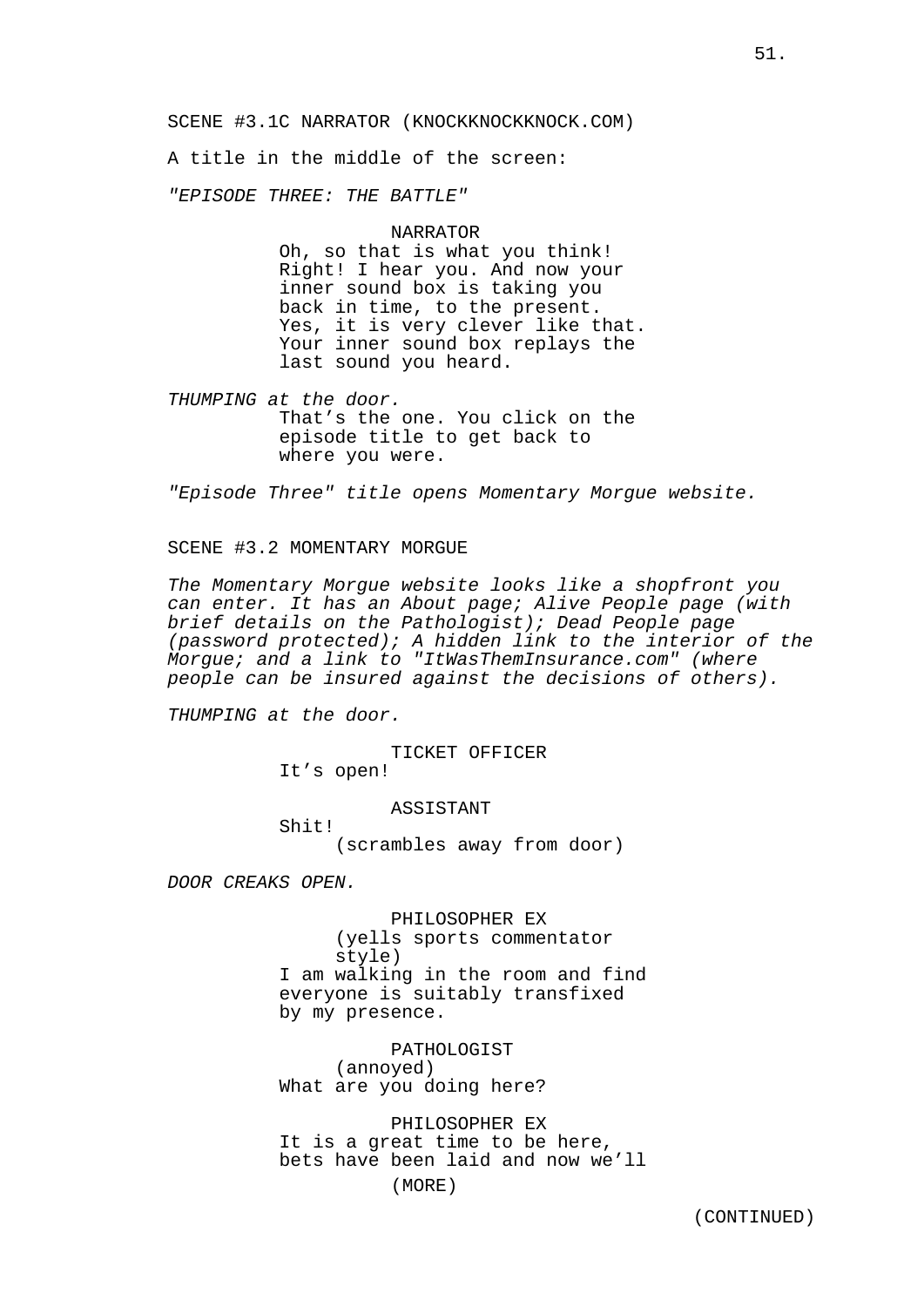PHILOSOPHER EX (cont'd) see if the outsider philosopher has solved the meaning of death.

NEW CLIENT The only thing she's given me is the news my wife was murdered, and public humiliation.

TICKET OFFICER And she has attracted a mountain of new fines. I have Reality Infringement fines for you too, Philosopher. Financial bondage for both of you!

ASSISTANT She does know more!

PHILOSOPHER EX Oh dear, it looks like she is limping to the finish line. I laugh scornfully. (laughs scornfully)

PATHOLOGIST You can all mock me somewhere else. It isn't safe for you here.

PHILOSOPHER EX What is the nature of safety anyway?

TICKET OFFICER Fine! Infringement number #327: "Questioning Things That Don't Need to be Questioned"!

Artist Assassin and Quantum Boss ENTER.

ARTIST ASSASSIN (entering) So this is where the party is!

QUANTUM BOSS And we find ourselves together again, like two atoms traveling through a wavey-type thing.

PATHOLOGIST You have no problem with these people, leave them alone.

NEW CLIENT Not more humiliation. Who are you people?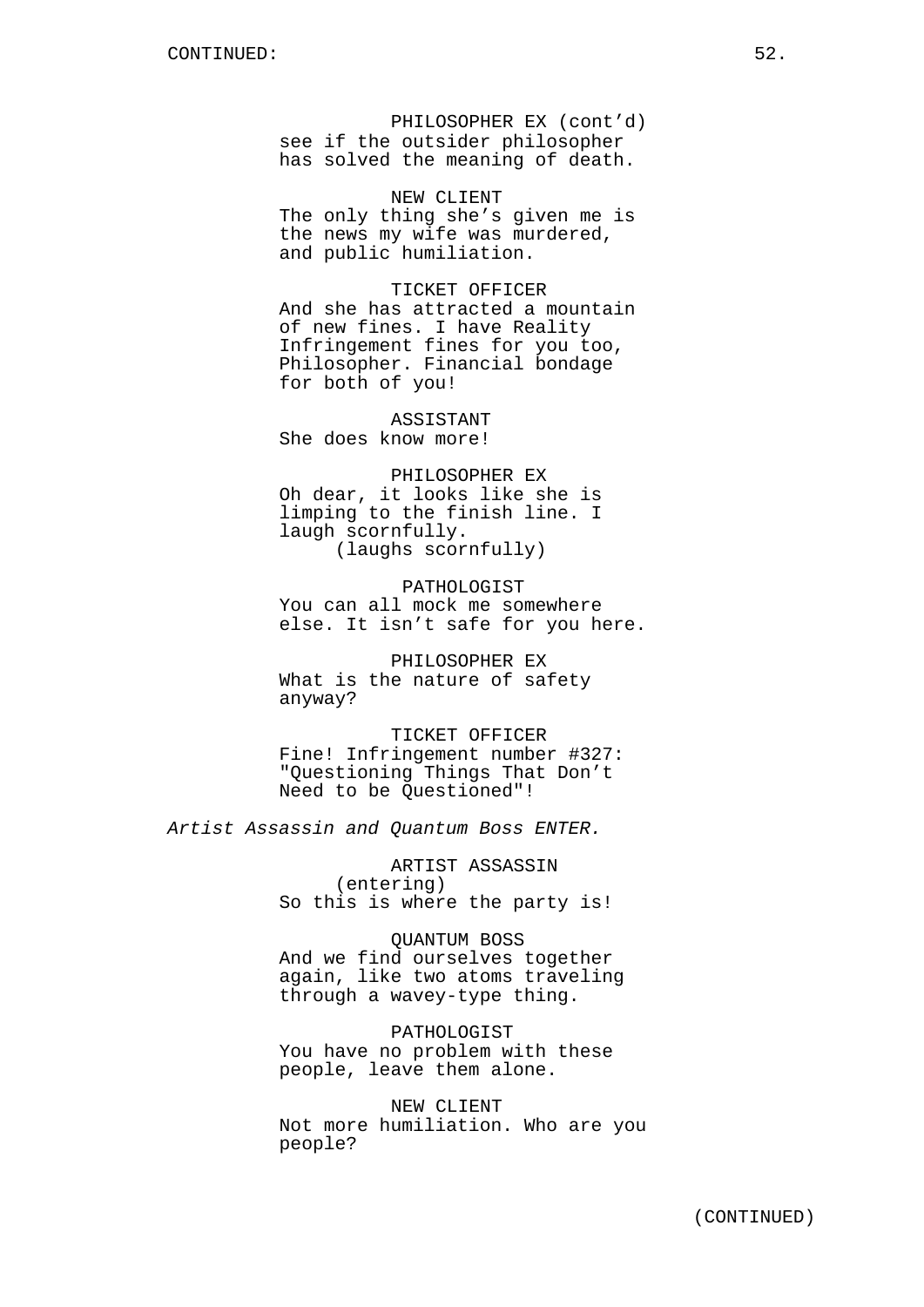PATHOLOGIST

No, don't-

ARTIST ASSASSIN I'm the Artist Assassin that fucked and killed your wife.

QUANTUM BOSS Let's not forget I'm the Quantum Boss that ordered it.

NEW CLIENT You what?! It's as if a stealth campaign has been launched and I'm the last to find out.

Ticket Officer, Philosopher Ex, Artist Assassin, Quantum Boss, Assistant begin to talk on top of each other.

| TICKET OFFICER               | PHILOSOPHER EX            |
|------------------------------|---------------------------|
| Infringement number #455,    | And she is still limping  |
| $\#651, \#708, \#124, \#399$ | to the finish line! I     |
|                              | have little hope for this |
|                              | outsider philosopher      |

QUANTUM BOSS She does not understand the mysteries of the universe at all. There are atoms and things...

NEW CLIENT I'm in advertising, so we are always the first at everything. Now this Pathologist has relegated me to the mainstream...

PATHOLOGIST Stop! Enough!

Everyone goes QUIET. You're probably wondering why I gathered you all-

> TICKET OFFICER (cuts in) Infringement #488: Claiming credit for something you did not do!

> > PATHOLOGIST

Just fuck off! Have you got an infringement for being a boring [cock]? Give it to yourself! Right! As I was saying, I'm glad you're all here, because you need to hear this. I have been watching all of you, and you all have motives for stopping me finding the meaning of death. You, Ticket Officer!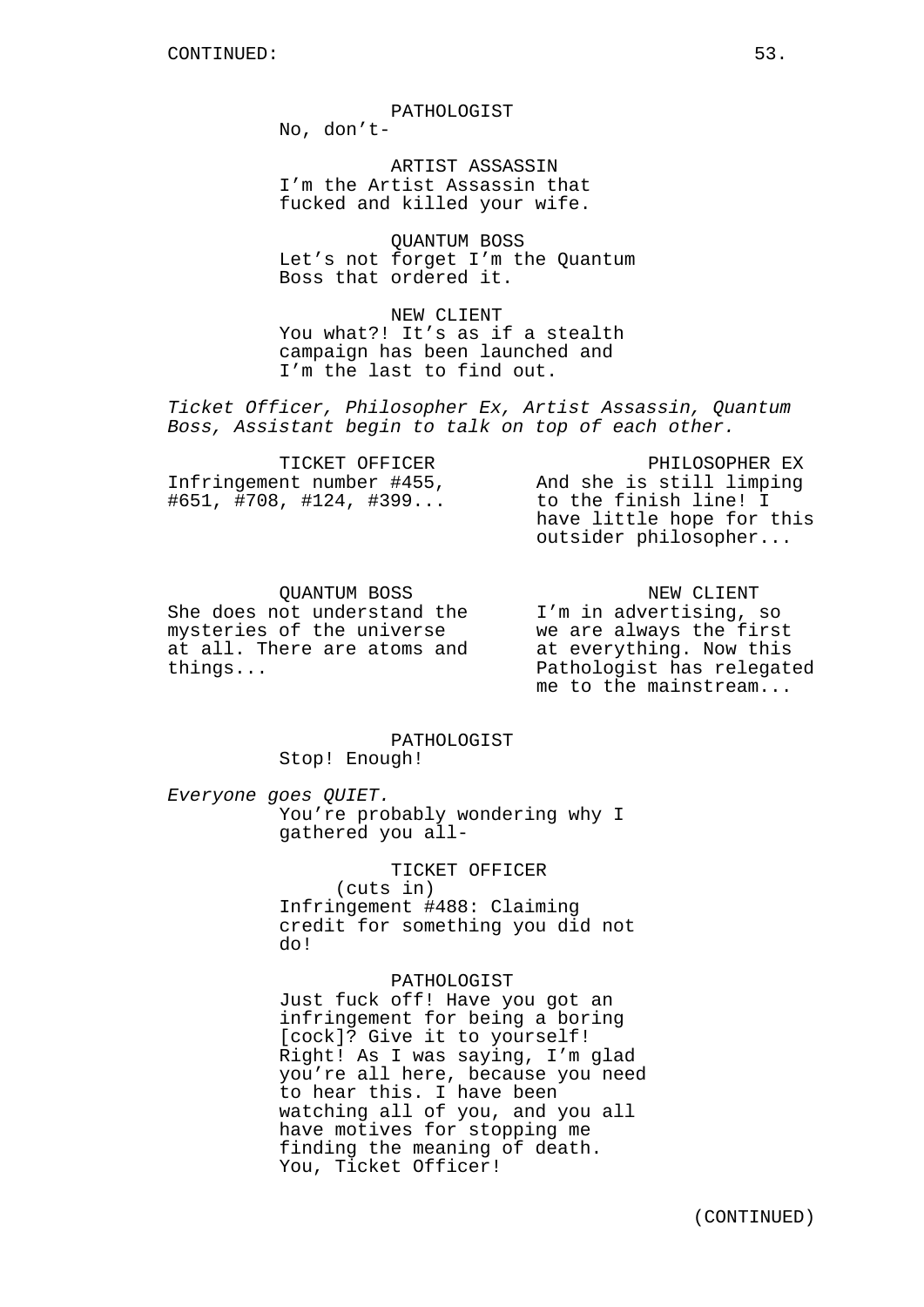### TICKET OFFICER

Oh?!

### PATHOLOGIST

You have a narrow view of the way the world works, and despite evidence to the contrary, you persist in enforcing your view through inhumane methods. It is in your interest to have no meaning of death, because then people don't question the life you impose on them. And you, my Philosopher Ex.

# PHILOSOPHER EX

Yes?

# PATHOLOGIST

Me finding the meaning of death through non-philosophical methods confronts the strict identity you're attached to. You need a community of like-minded people with strict rules to keep others out. You feel better about yourself by creating this elitism. What you're doing has nothing to do with Philosophy. If I find the meaning of death through non-philosophical means, then the superiority of your constructed position is out the window. And you Quantum Boss.

### QUANTUM BOSS What did I do?

#### PATHOLOGIST

If I find the meaning of death, then you have to face the truth that you murder. There is no other place where they exist. They're gone forever, and you can't face that maybe we only have one chance at life. And you New Client.

## NEW CLIENT

Me?!

### PATHOLOGIST

You can't handle me finding the meaning of death because then you'll realise you've been wasting every second of your life. That paycheck, those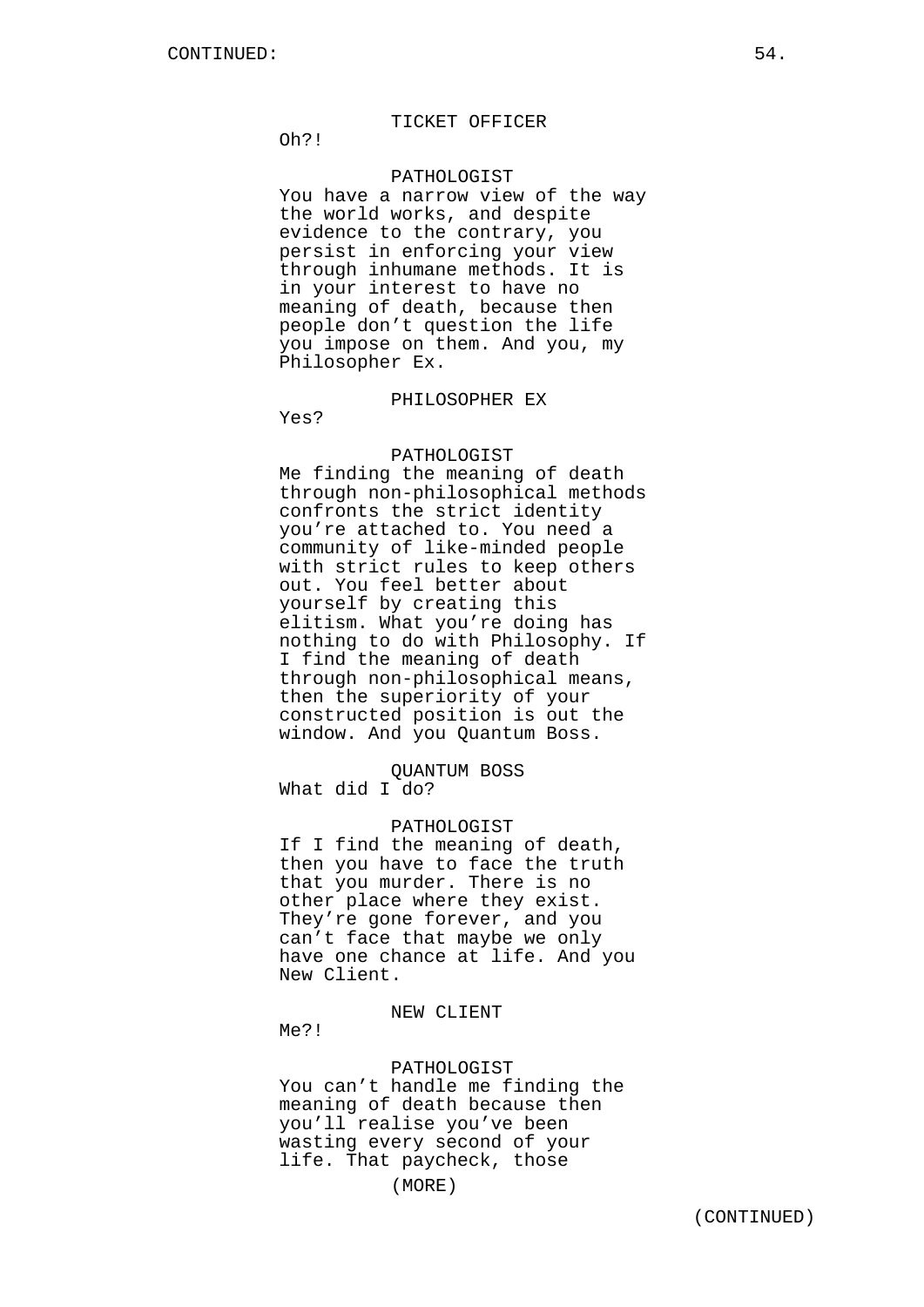PATHOLOGIST (cont'd) clothes, that business card. They all pale in comparison to the time you didn't spend your wife, and you don't want to bear the guilt. Death is meaningful. Your wife's death is meaningful, if you let it be.

(beat) I don't think she died because she had "accomplished" everything she needed to know. Given her tragic interlude with the Artist Assassin, was death was probably representative of a "Fall" because she had lost her way. She didn't die because she had reached some personal pinnacle of happiness. Quite the opposite unfortunately. Whether there was "Zero" meaning to her death, or whether she was a "Teacher" is up to you New Client, and everyone. Her death could be a catalyst for change.

Everyone LAUGHS.

I thought this would have gone so much better.

#### NEW CLIENT

I asked you to investigate the meaning of my wife's death, and you give me painful revelations about her infidelity and wordy theories? The Ticket Officer is right, I have more important things to attend to: connection requests, a QR code campaign that is sure to score us awards, and the memoirs of my Second Life avatar to write. Goodbye Underworld and all your low-budget promotions!

New Client STEPS OUT, OPENS and SLAMS DOOR.

### PHILOSOPHER EX

And so her attempt to win the bet has failed miserably! The odds were against this one and we were right. Her thoughts do not shed any truth in the world. I am right. You cannot live in the Overworld and the Underworld. The Pathologist is no Philosopher.

Philosopher Ex OPENS DOOR.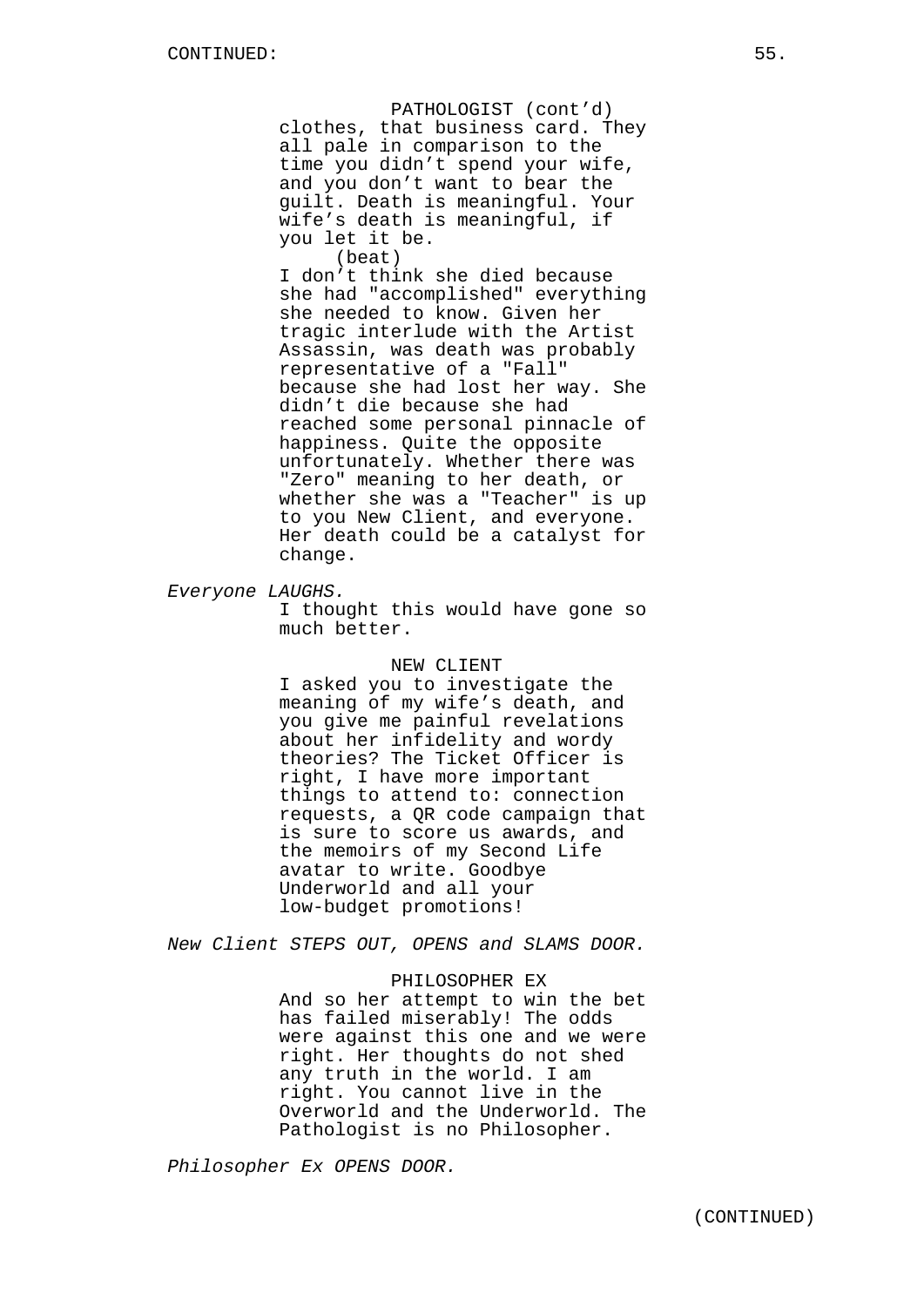TICKET OFFICER (to Philosopher Ex) Wait! (to Pathologist) Before I leave. Pathologist, your deviances have reached the next level of discipline. You are now barred from working as a Pathologist.

Ticket Officer CATCHES UP to Philosopher Ex at door. Now you Philosopher Gambler, we should begin your program of financial bondage!

> PHILOSOPHER EX (in distance) What is the true nature of money, Ticket Officer?

TICKET OFFICER (in distance) Questions are very bad, Philosopher!

DOOR CLOSES.

QUANTUM BOSS Well, well, well. So I'm not the only one that finds your little "death is meaningful" theory fanciful. There are realities, and your reality is fake. A false realism, a fealism.

PATHOLOGIST I don't want to hear anything you have to say.

QUANTUM BOSS Oh no, you do. You see, I have something of yours. (beat) You see, I have something of yours.

ARTIST ASSASSIN Oh sorry Boss!

ASSISTANT Hey, get off me!

Artist Assassin PUTS HAND-CUFFS on Assistant.

ARTIST ASSASSIN These hand-cuffs will keep us together.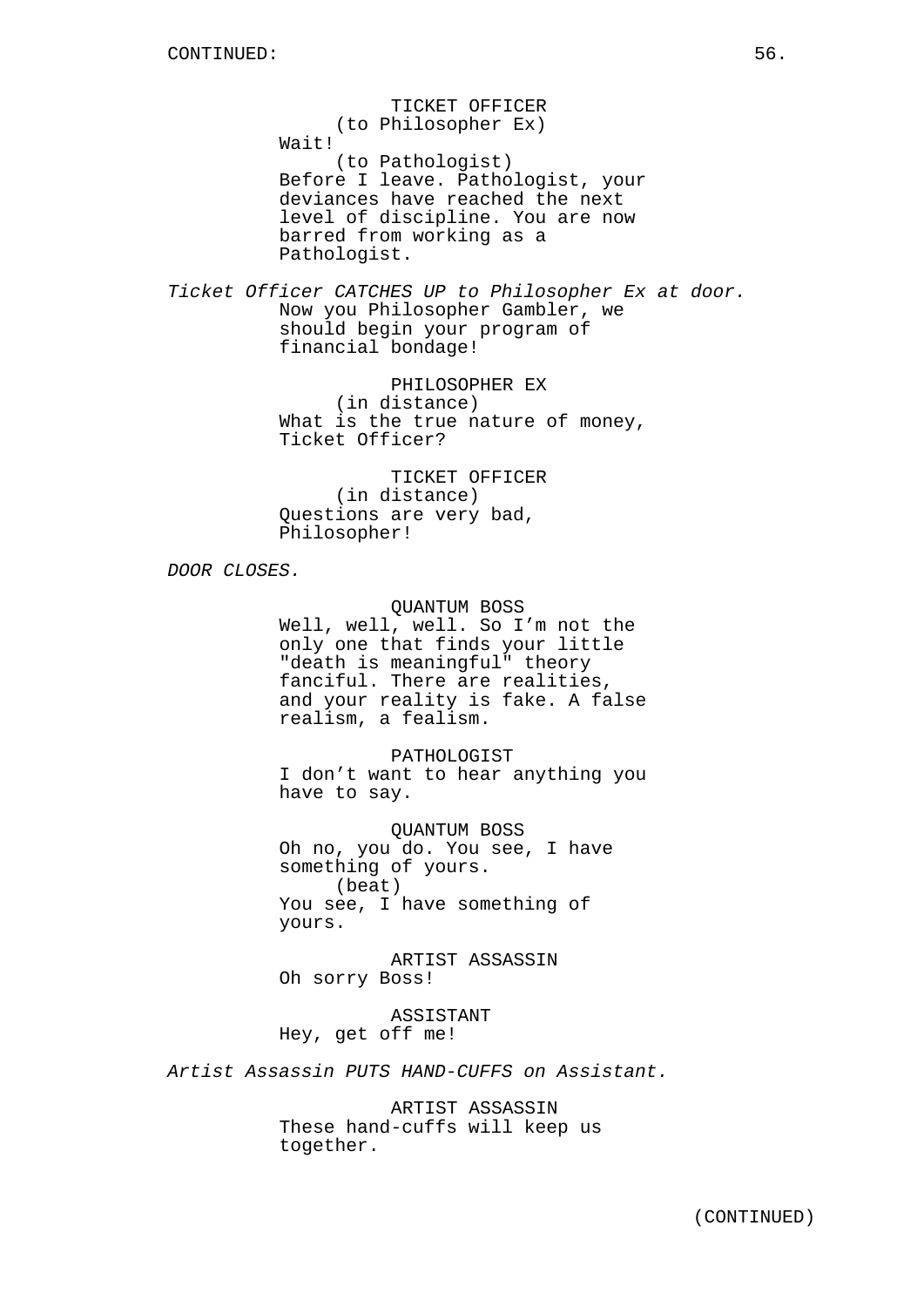ASSISTANT No! I hate you "HotandDistant"!

ARTIST ASSASSIN Oh you're "EagerGirl"?! This gets even better. I can continue my online dating mindfuck.

PATHOLOGIST Leave her alone!

QUANTUM BOSS Hold on. I will release her, I will. It is up to you to make a choice. Come do one job for me and we'll let your Assistant go.

ASSISTANT It's a big evil trap!

Artist Assassin PULLS ON HAND-CUFFS. Ow!

> PATHOLOGIST I'll come with you.

ASSISTANT Don't leave me!

QUANTUM BOSS No harm will come to her if you do your job.

PATHOLOGIST Assistant, do what I do - they can't get you if you stick to yourself. (to Boss) Where are we going?

QUANTUM BOSS My place, and bring your philosophy books. We have theories to discuss. Type in QuantumPizzeria.net. That is q-u-a-n-t-u-a-m-p-i-z-z-e-r-i-a-dot-net.

SCENE #3.3 QUANTUM THEORIST PIZZERIA FRONT - VISIT #3

At the front of a local pizzeria website, we see tables and chairs out the front, and big glass windows just hinting at what is inside. There is a chalk board with the daily specials. We hear patrons eating, drinking, and chatting on tables on the sidewalk.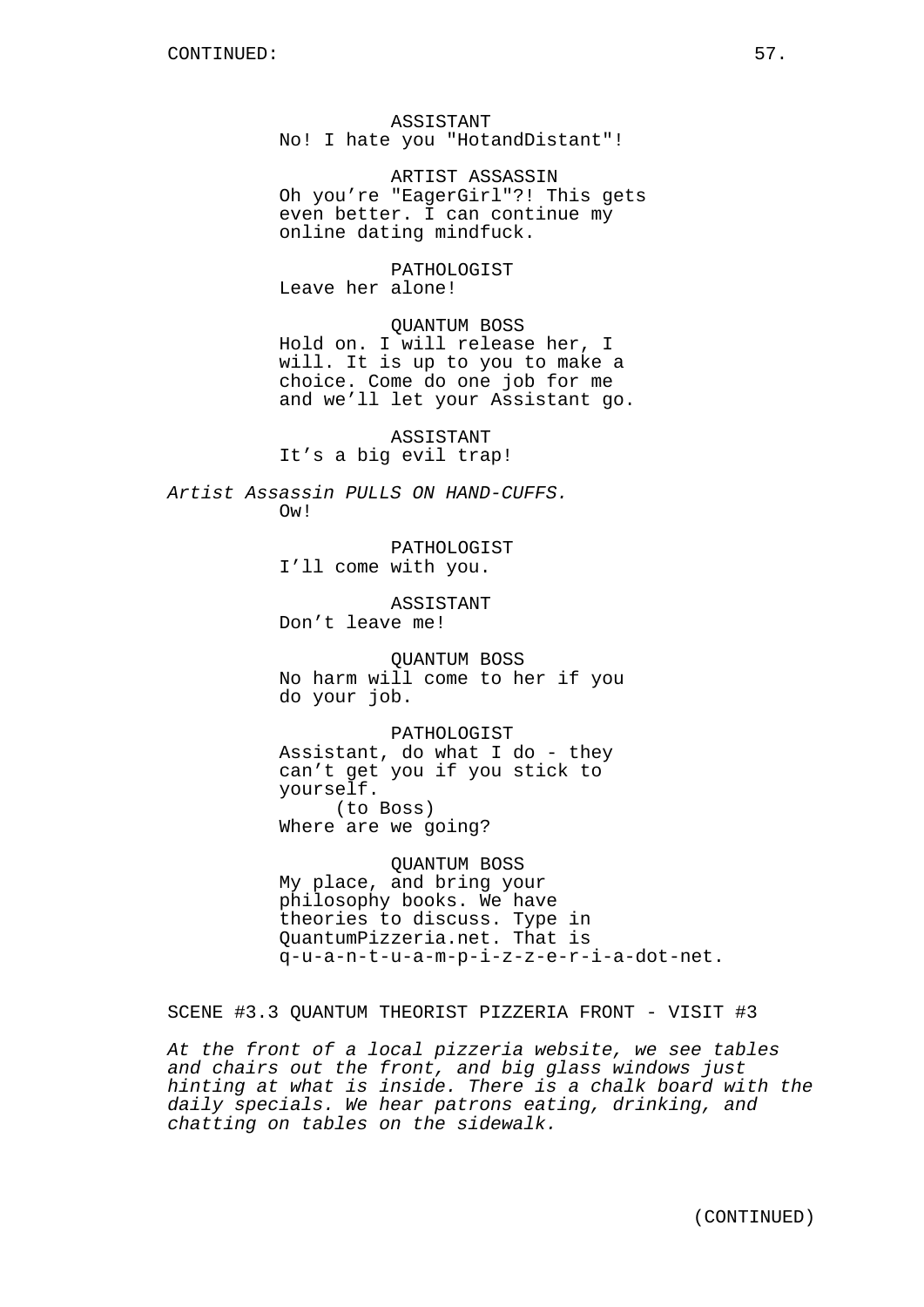WAITRESS Tell me what you want please! My eyes are closed, I'm not observing you!

Waitress bangs TABLE. Oh shit.

> QUANTUM BOSS We'll sit here.

Pathologist PUTS BOOKS ON TABLE.

WAITRESS Oh sorry Boss. Here is a menu. Dammit! Now you're thinking about food!

QUANTUM BOSS We'll have two short blacks.

WAITRESS Two short blacks. They chose that. (walking off) They chose two short blacks. Two short blacks.

PATHOLOGIST He won't harm her?

QUANTUM BOSS Remember your ranting and raving about killing?

PATHOLOGIST I remember your rationalisation about killing.

QUANTUM BOSS You and your philosophies about death. They caused harm did they not? (beat) So I have one job for you, Philosopher. One, and all your troubles go away. (beat) I am giving you a chance to make good on your mistakes. (beat) One job. Kill me.

Pathologist LAUGHS.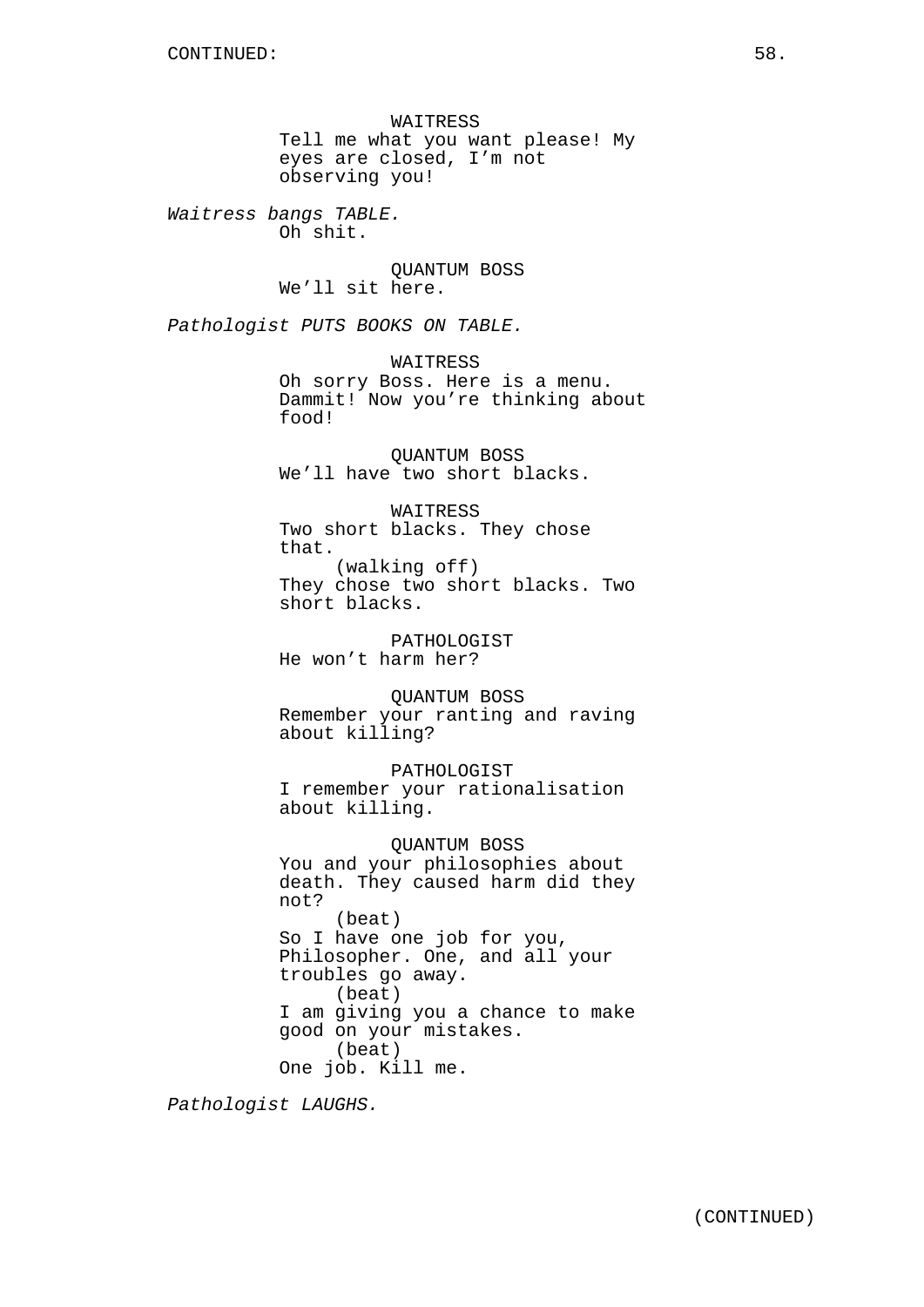QUANTUM BOSS See? You still can't do it. You cannot admit you are wrong. Death doesn't matter. There is no matter in death.

PATHOLOGIST Then why not just kill me?

## QUANTUM BOSS

I'm sure I've done that in a parallel universe. No need to here. The Universe is much more than what you see with your seeing item, your eye. With all the atoms, and particles, and waves, and electrons, there are probabilities happening all the time. People with small minds ascribe meaning to the chaos of life. It doesn't mean it is...meaningful.

# PATHOLOGIST

Is she safe?

# QUANTUM BOSS What is safe, Philosopher? Oh I

shouldn't say that - you're not a Philosopher or Pathologist. Are you?

### WAITRESS

And here we go. Two cappuccinos.

Pathologist GETS UP, KNOCKS tray of CAPPUCCINOS, and GRABS the pile of books.

> QUANTUM BOSS (shocked) What are you doing with the books?

PATHOLOGIST They're out of date.

Pathologist SMACKS Quantum Boss across the head. He THUMPS to the ground.

> WAITRESS You hit him!

PATHOLOGIST Now that was meaningful.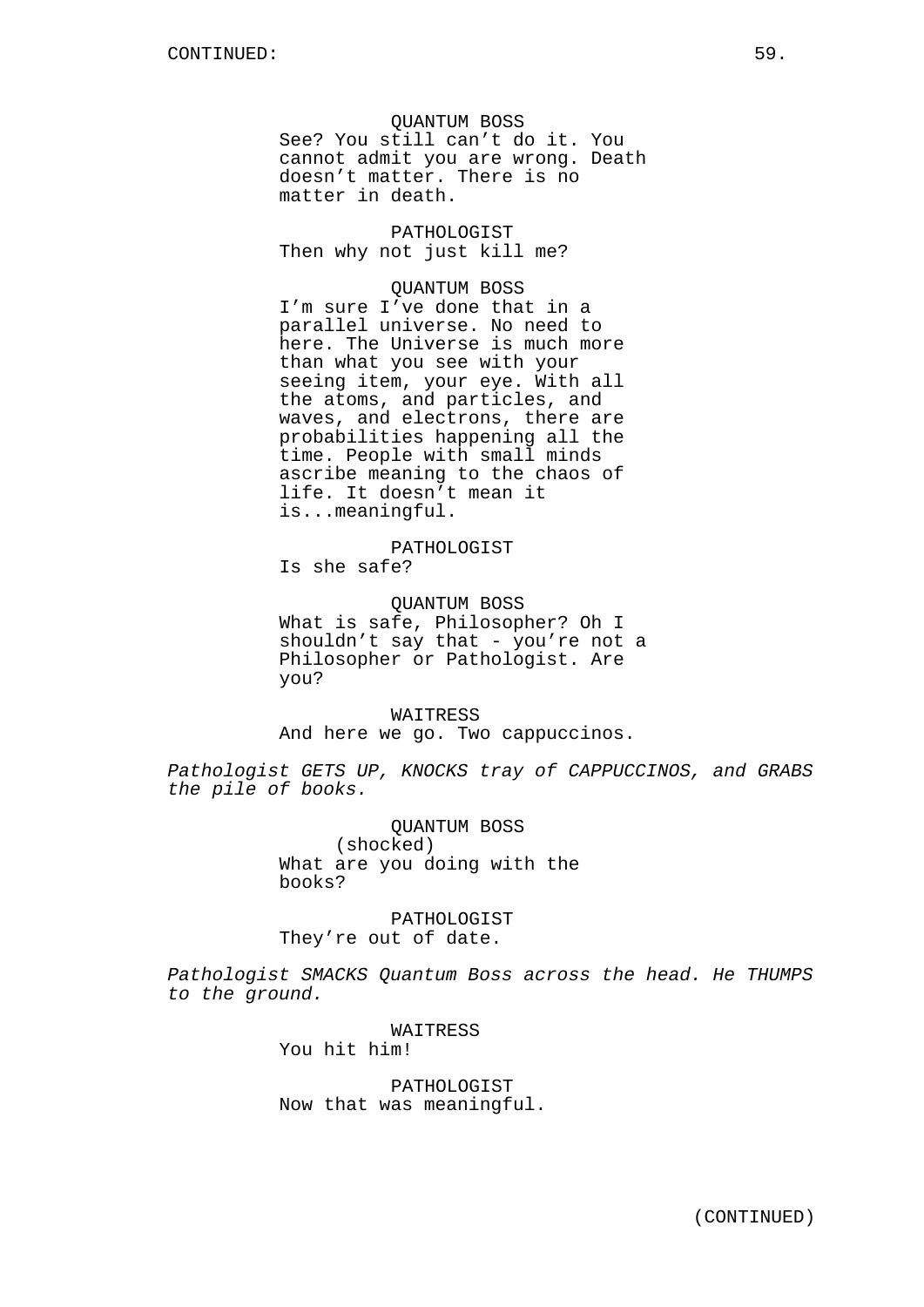WAITRESS Oh no! It's because of me isn't it?!

PATHOLOGIST You haven't done anything wrong. I'm asking you something of my own volition. Is there a shortcut to the Artist Assassin Collective?

WAITRESS Oh! Yes, there is. Just go to the web address of this site.

PATHOLOGIST

Yes.

WAITRESS Now put one forward slash at the end of the address.

Pathologist TAPS KEYBOARD After that forward slash, type in "blackhole" one word.

Pathologist TAPS KEYBOARD

PATHOLOGIST Oh I see, the 404 black hole.

WAITRESS Yes, I'm stepping away from you now as you click the blackness.

SCENE #3.4A ARTIST ASSASSIN COLLECTIVE - INT - VISIT #2

The Artist Assassin Collective profiles cutting-edge artists in the Underworld. Each artist has a Profile page, where we see their avatars, their artform, method of attack, method of defence, dress style and so on. There is also a validator page, where Artists can pit themselves against the Press and Funding Bodies for Validation. Everyone always loses, but with a witty retort.

Warehouse DOOR OPENS, party happening again.

PATHOLOGIST (running through crowd) Where is she?! Where is she? Assistant!

ASSISTANT (in distance) I'm here!

Pathologist RUNS to Assistant. MUSIC muffles.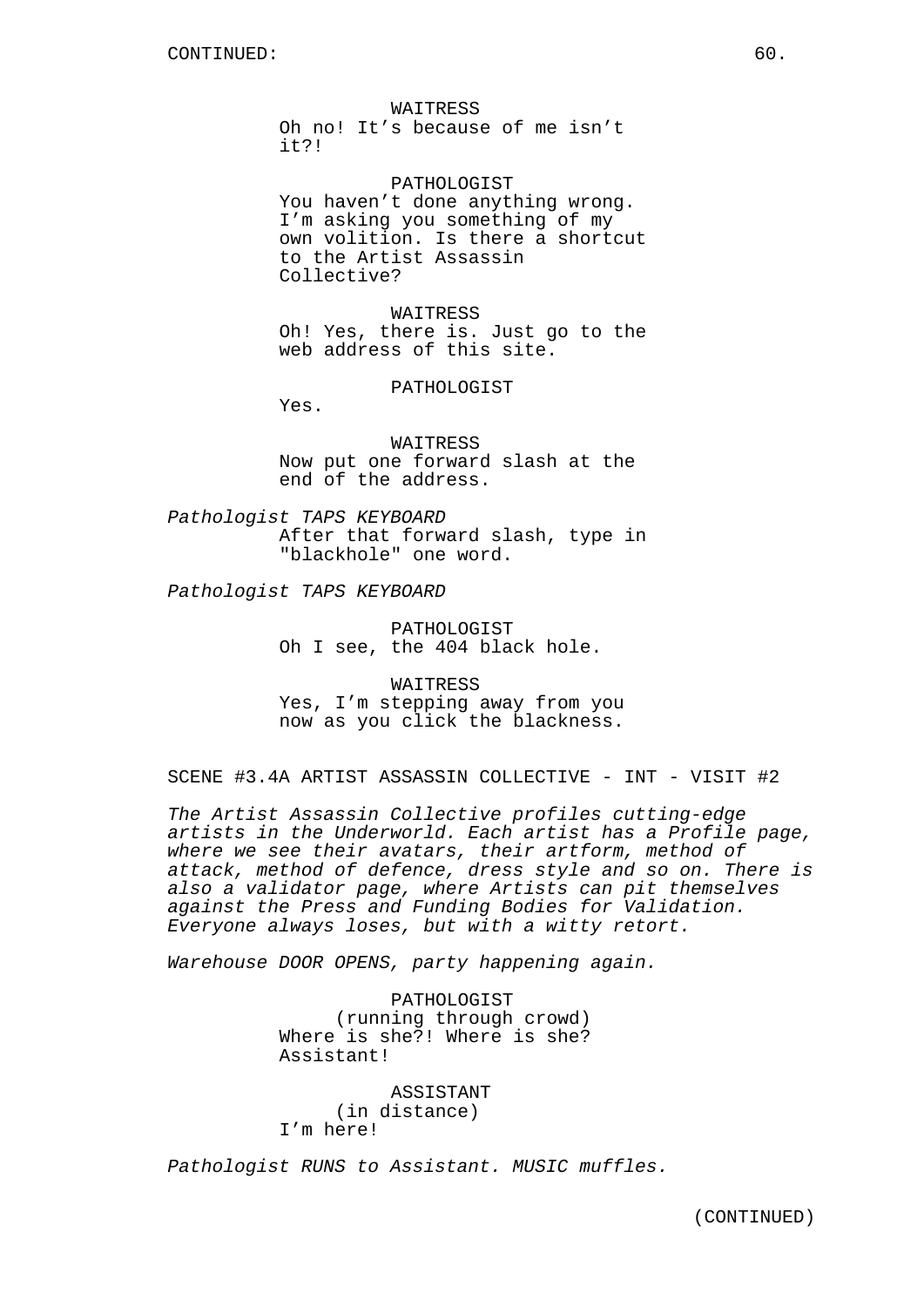PATHOLOGIST Let her go now!

ARTIST ASSASSIN Now why would I do that? I'll get great reviews for taking my art beyond the Net to an installation.

ASSISTANT

(to Artist Assassin) I told you I don't want you as a boyfriend anymore, now I know you were faking it all.

ARTIST ASSASSIN It isn't about you. This work is very important to my artistic growth, it is calling me all the way from my soul and reaching out to the world.

PATHOLOGIST The Boss isn't funding this art work anymore.

ARTIST ASSASSIN Oh, fuck that.

Artist Assassin UNLOCKS HAND-CUFFS. Piss-off.

Pathologist and Assistant WALK AWAY.

PATHOLOGIST Are you okay?

ASSISTANT Yes, I'll be fine. I just want to get away.

WAREHOUSE DOOR OPENS and MUSIC RECEDES.

SCENE 3.4B ARTIST ASSASSIN COLLECTIVE - EXTERIOR

PATHOLOGIST

Everything is fine with The Quantum Boss. Don't worry about that. I just think we need to get you somewhere safe.

ASSISTANT I think I know where to go. But I'm going alone.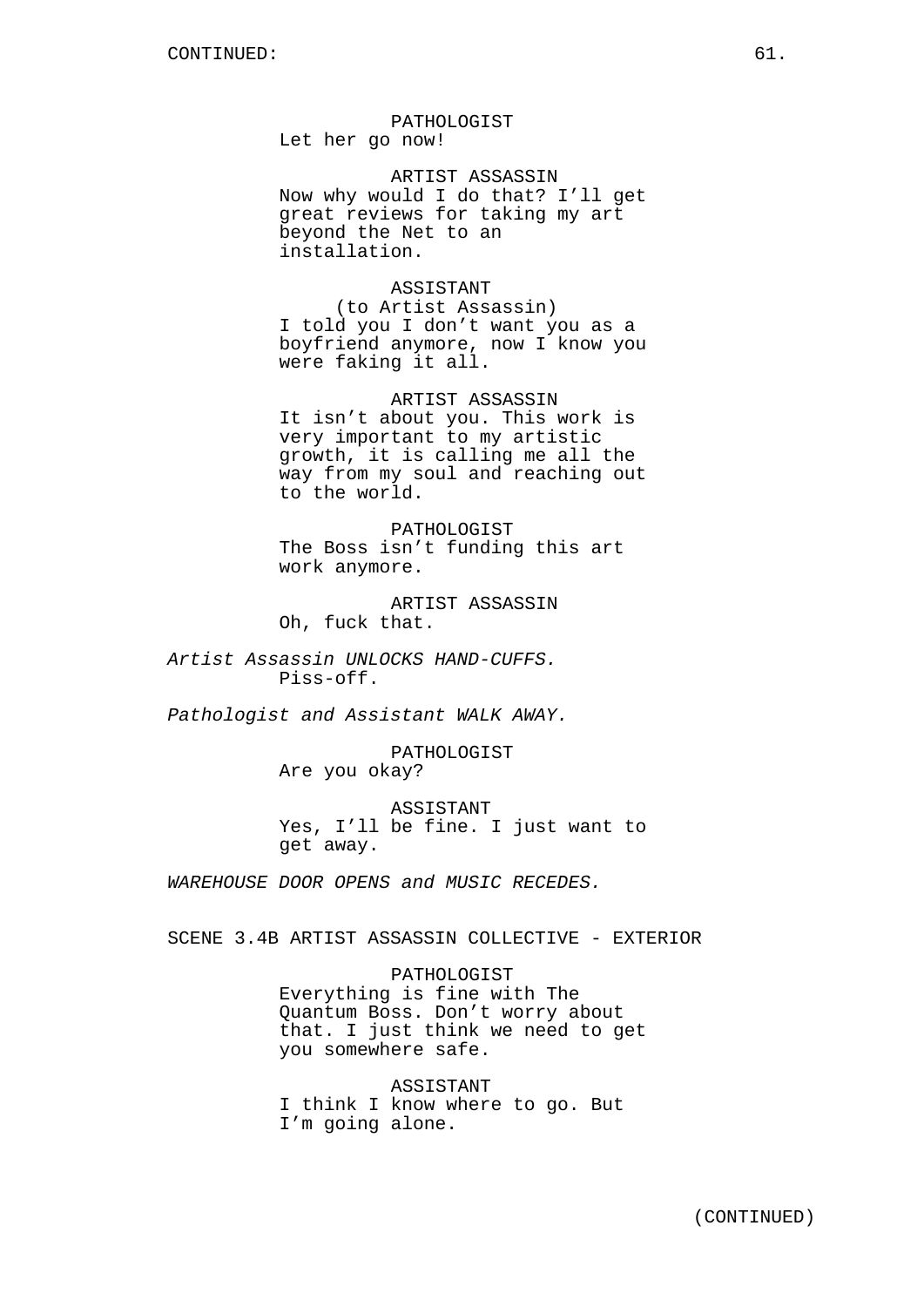PATHOLOGIST (beat) I'm so sorry. (beat) What is right for me is not what is right for you.

ASSISTANT Yes, kinda. But thank you for everything.

PATHOLOGIST Oh thank you, Assistant, no, part-time Time Traveler!

ASSISTANT (laughs)

Yes.

PATHOLOGIST (as she walks away) Take care!

Pathologist WALKS AWAY.

ASSISTANT Right. Open Facebook on all my devices, and type in MomentaryMorgue.com.

SCENE #3.5 MOMENTARY MORGUE - VISIT #

DOOR OPENS, STREET SOUNDS, DOOR CLOSES.

ASSISTANT (yells to be heard out back) Hello!

A mutilated leg is dropped on the floor of the back autopsy room.

> PATHOLOGIST (from back room) Oh crap! It's okay! It's just Mr Davidson's mutilated leg. (beat) It's okay because he's dead. (beat) Not by me of course. (puts head through back door) Would you like a hot chocolate?

ASSISTANT I will have one, thank you.

Pathologist BOILS KETTLE.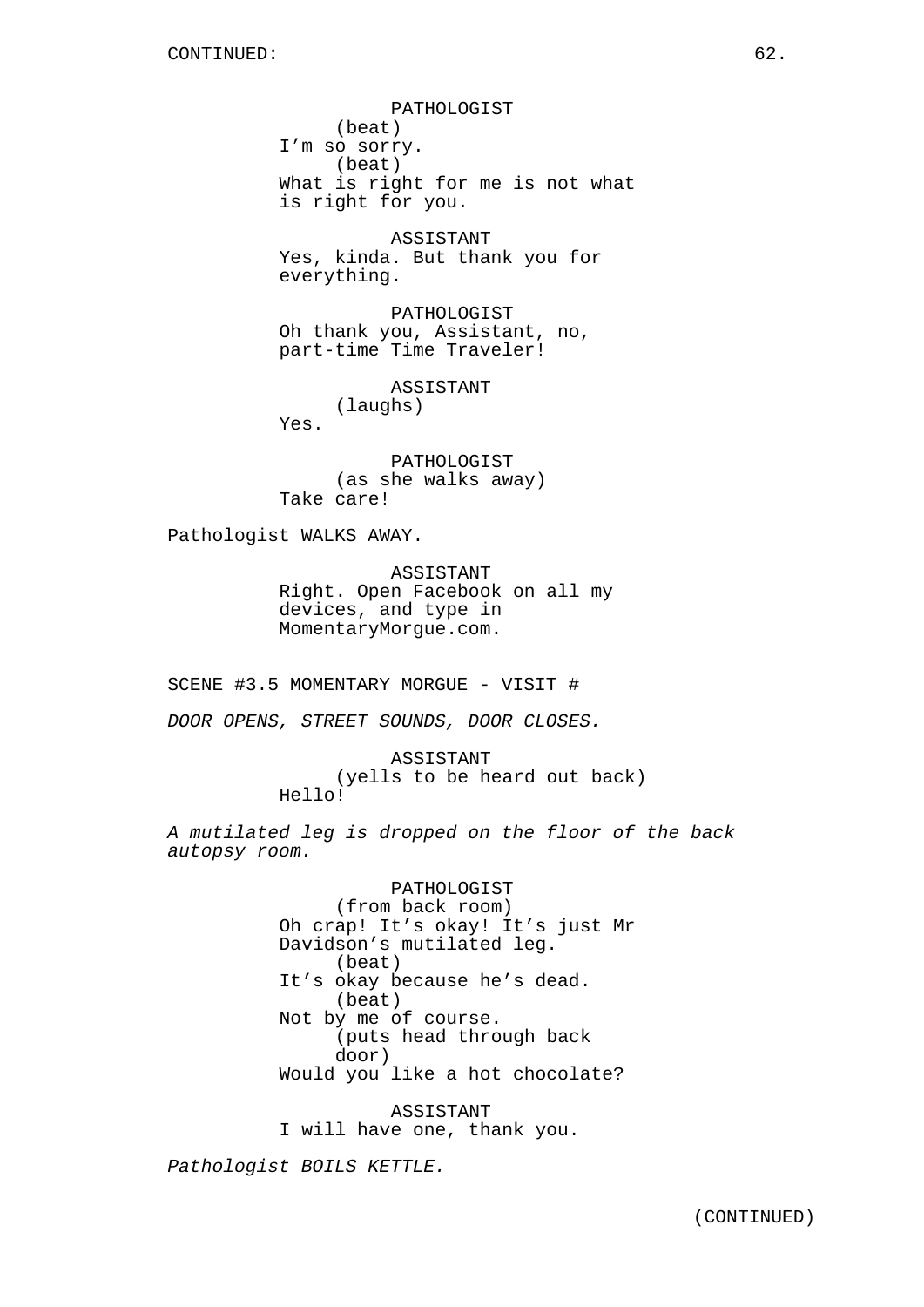PATHOLOGIST (from back room) Take a seat.

Assistant PULLS OUT CHAIR and SITS.

ASSISTANT I'm sitting at the good chair by the computer.

PATHOLOGIST (from back room) Oh?! Are you a returning customer?

ASSISTANT I've come from the future to talk with you.

PATHOLOGIST (enters room) Well knock me down with a Foucault!

ASSISTANT Yes, come take a seat with me.

Pathologist TAKES A SEAT. We've met before. We've been

through a lot together. The Overworld finds out you are a Philosopher.

PATHOLOGIST (laughs) Those dangerous thoughts!

ASSISTANT It isn't cool though. We go through terrible stuff.

PATHOLOGIST I'm sure we learned things from it.

ASSISTANT We did. But I don't want that path anymore. I know any path can

PATHOLOGIST

Always.

be difficult.

### ASSISTANT

But I want a path that we want, rather than trying to change everyone else around us.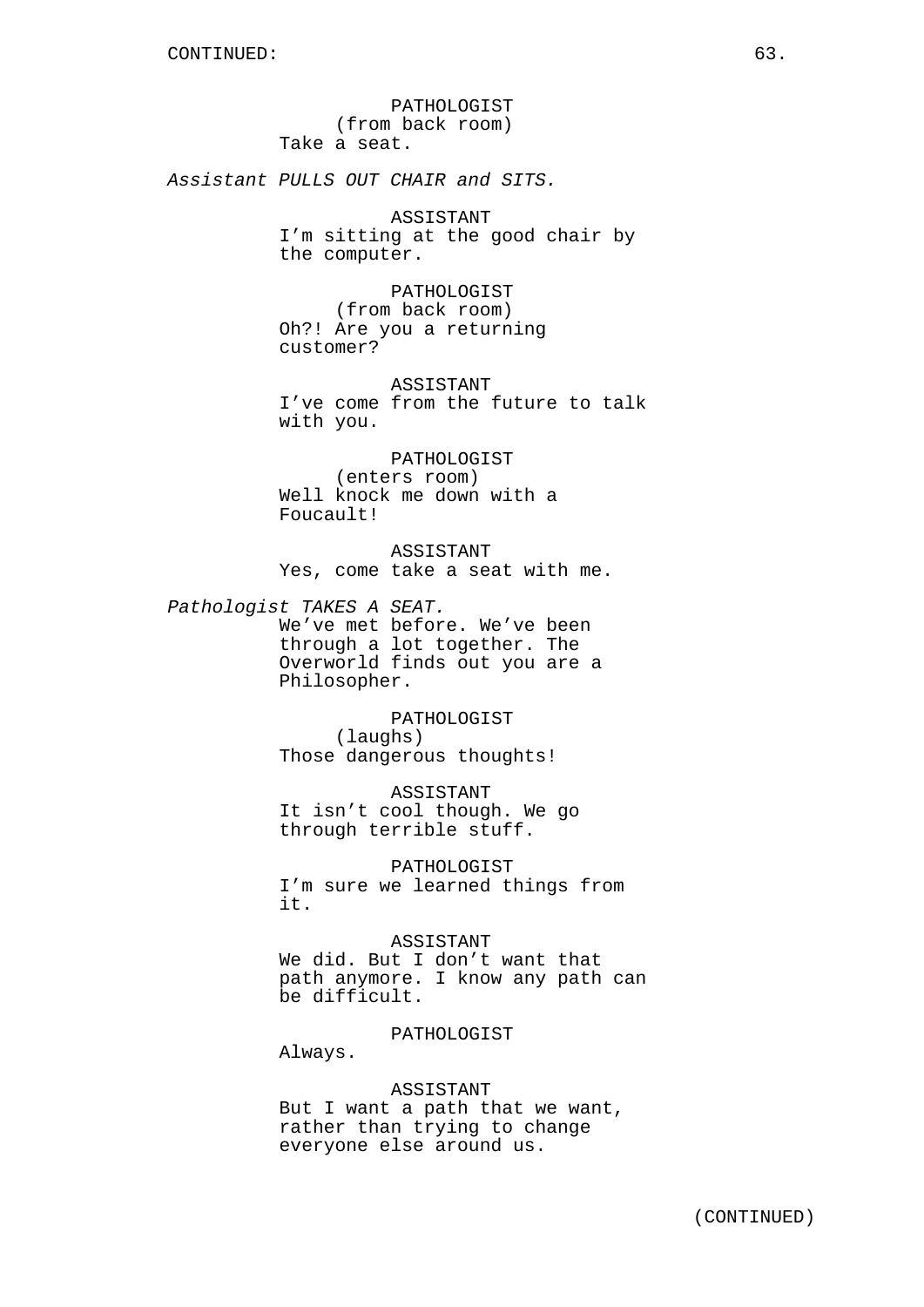PATHOLOGIST Wise words for a little one. But just what is this thing we want?

ASSISTANT I want to try and go to a possible future for us. It may not be what we want in the end, and it may take us in other directions.

PATHOLOGIST I don't really know you though.

ASSISTANT Just think about what you really want. Not the details, just the feeling. If it is right for me, then I'll be there too. (beat) Thinking about it?

PATHOLOGIST Yes, I'm thinking of it.

ASSISTANT Okay, type in ThisIsTrueForMeNow.net.

Pathologist TYPES KEYBOARD.

## SCENE #3.6A AUTOPSIA

A place that is a mix of Overworld or Underworld in style. The sign over the door says "Autopsia". The site subtitle says "Seeing with one's own eyes". There is an "About" page, "We're Alive" page, and a "You Haven't Died Yet" page, which is password protected.

Guggenheim Grotto's song "Philosophia" begins to play.

DOOR OPENS, music is louder.

ASSISTANT Welcome to Autopsia! We've been expecting you.

Dog YAPS excitedly. Don't mind him. He's just excited to finally see you.

# PATHOLOGIST

We've started your pre-mortem. You haven't been that forthcoming so far. So there is still lots we don't know about you. The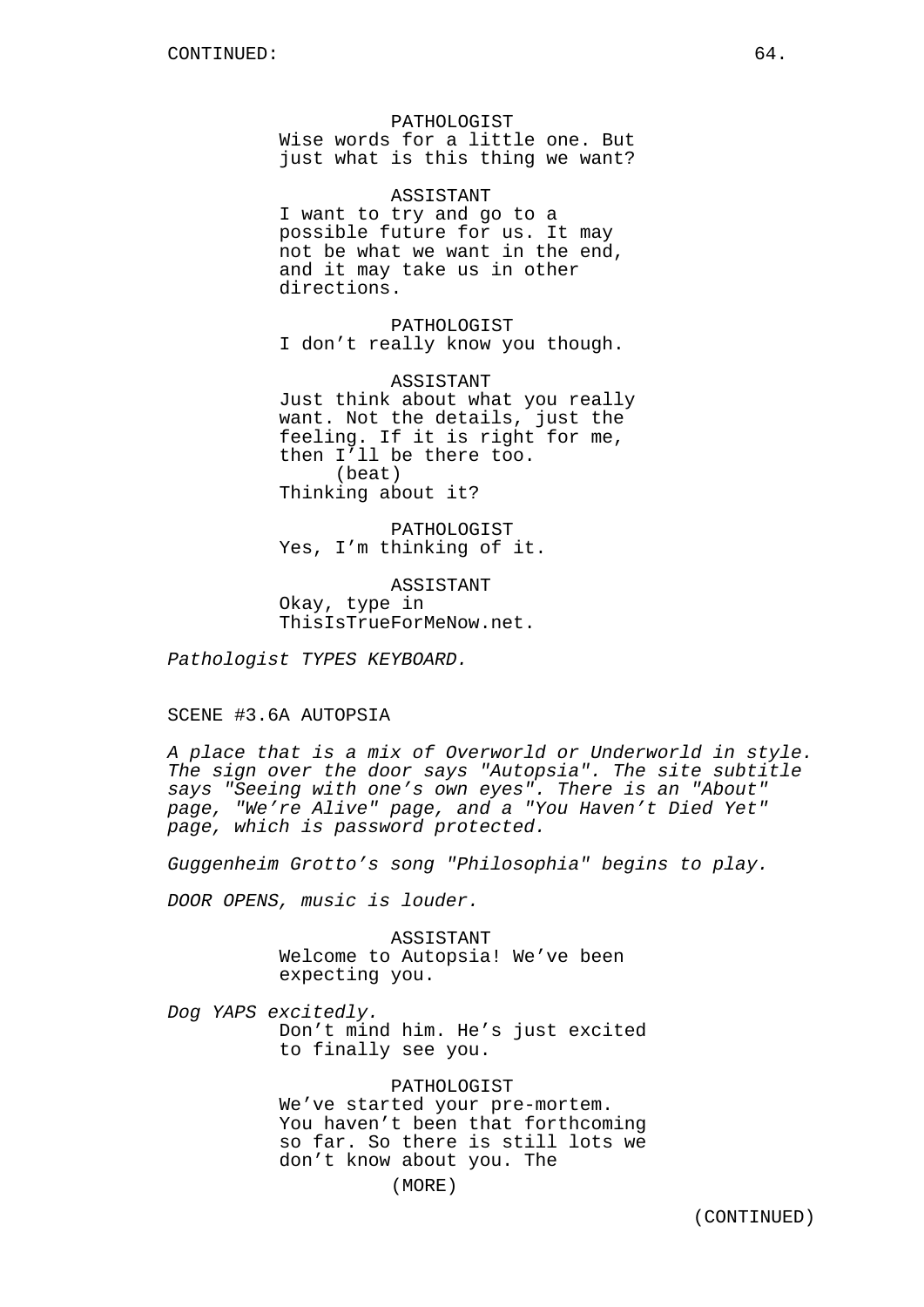PATHOLOGIST (cont'd) beginning of the report is on our website in the "You Haven't Died Yet" page. See it there?

 $C_I$ ,  $T C K S$ 

The password is "Being and Nothingness". It is one of my favourite books, though it is a bit out of date. (beat) Take your time with it. We look forward to seeing more of you.

ASSISTANT Yeah, show us your real bits!

On the "You're Not Dead Yet" page is a formal looking document. The fields are autofilled with data collected from the player inputs over the three episodes.

**"Pre-Mortem"** Client: [INSERT NAME ENTERED IN EPISODE 1 TUTORIAL] Conducted on: [INSERT DATE OF ACCESS]

"This is your Pre-Mortem, an end-of-life reflection, during your life."

**Section 1: Current sense of self in relation to others?**[INSERT NAME ENTERED IN EPISODE 1 TUTORIAL] perceives themself as [INSERT "OUTSIDE" OR "INSIDE" FROM CASINO THRESHOLD TEST].

You experience this when you feel accepted, welcomed, or recognised by others: [INSERT "INSIDE" FROM CASINO THRESHOLD TEST]

You experience this when you don't feel accepted, welcomed, or recognised by others: [INSERT "OUTSIDE" FROM CASINO THRESHOLD TEST]

**Section 2: Signs you are still hiding parts of yourself from others?** [INSERT NAME ENTERED IN EPISODE 1 TUTORIAL] hides from people: "[INSERT CONFESSION ENTERED IN EPISODE 1 TUTORIAL]"

**Section 3: Your relationship with "Reality"?**

"[INSERT PIZZA CHOICE ENTERED IN EPISODE 1 TUTORIAL]"

**Section 4: Some of your accomplishments you feel good about?**

[TEXT FIELD]

**Section 5: Some of your fondest memories so far?**

[TEXT FIELD]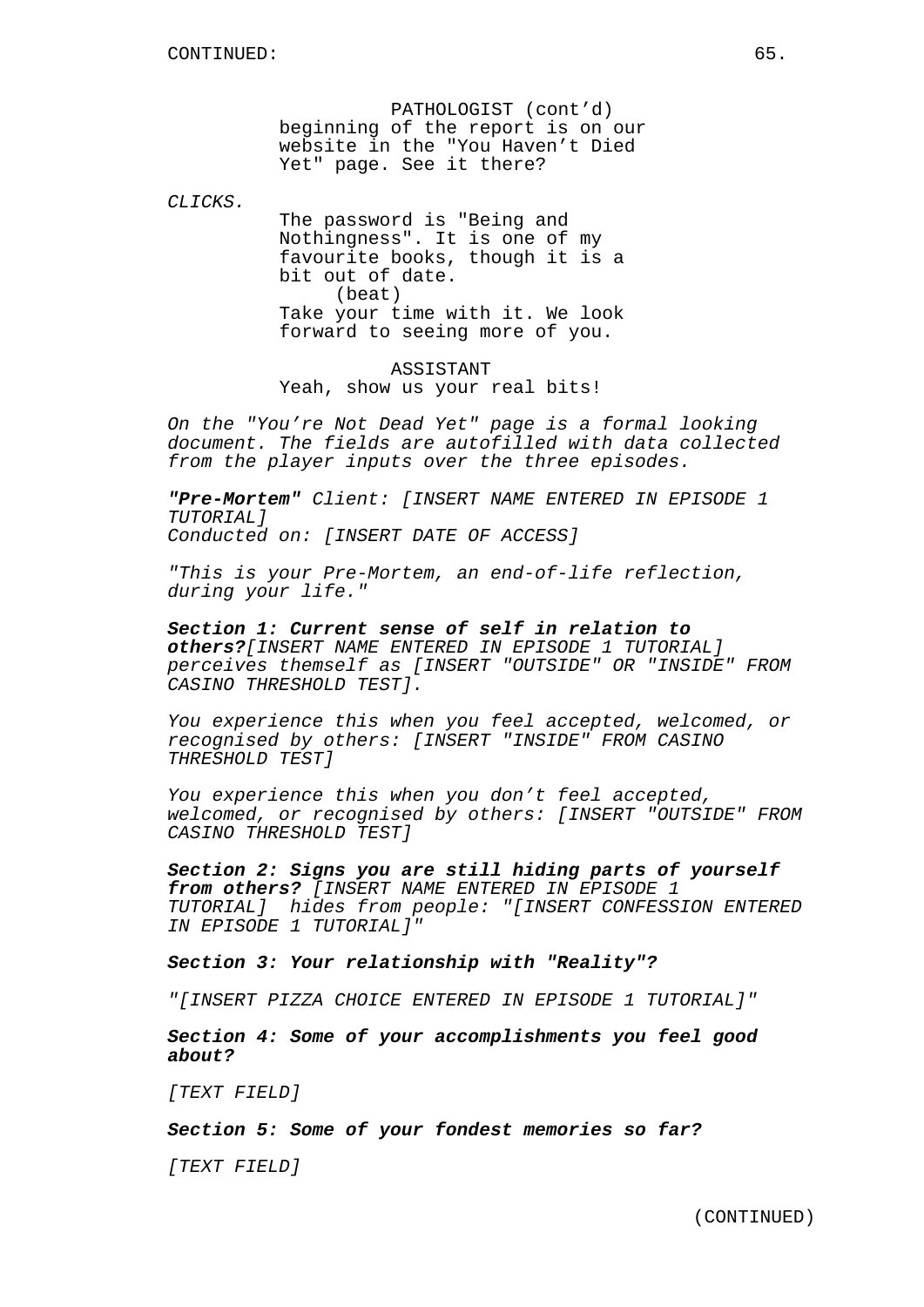**Section 6: Some of my favourite music/songs?** [TEXT FIELD] **Section 7: Some of the hobbies of I have enjoyed?** [TEXT FIELD] **Section 8: If I could live my life over again, I would...?** [TEXT FIELD] **Section 9: If I could do anything before I die it would be?** [TEXT FIELD] **Section 10: Things I have wanted to do, but haven't?** [TEXT FIELD] **Section 11: The behaviours and attitudes that trip me up?** [TEXT FIELD] **Section 11: The behaviours and attitudes that I'd like to be remembered for?** [TEXT FIELD] **Section 12: What gives me enjoyment?** [TEXT FIELD] **Section 13: The most fun I've had is?** [TEXT FIELD] **Section 14: I'm most proud of?** [TEXT FIELD] **Section 15: I would describe myself as?** [TEXT FIELD] **Section 16:** Players can enter the fields and SAVE and PRINT the report. "Philosophia" lyrics: "When we're young we set our hearts upon some beautiful idea Maybe something from a holy book or French philosophia

(CONTINUED)